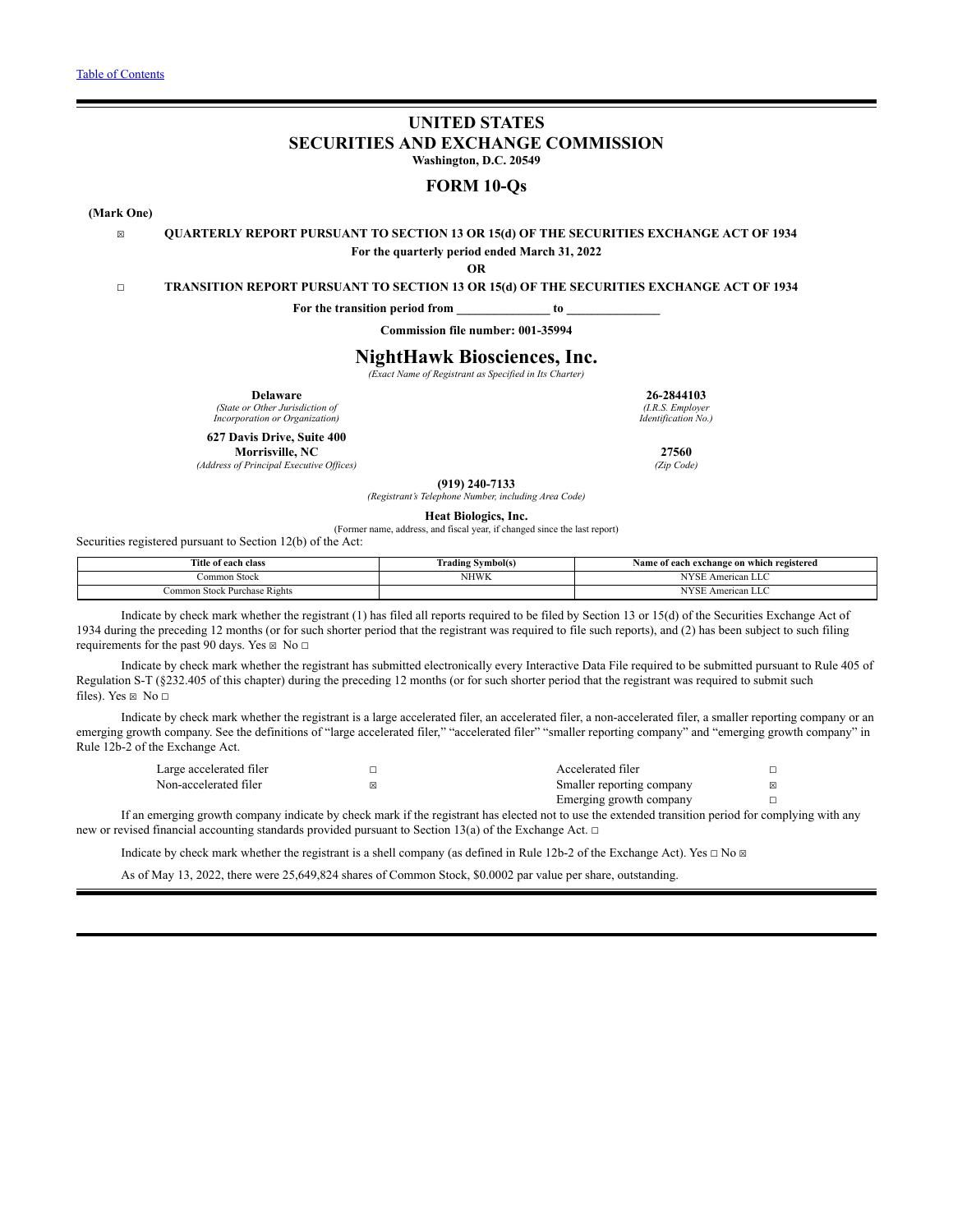## **NIGHTHAWK BIOSCIENCES, INC.**

## **TABLE OF CONTENTS**

# **PART I—FINANCIAL [INFORMATION](#page-3-0)**

<span id="page-1-0"></span>

| Item 1.           | <b>Financial Statements</b>                                                                                                              | $\overline{c}$ |
|-------------------|------------------------------------------------------------------------------------------------------------------------------------------|----------------|
|                   | Consolidated Balance Sheets as of March 31, 2022 (unaudited) and December 31, 2021                                                       | $\overline{2}$ |
|                   | Consolidated Statements of Operations and Comprehensive Loss (unaudited) for the three months ended March<br>31, 2022 and March 31, 2021 | 3              |
|                   | Consolidated Statements of Stockholders' Equity (unaudited) for the three months ended March 31, 2022 and<br>March 31, 2021              | 4              |
|                   | Consolidated Statements of Cash Flows (unaudited) for the three months ended March 31, 2022 and March 31,<br>2021                        | 6              |
|                   | Notes to the Consolidated Financial Statements (unaudited)                                                                               | $\tau$         |
| Item 2.           | Management's Discussion and Analysis of Financial Condition and Results of Operations                                                    | 24             |
| Item 3.           | <b>Quantitative and Qualitative Disclosures About Market Risk</b>                                                                        | 32             |
| Item 4.           | <b>Controls and Procedures</b>                                                                                                           | 32             |
|                   | <b>PART II-OTHER INFORMATION</b>                                                                                                         |                |
| Item 1.           | <b>Legal Proceedings</b>                                                                                                                 | 33             |
| Item 1A.          | <b>Risk Factors</b>                                                                                                                      | 33             |
| Item $2$ .        | Unregistered Sales of Equity Securities and Use of Proceeds                                                                              | 35             |
| Item 3.           | <b>Defaults Upon Senior Securities</b>                                                                                                   | 35             |
| Item 4.           | <b>Mine Safety Disclosures</b>                                                                                                           | 36             |
| Item 5.           | Other Information                                                                                                                        | 36             |
| Item 6.           | <b>Exhibits</b>                                                                                                                          | 37             |
| <b>SIGNATURES</b> |                                                                                                                                          | 39             |
|                   |                                                                                                                                          |                |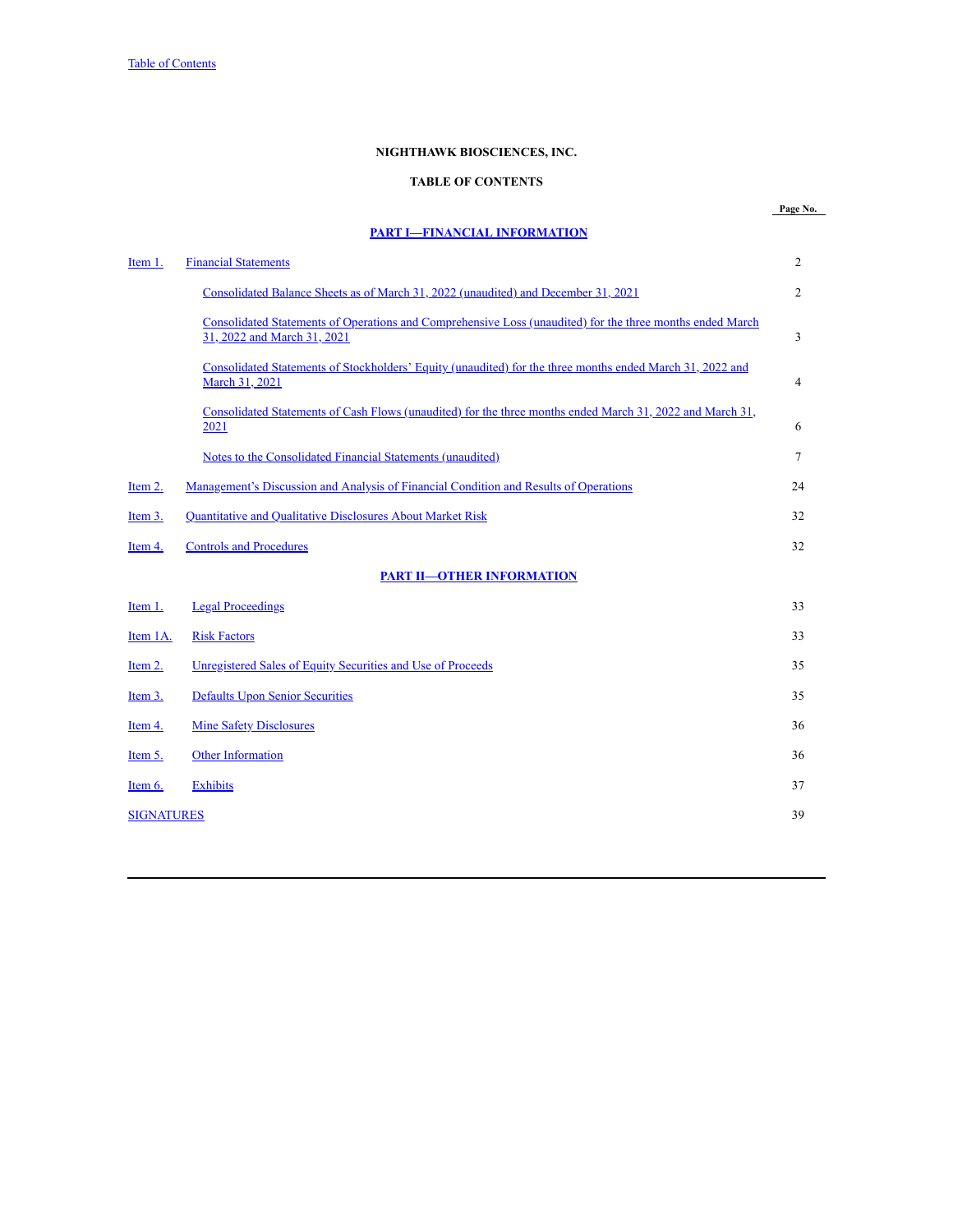## **FORWARD-LOOKING STATEMENTS**

This Quarterly Report on Form 10-Q contains forward-looking statements within the meaning of Section 27A of the Securities Act of 1933, as amended (the "Securities Act"), and Section 21E of the Securities Exchange Act of 1934, as amended (the "Exchange Act"). All statements, other than statements of historical facts, contained in this Quarterly Report on Form 10-Q, including statements regarding our strategy, future operations, future financial position, future revenues, projected costs, prospects, plans and objectives of management, are forward-looking statements. The words "anticipate," "believe," "estimate," "expect," "intend," "may," "plan," "predict," "project," "target," "potential," "will," "would," "could," "should," "continue" and similar expressions are intended to identify forward-looking statements, although not all forward-looking statements contain these identifying words.

Forward-looking statements are not guarantees of future performance and our actual results could differ materially from the results discussed in the forward-looking statements. Factors that could cause actual results to differ materially from those in the forward-looking statements include, but are not limited to, our ability to raise additional capital to support our clinical development program, our manufacturing operations and other operations, our ability to develop products of commercial value and to identify, discover and obtain rights to additional potential product candidates, our ability to protect and maintain our intellectual property and the ability of our licensors to obtain and maintain patent protection for the technology or products that we license from them, the outcome of research and development activities, our reliance on third-parties, our ability to successfully operate a manufacturing facility, competitive developments, the effect of current and future legislation and regulation and regulatory actions, as well as other risks described more fully in this Quarterly Report on Form 10-Q and our other filings with the Securities and Exchange Commission (the "SEC"). Readers are cautioned that these forward-looking statements are only predictions and are subject to risks, uncertainties, and assumptions that are difficult to predict, including those identified below, under Part II, Item 1A. "Risk Factors" and elsewhere herein and those identified under Part I, Item 1A of our Annual Report on Form 10-K for the year ended December 31, 2021 filed with the SEC on March 11, 2022 (the "2021 Annual Report"). Therefore, actual results may differ materially and adversely from those expressed in any forward-looking statements. We undertake no obligation to revise or update any forward-looking statements for any reason.

As a result of these and other factors, we may not actually achieve the plans, intentions or expectations disclosed in our forward-looking statements, and you should not place undue reliance on our forward-looking statements. Our forward-looking statements do not reflect the potential impact of any future acquisitions, mergers, dispositions, joint ventures or investments we may make. We do not assume any obligation to update any forward-looking statements, whether as a result of new information, future events or otherwise, except as required by law.

### **NOTE REGARDING COMPANY REFERENCES**

Throughout this Quarterly Report on Form 10-Q, "NightHawk Biosciences," "the Company," "we" and "our" refer to NightHawk Biosciences, Inc.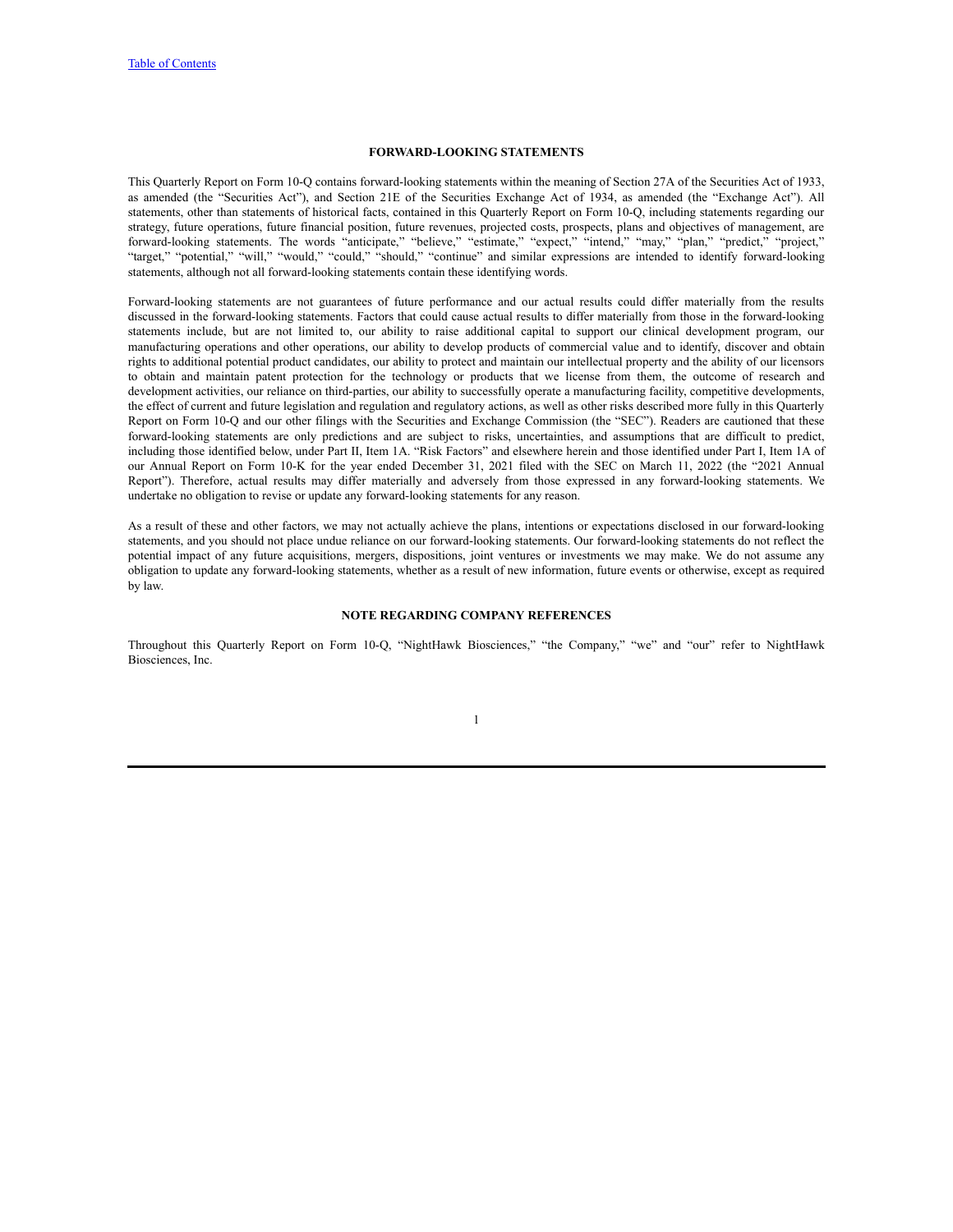### **PART I—FINANCIAL INFORMATION**

## <span id="page-3-1"></span><span id="page-3-0"></span>**ITEM 1. FINANCIAL STATEMENTS**

# **NIGHTHAWK BIOSCIENCES, INC. Consolidated Balance Sheets**

<span id="page-3-2"></span>

|                                                                                                                  |    | March 31,<br>2022    |    | December 31,<br>2021 |
|------------------------------------------------------------------------------------------------------------------|----|----------------------|----|----------------------|
|                                                                                                                  |    | (unaudited)          |    |                      |
| <b>Current Assets</b>                                                                                            |    |                      |    |                      |
| Cash and cash equivalents                                                                                        | s  | 14,584,715           | S  | 8,053,879            |
| Short-term investments<br>Accounts receivable                                                                    |    | 69,528,419<br>99,705 |    | 88,324,922<br>66,049 |
|                                                                                                                  |    | 2,364,918            |    | 2,886,520            |
| Prepaid expenses and other current assets<br><b>Total Current Assets</b>                                         |    |                      |    | 99.331.370           |
|                                                                                                                  |    | 86,577,757           |    |                      |
| <b>Property and Equipment, net</b>                                                                               |    | 3,098,665            |    | 2,158,479            |
| <b>Other Assets</b>                                                                                              |    |                      |    |                      |
| In-process R&D                                                                                                   |    | 3,500,000            |    | 3,500,000            |
| Grant receivable                                                                                                 |    | 1,524,522            |    | 1,318,359            |
| Operating lease right-of-use asset                                                                               |    | 1,954,205            |    | 1,782,884            |
| Finance lease right-of-use asset                                                                                 |    | 407,839              |    | 470,700              |
| Other assets                                                                                                     |    | 16,995,227           |    | 12,193,540           |
| Deposits                                                                                                         |    | 208,307              |    | 205,901              |
| <b>Total Other Assets</b>                                                                                        |    | 24,590,100           |    | 19,471,384           |
|                                                                                                                  |    |                      |    |                      |
| <b>Total Assets</b>                                                                                              |    | 114,266,522          | S  | 120,961,233          |
| <b>Liabilities and Stockholders' Equity</b>                                                                      |    |                      |    |                      |
| <b>Current Liabilities</b>                                                                                       |    |                      |    |                      |
| Accounts payable                                                                                                 | S  | 2.228.192            | S  | 922.782              |
| Operating lease liability, current portion                                                                       |    | 420.460              |    | 350.343              |
| Finance lease liability, current portion                                                                         |    | 244.163              |    | 260,574              |
| Accrued expenses and other liabilities                                                                           |    | 1,644,200            |    | 2,419,676            |
| Contingent consideration, current portion                                                                        |    | 600,866              |    | 593,037              |
| Contingent consideration, related party - current portion                                                        |    | 176,634              |    | 174,333              |
| <b>Total Current Liabilities</b>                                                                                 |    | 5,314,515            |    | 4,720,745            |
|                                                                                                                  |    |                      |    |                      |
| Long Term Liabilities                                                                                            |    |                      |    |                      |
| Other long-term liabilities                                                                                      |    | 55,080               |    | 53,530               |
| Derivative warrant liability                                                                                     |    | 3.241                |    | 11.020               |
| Deferred tax liability                                                                                           |    | 215,937              |    | 215,937              |
| Deferred revenue, net of current portion                                                                         |    | 35,000               |    | 35,000               |
| Operating lease liability, net of current portion                                                                |    | 1,183,597            |    | 1.060.856            |
| Financing lease liability, net of current portion                                                                |    | 216,649              |    | 255,429              |
| Contingent consideration                                                                                         |    | 1,966,060            |    | 1,990,118            |
| Contingent consideration, related party                                                                          |    | 577,955              |    | 585,027              |
| <b>Total Liabilities</b>                                                                                         |    | 9.568.034            |    | 8.927.662            |
| Commitments and Contingencies                                                                                    |    |                      |    |                      |
| <b>Stockholders' Equity</b>                                                                                      |    |                      |    |                      |
| Common stock, \$.0002 par value; 250,000,000 and 250,000,000 shares authorized, 25,649,824 and 25,649,824 shares |    |                      |    |                      |
| issued and outstanding at March 31, 2022 and December 31, 2021                                                   |    | 5,120                |    | 5.055                |
| Additional paid-in capital                                                                                       |    | 279,800,072          |    | 278,890,153          |
| Accumulated deficit                                                                                              |    | (173, 839, 540)      |    | (165, 718, 953)      |
| Accumulated other comprehensive loss                                                                             |    | (123, 210)           |    | (67, 941)            |
| Total Stockholders' Equity - NightHawk Biosciences, Inc.                                                         |    | 105.842.442          |    | 113.108.314          |
| <b>Non-Controlling Interest</b>                                                                                  |    | (1, 143, 954)        |    | (1,074,743)          |
| Total Stockholders' Equity                                                                                       |    | 104,698,488          |    | 112.033.571          |
|                                                                                                                  |    |                      |    |                      |
| Total Liabilities and Stockholders' Equity                                                                       | \$ | 114,266,522          | \$ | 120,961,233          |

See Notes to Consolidated Financial Statements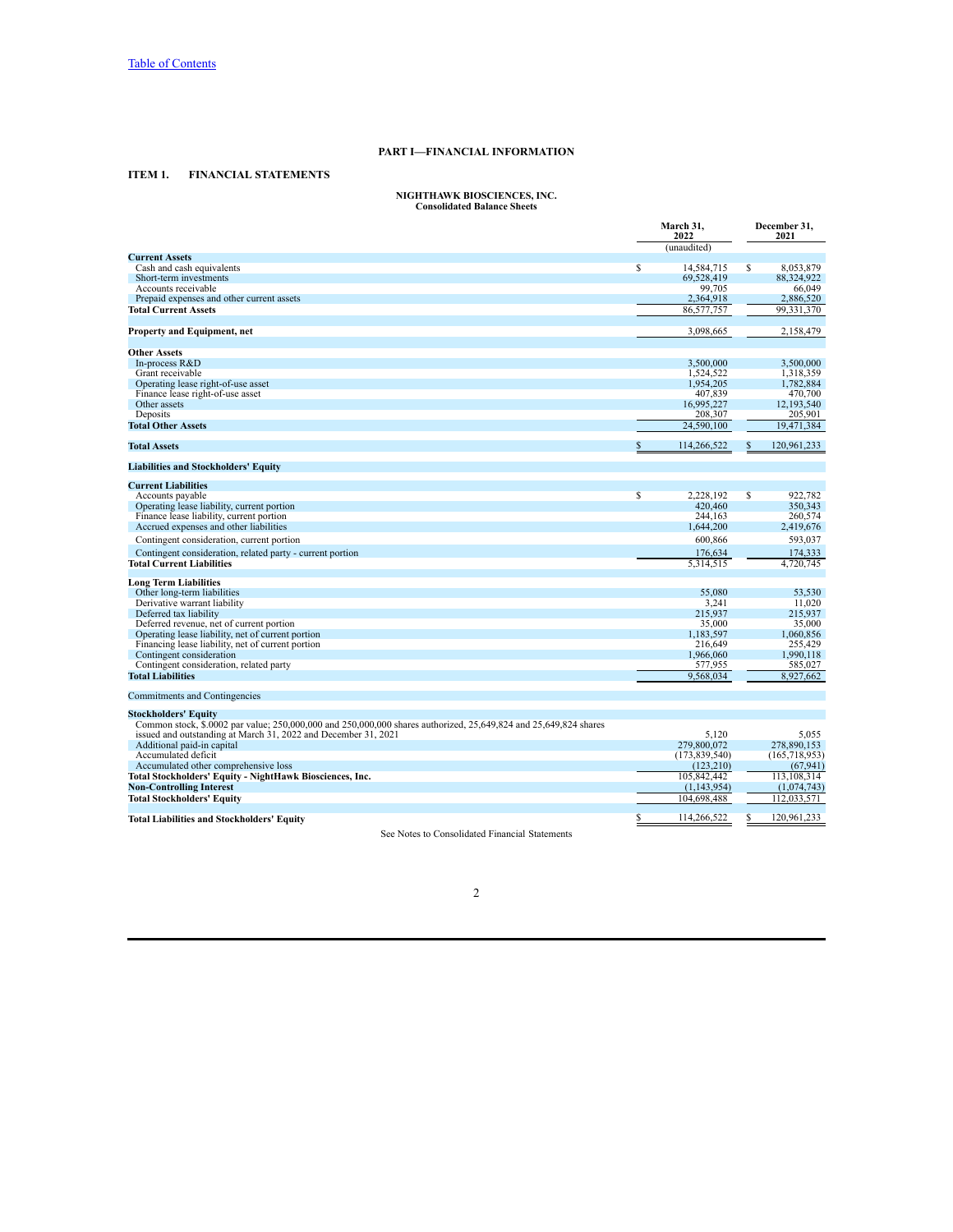#### **NIGHTHAWK BIOSCIENCES, INC. Consolidated Statements of Operations and Comprehensive Loss (Unaudited)**

<span id="page-4-0"></span>

|                                                               | <b>Three Months Ended</b><br>March 31, |    |               |
|---------------------------------------------------------------|----------------------------------------|----|---------------|
|                                                               | 2022                                   |    | 2021          |
| Revenue:                                                      |                                        |    |               |
| Grant and contract revenue                                    | \$<br>212,418                          | S  | 538,645       |
|                                                               |                                        |    |               |
| Operating expenses:                                           |                                        |    |               |
| Research and development                                      | 3,933,347                              |    | 3,406,248     |
| General and administrative                                    | 3,776,623                              |    | 4,767,645     |
| Change in fair value of contingent consideration              | (21,000)                               |    | 6,000         |
| Total operating expenses                                      | 7,688,970                              |    | 8,179,893     |
|                                                               |                                        |    |               |
| Loss from operations                                          | (7, 476, 552)                          |    | (7,641,248)   |
|                                                               |                                        |    |               |
| Change in fair value of warrant liability                     | 7,779                                  |    | (8,702)       |
| Interest income                                               | 120,702                                |    | 195,165       |
| Unrealized (loss) gain on available-for-sale securities       | (836, 593)                             |    | (164, 513)    |
| Other expense, net                                            | (5, 134)                               |    | (3,842)       |
| Total non-operating (loss) income                             | (713, 246)                             |    | 18,108        |
|                                                               |                                        |    |               |
| Net loss before income taxes                                  | (8,189,798)                            |    | (7,623,140)   |
| Net loss                                                      | (8,189,798)                            |    | (7,623,140)   |
| Net loss - non-controlling interest                           | (69,211)                               |    | (90, 962)     |
| Net loss attributable to Heat Biologics, Inc.                 | \$<br>(8, 120, 587)                    | \$ | (7, 532, 178) |
|                                                               |                                        |    |               |
| Net loss per share, basic and diluted                         | \$<br>(0.32)                           | S  | (0.31)        |
|                                                               |                                        |    |               |
| Weighted-average common shares outstanding, basic and diluted | 25,593,948                             |    | 24,199,916    |
|                                                               |                                        |    |               |
| Comprehensive loss:                                           |                                        |    |               |
| Net loss                                                      | \$<br>(8,189,798)                      | -S | (7,623,140)   |
| Unrealized (loss) gain on foreign currency translation        | (55,269)                               |    | 18,268        |
| Total comprehensive loss                                      | (8,245,067)                            |    | (7,604,872)   |
| Comprehensive loss attributable to non-controlling interest   | (69,211)                               |    | (90, 962)     |
| Comprehensive loss - Heat Biologics, Inc.                     | \$<br>(8,175,856)                      | \$ | (7,513,910)   |
|                                                               |                                        |    |               |

See Notes to Consolidated Financial Statements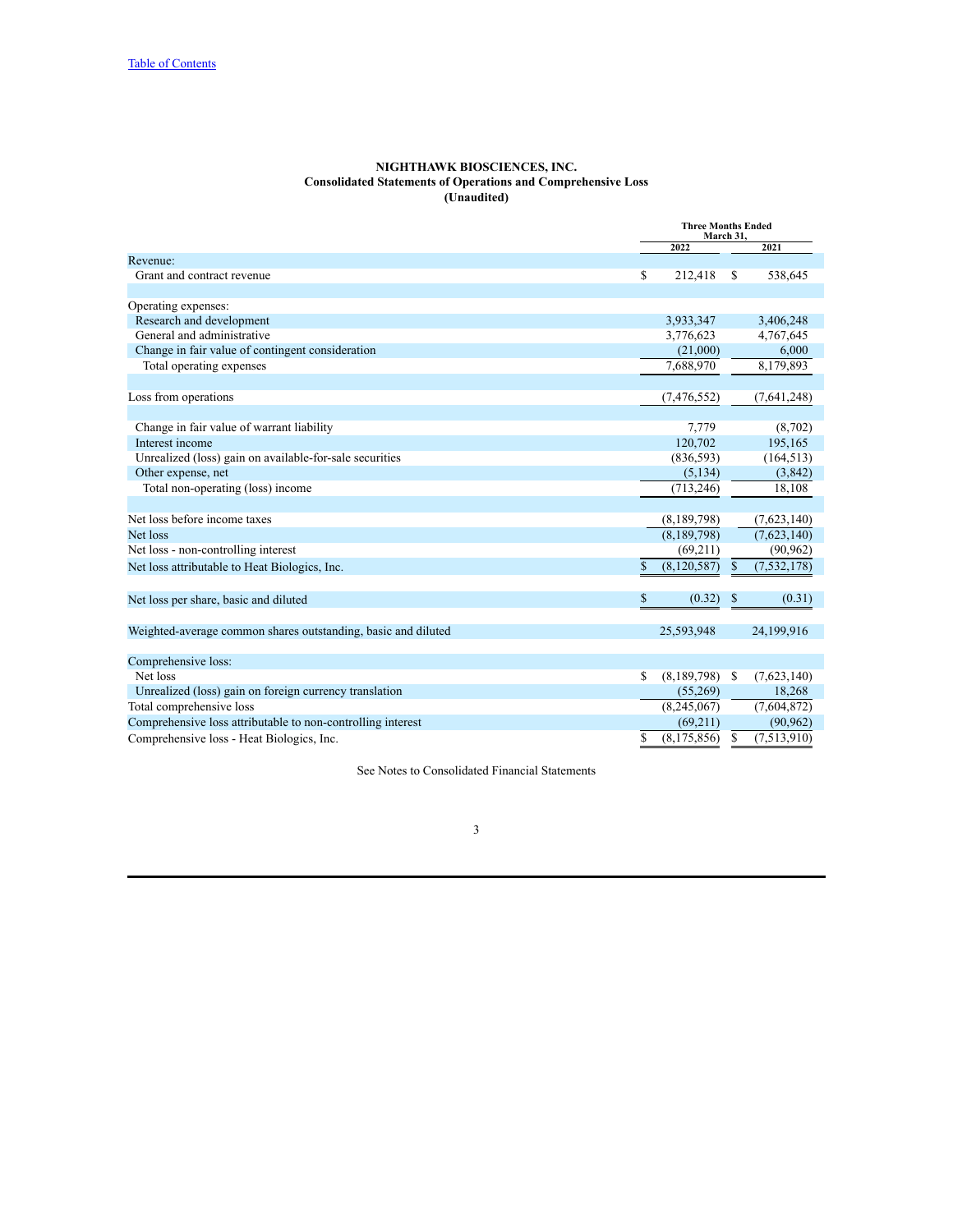## **NIGHTHAWK BIOSCIENCES, INC. Consolidated Statements of Stockholders' Equity (Unaudited)**

<span id="page-5-0"></span>

|                                                     |                        |       |      |                          |                        |                 |                                | Three Months Ended March 31, 2022 |                                    |             |  |                         |
|-----------------------------------------------------|------------------------|-------|------|--------------------------|------------------------|-----------------|--------------------------------|-----------------------------------|------------------------------------|-------------|--|-------------------------|
|                                                     |                        |       |      |                          |                        |                 |                                | Accumulated<br>Other              |                                    |             |  | <b>Total</b>            |
|                                                     | Common<br><b>Stock</b> |       | APIC |                          | Accumulated<br>Deficit |                 | Comprehensive<br>(Loss) Income |                                   | <b>Non-Controlling</b><br>Interest |             |  | Stockholders'<br>Equity |
| Balance at December 31, 2021                        |                        | 5.055 |      | 278.890.153              |                        | (165, 718, 953) |                                | (67, 941)                         |                                    | (1,074,743) |  | 112,033,571             |
| Issuance of common stock from vesting of restricted |                        |       |      |                          |                        |                 |                                |                                   |                                    |             |  |                         |
| stock awards                                        |                        | 65    |      | (65)                     |                        |                 |                                |                                   |                                    |             |  |                         |
| Stock-based compensation                            |                        |       |      | 909.984                  |                        |                 |                                |                                   |                                    |             |  | 909.984                 |
| Other comprehensive income                          |                        | __    |      | _                        |                        |                 |                                | (55,269)                          |                                    |             |  | (55,269)                |
| Net loss                                            |                        |       |      | $\overline{\phantom{a}}$ |                        | (8,120,587)     |                                |                                   |                                    | (69,211)    |  | (8,189,798)             |
| <b>Balance at March 31, 2022</b>                    |                        | 5,120 |      | 279,800,072              |                        | (173,839,540)   |                                | (123, 210)                        |                                    | (1,143,954) |  | 104,698,488             |

See Notes to Consolidated Financial Statements

## **HEAT BIOLOGICS INC. Consolidated Statements of Stockholders' Equity (Unaudited)**

|        | Three Months Ended March 31, 2021 |             |               |                        |               |  |  |  |  |  |  |
|--------|-----------------------------------|-------------|---------------|------------------------|---------------|--|--|--|--|--|--|
|        |                                   |             | Accumulated   |                        |               |  |  |  |  |  |  |
|        |                                   |             | Other         |                        | Total         |  |  |  |  |  |  |
| Common |                                   | Accumulated | Comprehensive | <b>Non-Controlling</b> | Stockholders' |  |  |  |  |  |  |
| Stock  | APIC                              | Deficit     | Income (Loss) | Interest               | Equity        |  |  |  |  |  |  |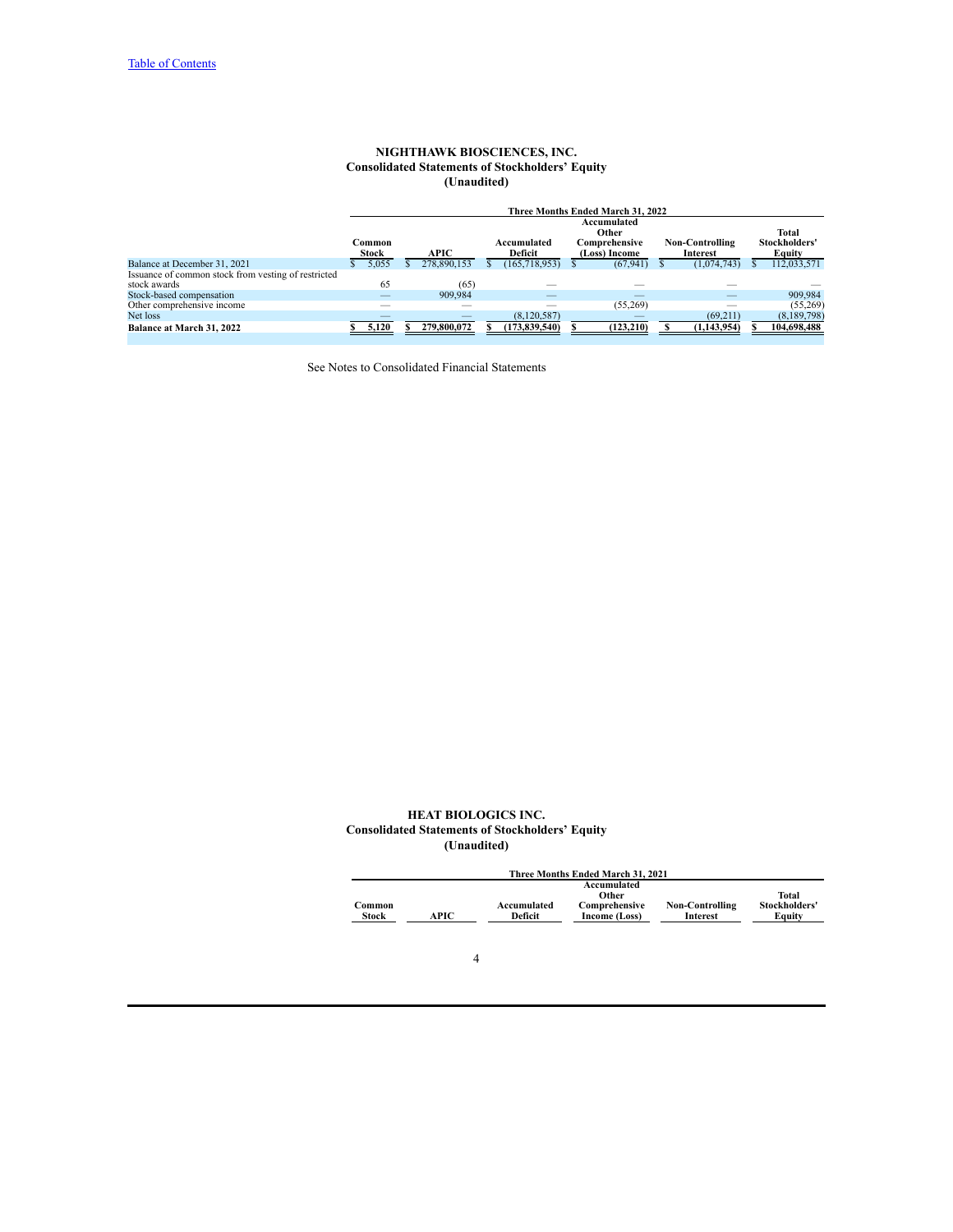| Balance at December 31, 2020                        | S. | 4.519 | 247.048.349 | (130, 647, 485) | S | (166, 056) | (745, 404) | 115,493,923 |
|-----------------------------------------------------|----|-------|-------------|-----------------|---|------------|------------|-------------|
| Issuance of common stock under ATM, net of          |    |       |             |                 |   |            |            |             |
| issuance costs                                      |    | 420   | 26,303,862  |                 |   |            |            | 26,304,282  |
| Issuance of common stock from vesting of restricted |    |       |             |                 |   |            |            |             |
| stock awards                                        |    | 82    | (82)        |                 |   |            |            |             |
| Stock issuance costs                                |    |       | (658, 184)  |                 |   |            |            | (658, 184)  |
| Stock-based compensation                            |    |       | 2,897,580   |                 |   |            |            | 2,897,580   |
| Issuance of restricted stock                        |    |       | (3)         |                 |   |            |            |             |
| Exercise of options                                 |    | 6     | 27,255      |                 |   |            |            | 27,261      |
| Cancellation and payout of fractional shares        |    | (3)   |             |                 |   |            |            |             |
| Other Comprehensive loss                            |    | __    |             |                 |   | 18.268     |            | 18.268      |
| Net loss                                            |    |       |             | (7,532,178)     |   |            | (90, 962)  | (7,623,140) |
| <b>Balance at March 31, 2021</b>                    |    | 5.027 | 275,618,780 | (138, 179, 663) |   | (147, 788) | (836, 366) | 136,459,990 |

See Notes to Consolidated Financial Statements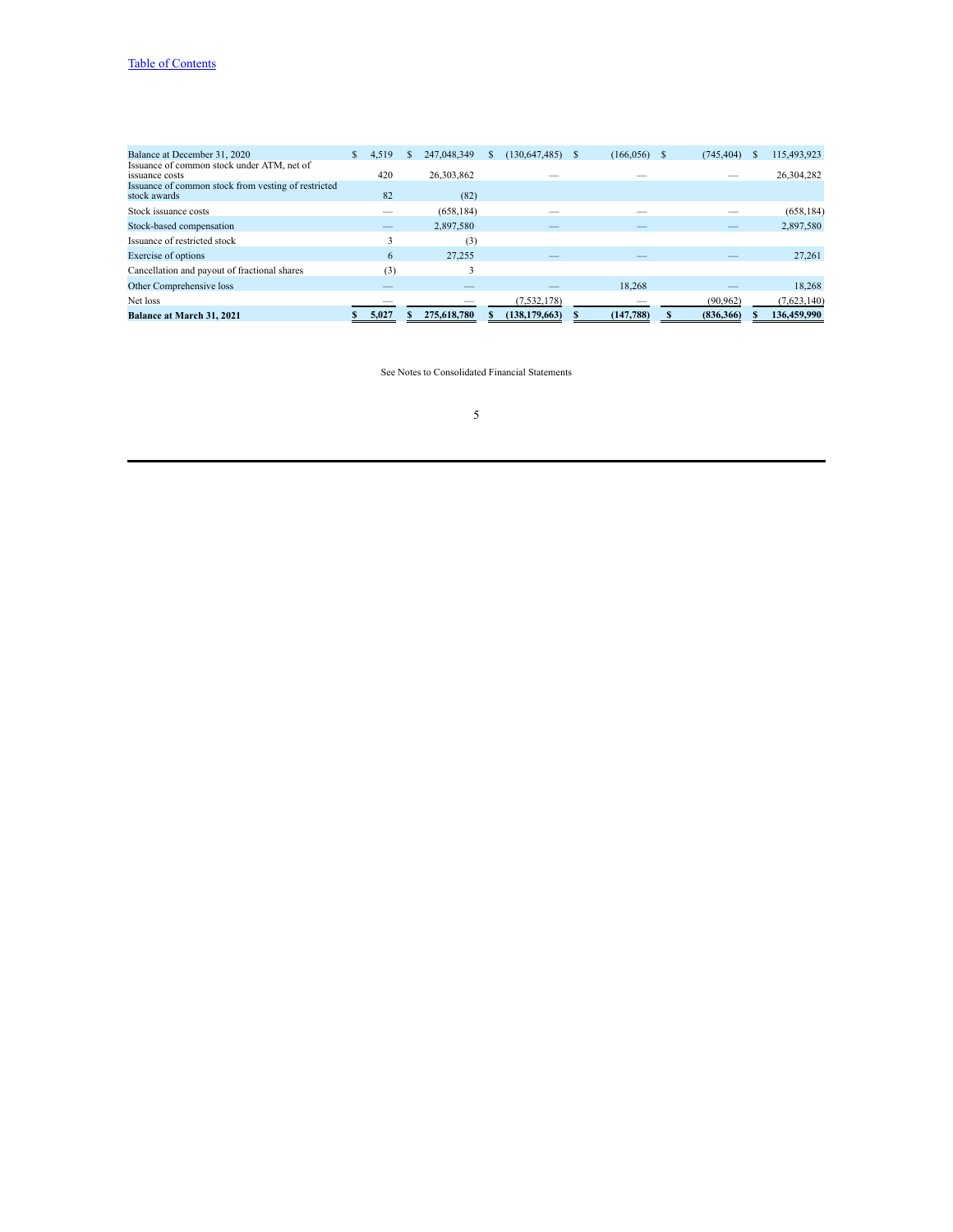## **NIGHTHAWK BIOSCIENCES, INC. Consolidated Statements of Cash Flows (Unaudited)**

<span id="page-7-0"></span>

|                                                                             |                                    | <b>For the Three Months Ended</b><br>March 31. |  |
|-----------------------------------------------------------------------------|------------------------------------|------------------------------------------------|--|
|                                                                             | 2022                               | 2021                                           |  |
| <b>Cash Flows from Operating Activities</b>                                 |                                    |                                                |  |
| Net loss                                                                    | S.<br>(8,189,798)                  | S<br>(7,623,140)                               |  |
| Adjustments to reconcile net loss to net cash used in operating activities: |                                    |                                                |  |
| Depreciation and amortization                                               | 207,106                            | 101.803                                        |  |
| Noncash lease expense                                                       | 21.536                             | 21.863                                         |  |
| Noncash interest expense                                                    | 6.317                              | 3.743                                          |  |
| Stock-based compensation                                                    | 909,983                            | 2,897,580                                      |  |
| Change in fair value of common stock warrants                               | (7.779)                            | 8.702                                          |  |
| Change in fair value of contingent consideration                            | (21.000)                           | 6.000                                          |  |
| Unrealized loss (gain) on investments                                       | 907,315                            | 146,313                                        |  |
| Increase (decrease) in cash arising from changes in assets and liabilities: |                                    |                                                |  |
| Accounts receivable                                                         | (33,047)                           | 73,814                                         |  |
| Prepaid expenses and other current assets                                   | 539,003                            | 123,908                                        |  |
| Grant receivable                                                            | (206, 163)                         |                                                |  |
| Other assets                                                                | (4,801,687)                        |                                                |  |
| Accounts payable                                                            | 1,303,871                          | (259.138)                                      |  |
| Accrued expenses and other liabilities                                      | (849, 469)                         | 169.665                                        |  |
| Deferred revenue                                                            |                                    | (510, 188)                                     |  |
| Other long-term liabilities                                                 | 1,550                              | 7,511                                          |  |
| Deposits                                                                    | (2,406)                            | (18, 422)                                      |  |
| <b>Net Cash Used In Operating Activities</b>                                | (10.214.668)                       | (4.849.986)                                    |  |
|                                                                             |                                    |                                                |  |
| <b>Cash Flows from Investing Activities</b>                                 |                                    |                                                |  |
| Purchase of short-term investments                                          | (109.806)                          | (38, 202, 476)                                 |  |
| Sale of short-term investments                                              | 17.998.995                         | 37,998,617                                     |  |
| Purchase of property and equipment                                          | (1,090,748)                        | (363, 398)                                     |  |
| <b>Net Cash Provided By (Used in) Investing Activities</b>                  | 16,798,441                         | (567, 257)                                     |  |
|                                                                             |                                    |                                                |  |
| <b>Cash Flows from Financing Activities</b>                                 |                                    |                                                |  |
| Proceeds from the issuance of common stock                                  |                                    | 26,304,282                                     |  |
| Proceeds from exercise of stock options                                     |                                    | 27.261                                         |  |
| Stock issuance costs                                                        |                                    | (658, 184)                                     |  |
| Repayments on principal of finance lease                                    | (55, 191)                          | (30, 171)                                      |  |
|                                                                             |                                    |                                                |  |
| <b>Net Cash (Used In) Provided by Financing Activities</b>                  | (55.191)                           | 25.643.188                                     |  |
| Effect of exchange rate changes on cash and cash equivalents                | 2,254                              | (1,088)                                        |  |
| <b>Net Increase in Cash and Cash Equivalents</b>                            | 6,530,836                          | 20,224,857                                     |  |
| <b>Cash and Cash Equivalents - Beginning of Period</b>                      | 8,053,879                          | 10,931,890                                     |  |
|                                                                             |                                    |                                                |  |
| <b>Cash and Cash Equivalents - End of Period</b>                            | \$<br>14,584,715                   | \$<br>31,156,747                               |  |
| <b>Supplemental Disclosure for Cash Flow Information:</b>                   |                                    |                                                |  |
| Tax obligation for employee share-based transaction in accrued liabilities  | S                                  | 90,030<br>S                                    |  |
| Right-of-use assets obtained on operating lease commencements               | $\overline{\mathbf{s}}$<br>293 172 | $\overline{\mathbf{s}}$                        |  |
| Supplemental disclosure of non-cash investing and financing activities:     |                                    |                                                |  |
| Purchases of property and equipment included in accounts payable            | \$<br>768.776                      | \$                                             |  |
|                                                                             |                                    |                                                |  |

See Notes to Consolidated Financial Statements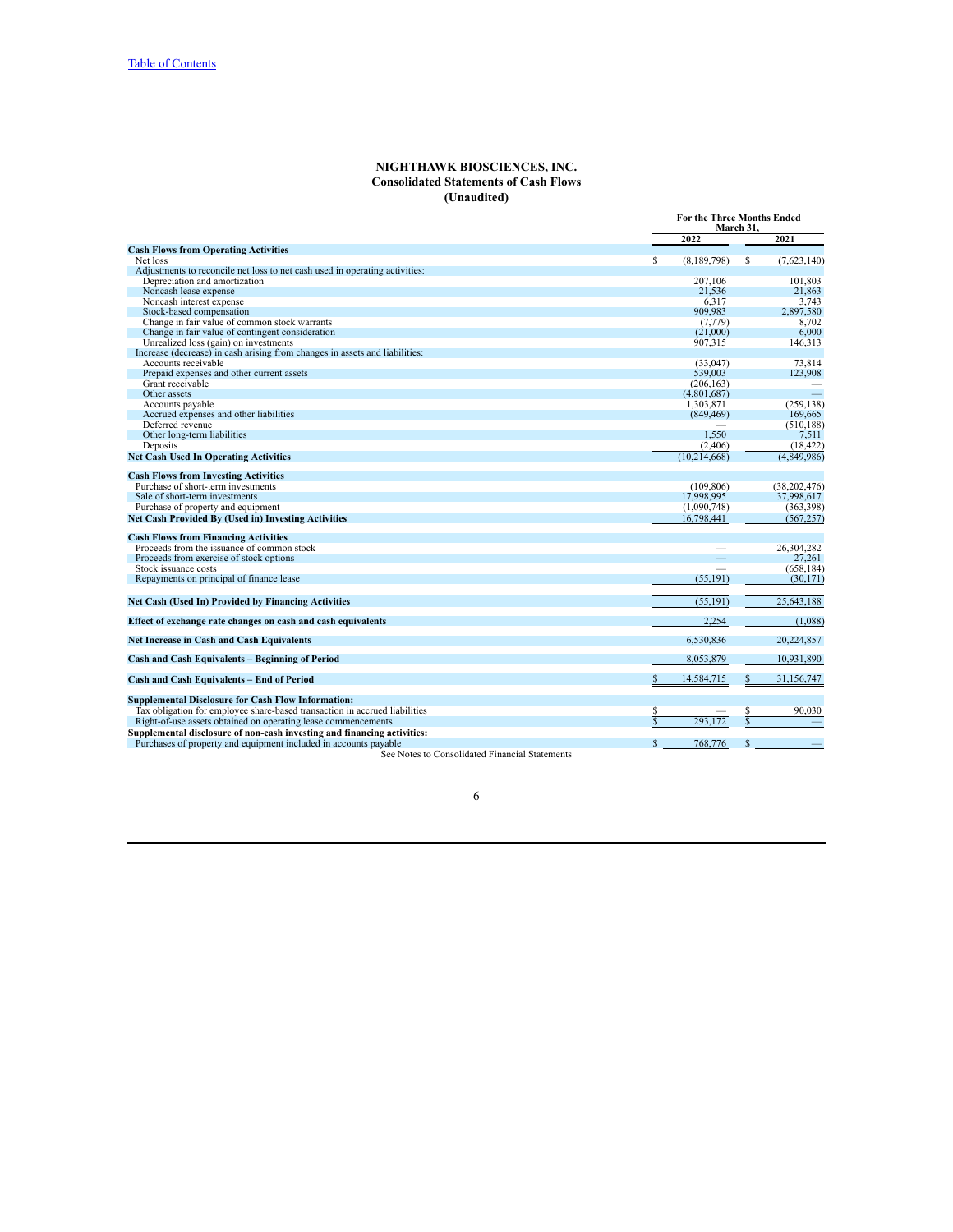#### <span id="page-8-0"></span>**1. Basis of Presentation and Significant Accounting Policies**

#### *Basis of Presentation and Principles of Consolidation*

Effective May 3, 2022, Heat Biologics, Inc. changed its name to NightHawk Biosciences, Inc. (the "Company") by filing a Certificate of Amendment (the "Certificate of Amendment") to its Third Amended and Restated Certificate of Incorporation with the Secretary of State of the State of Delaware.

The accompanying consolidated financial statements have been prepared in conformity with accounting principles generally accepted in the United States of America ("U.S. GAAP") for interim financial reporting. Certain information or footnote disclosures normally included in the annual financial statements prepared in accordance with U.S. GAAP have been condensed, or omitted, pursuant to the rules and regulations of the Securities and Exchange Commission (the "SEC"). In the opinion of the Company's management, these financial statements include all normal and recurring adjustments necessary for the fair statement of the results for the interim periods presented. The results for the three months ended March 31, 2022 are not necessarily indicative of the results that may be expected for any other interim period or for the fiscal year ending December 31, 2022.

The consolidated financial statements as of and for the three months ended March 31, 2022 and 2021 are unaudited. The balance sheet as of December 31, 2021 is derived from the audited consolidated financial statements as of that date. These financial statements should be read in conjunction with the audited consolidated financial statements and related notes, contained in the Company's Annual Report on Form 10-K for the year ended December 31, 2021 filed with the SEC on March 11, 2022 (the "2021 Annual Report").

The accompanying unaudited consolidated financial statements as of and for the three months ended March 31, 2022 and 2021 include the accounts of the Company, and its subsidiaries, Pelican Therapeutics, Inc. ("Pelican"), Heat Biologics I, Inc. ("Heat I"), Heat Biologics III, Inc. ("Heat III"), Heat Biologics IV, Inc. ("Heat IV"), Heat Biologics GmbH, Heat Biologics Australia Pty Ltd., Zolovax, Inc., Skunkworx Bio, Inc. (formerly known as Delphi Therapeutics, Inc.), Scorpion Biological Services, Inc. (formerly Scorpion Biosciences, Inc), Blackhawk Bio, Inc, and Abacus Biotech, Inc. The functional currency of the entities located outside the United States of America (the foreign entities) is the applicable local currency of the foreign entities. Assets and liabilities of the foreign entities are translated at periodend exchange rates. Statement of operations accounts are translated at the average exchange rate during the period. The effects of foreign currency translation adjustments are included in other comprehensive loss, which is a component of accumulated other comprehensive loss in stockholders' equity. All significant intercompany accounts and transactions have been eliminated in consolidation. At March 31, 2022 and December 31, 2021, Heat held 85% controlling interest in Pelican. Heat accounts for its less than 100% interest in accordance with U.S. GAAP. Accordingly, the Company presents non-controlling interest as a component of stockholders' equity on its consolidated balance sheets and reports non-controlling interest net loss under the heading "net loss – non-controlling interest" on its consolidated statements of operations and comprehensive loss.

## *Liquidity and Capital Resources*

The Company has an accumulated deficit of approximately \$173.8 million as of March 31, 2022 and a net loss of approximately \$8.2 million for the three months ended March 31, 2022 and has not generated significant revenue or positive cash flows from operations. The Company expects to incur significant expenses and continued losses from operations for the foreseeable future. The Company expects its expenses to increase in connection with its ongoing activities, particularly as the Company continues its research and development and advances its clinical trials of, and seeks marketing approval for, its product candidates, builds its in-house bioanalytic, process development and manufacturing facility and expands its infectious disease/biological threat program, including its support of the development of, and commencement of operations at, a new biodefense-focused large molecule and biologics biomanufacturing facility in Manhattan, Kansas. As of March 31, 2022, a lease has not been executed for this facility. In addition, if the Company obtains marketing approval for any of its product candidates, the Company expects to incur significant commercialization expenses related to product sales, marketing, manufacturing and distribution. Furthermore, any new business ventures that the Company may engage in are likely to require commitments of capital. Accordingly, the Company will in the future need to obtain substantial additional funding in connection with its planned operations. Adequate additional financing may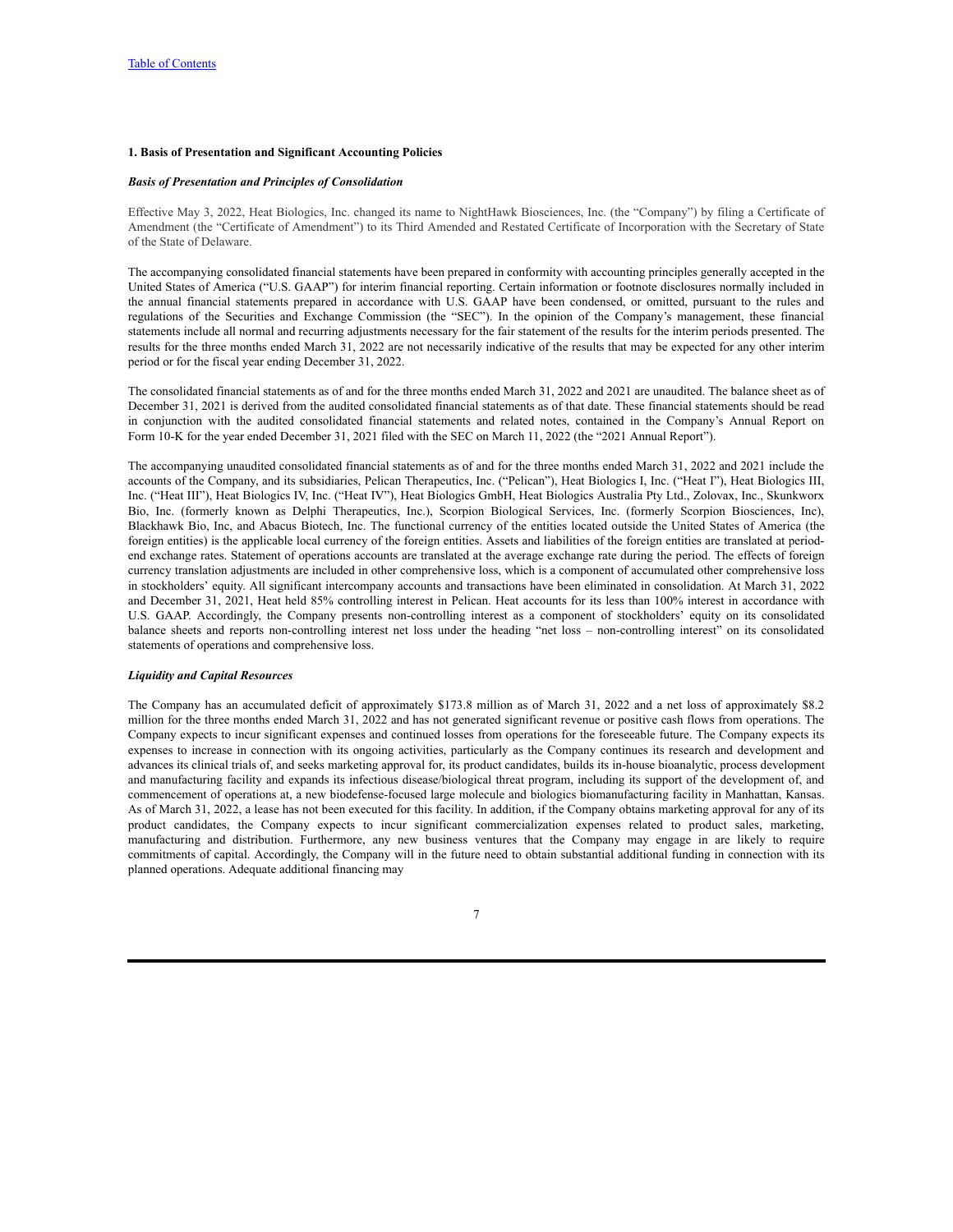not be available to the Company on acceptable terms, or at all. If the Company is unable to raise capital when needed or on attractive terms, it would be forced to delay, reduce or eliminate its research and development programs or any future commercialization efforts. To meet its capital needs, the Company intends to continue to consider multiple alternatives, including, but not limited to, additional equity financings such as sales of its common stock under at-the-market offerings, if available, debt financings, partnerships, collaborations and other funding transactions. As of March 31, 2022, the Company had approximately \$84.1 million in cash and cash equivalents and short-term investments, which it believes is sufficient to fund its operations for at least one year from the date these consolidated financial statements were issued. This is based on the Company's current estimates, and the Company could use its available capital resources sooner than it currently expects. The Company will need to generate significant revenues to achieve profitability, and it may never do so.

#### *Risk and Uncertainties*

The Company's future results of operations involve a number of risks and uncertainties. Factors that could affect the Company's future operating results and cause actual results to vary materially from expectations include, but are not limited to, uncertainty of results of clinical trials and reaching milestones, uncertainty of regulatory approval of the Company's potential drug candidates or its manufacturing facility, uncertainty of market acceptance of the Company's products or manufacturing capability or success of new business ventures, competition from substitute products and larger companies, securing and protecting proprietary technology, strategic relationships and dependence on key individuals and sole source suppliers.

The Company relies on third-party manufacturers to purchase from their third-party vendors the materials necessary to produce product candidates and manufacture product candidates for clinical studies. The Company also depends on third-party suppliers for key materials and services used in research and development, as well as manufacturing processes, and are subject to certain risks related to the loss of these third-party suppliers or their inability to supply adequate materials and services. The Company does not control the manufacturing processes of the contract development and manufacturing organizations, or CDMOs, with whom it contracts and is dependent on these third parties for the production of its therapeutic candidates in accordance with relevant regulations (such as current Good Manufacturing Practices, or cGMP), which includes, among other things, quality control, quality assurance and the maintenance of records and documentation.

### *Cash and Cash Equivalents*

The Company considers all cash and other highly liquid investments with initial maturities from the date of purchase of three months or less to be cash and cash equivalents.

### *Derivative Financial Instruments*

The Company has issued common stock warrants in connection with the execution of certain equity financings. The fair value of the warrants, which were deemed to be derivative instruments, was recorded as a derivative liability under the provisions of ASC Topic 815 Derivatives and Hedging ("ASC 815") because they are not considered indexed to the Company's own stock. Subsequently, the liability is adjusted to fair value as of the end of each reporting period and the changes in fair value of derivative liabilities are recorded in the consolidated statements of operations and comprehensive loss under the caption "Change in fair value of warrant liability." See Note 3 for additional information.

The fair value of the warrants, including the warrants issued in connection with the January 2020 common stock offering and recorded as a liability, was determined using the Monte Carlo simulation model, which is deemed to be an appropriate model due to the terms of the warrants issued.

The fair value of warrants was affected by changes in inputs to the Monte Carlo simulation model including the Company's stock price, expected stock price volatility, the remaining term, and the risk-free interest rate. This model uses Level 3 inputs, including stock price volatility, in the fair value hierarchy established by ASC 820 Fair Value Measurement. At March 31, 2022, the fair value of such warrants was \$3,241, which is classified as a long-term derivative warrant liability on the Company's consolidated balance sheets.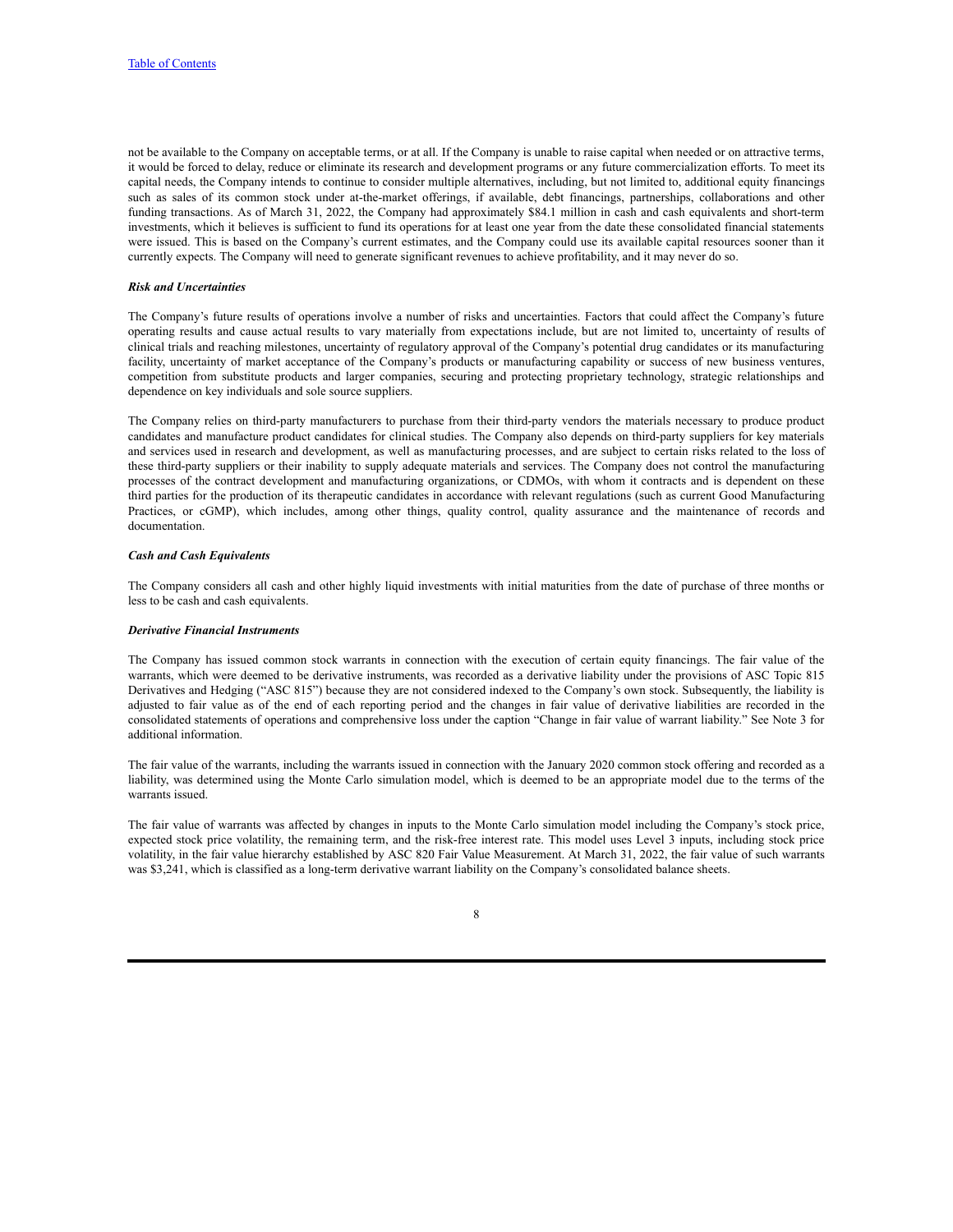#### *Short-term Investments*

The Company's short-term investments are equity securities and are carried at their fair value based on quoted market prices. Realized and unrealized gains and losses on equity securities are included in net earnings in the period earned or incurred.

#### *Use of Estimates*

The preparation of financial statements in conformity with U.S. GAAP requires management to make estimates and assumptions that affect the amounts reported in the financial statements and accompanying notes. Estimates are used for, but not limited to, useful lives of fixed assets, contingent consideration, in process research and development ("IPR&D"), income taxes, valuation of warrant liabilities, and stockbased compensation. Actual results may differ from those estimates.

#### *Segments*

Operating segments are identified as components of an enterprise about which separate discrete financial information is available for evaluation by the chief operating decision-maker in making decisions regarding resource allocation and assessing performance. To date, the Company has viewed the operations and managed the business as one segment.

#### *Business Combinations*

The Company accounts for acquisitions using the acquisition method of accounting, which requires that all identifiable assets acquired, and liabilities assumed be recorded at their estimated fair values. The excess of the fair value of purchase consideration over the fair values of identifiable assets and liabilities is recorded as goodwill. When determining the fair values of assets acquired and liabilities assumed, management makes significant estimates and assumptions. Critical estimates in valuing certain intangible assets include but are not limited to future expected cash flows from acquired patented technology. Management's estimates of fair value are based upon assumptions believed to be reasonable, but are inherently uncertain and unpredictable and, as a result, actual results may differ from estimates.

#### *In-Process Research and Development*

The Company classifies intangible assets into three categories: (1) intangible assets with definite lives subject to amortization, (2) intangible assets with indefinite lives not subject to amortization and (3) goodwill. The Company determines the useful lives of definitelived intangible assets after considering specific facts and circumstances related to each intangible asset. Factors the Company considers when determining useful lives include the contractual term of any agreement related to the asset, the historical performance of the asset, and other economic facts; including competition and specific market conditions. Intangible assets that are deemed to have definite lives are amortized, primarily on a straight-line basis, over their estimated useful lives. Intangible assets that are deemed to have indefinite lives, are reviewed for impairment annually, or more frequently if events or changes in circumstances indicate that the asset might be impaired. The impairment test for indefinite-lived intangibles, consists of a comparison of the fair value of the intangible asset with its carrying amount. If the carrying amount exceeds the fair value, an impairment charge is recognized in an amount equal to that excess. Indefinite-lived intangible assets are not amortized.

In-process research and development, or IPR&D, assets are considered to be indefinite-lived until the completion or abandonment of the associated research and development projects. IPR&D assets represent the fair value assigned to technologies that the Company acquires, which at the time of acquisition have not reached technological feasibility and have no alternative future use. During the period that the assets are considered indefinite-lived, they are tested for impairment on an annual basis, or more frequently if the Company becomes aware of any events occurring or changes in circumstances that indicate that the fair value of the IPR&D assets are less than their carrying amounts. If and when development is complete, which generally occurs upon regulatory approval and the ability to commercialize products associated with the IPR&D assets, these assets are then deemed definite-lived and are amortized based on their estimated useful lives at that point in time. If development is terminated or abandoned, the Company may have a full or partial

#### $\overline{Q}$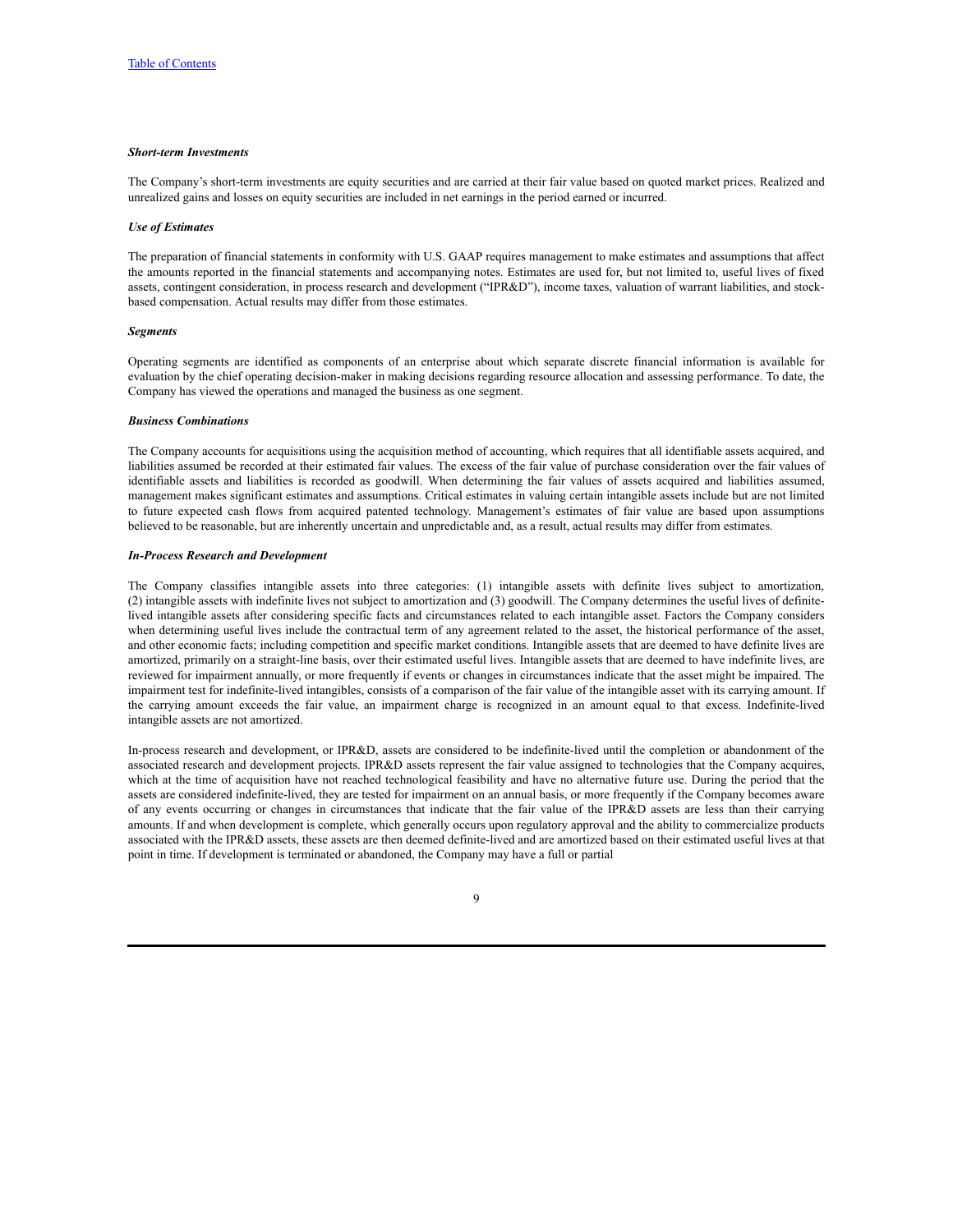impairment charge related to the IPR&D assets, calculated as the excess of carrying value of the IPR&D assets over fair value.

#### *Contingent Consideration*

Consideration paid in a business combination may include potential future payments that are contingent upon the acquired business achieving certain milestones in the future ("contingent consideration"). Contingent consideration liabilities are measured at their estimated fair value as of the date of acquisition, with subsequent changes in fair value recorded in the consolidated statements of operations. The Company estimates the fair value of the contingent consideration as of the acquisition date using the estimated future cash outflows based on the probability of meeting future milestones. The milestone payments will be made upon the achievement of clinical and commercialization milestones as well as single low digit royalty payments and payments upon receipt of sublicensing income. Subsequent to the date of acquisition, the Company reassesses the actual consideration earned and the probability-weighted future earn-out payments at each balance sheet date. Any adjustment to the contingent consideration liability will be recorded in the consolidated statements of operations. Contingent consideration liabilities expected to be settled within 12 months after the balance sheet date are presented in current liabilities, with the non-current portion recorded under long term liabilities in the consolidated balance sheets.

#### *Deferred Revenue*

Deferred revenue is comprised of an exclusive license agreement with Shattuck Labs, Inc. ("Shattuck") pursuant to which the Company licensed certain provisional patent applications and know-how related to fusion proteins to treat cancer and other diseases that were not being developed by us. Shattuck paid the Company an initial license fee of \$50,000 in June 2016 and is obligated to pay the Company fees upon its receipt of sublicensing income, achievement of certain milestones, and royalties upon sales of commercial products. In as much of the technology that the Company out-licensed is in the early stages of development and there is a low likelihood of success for any technology at such stage, there can be no assurance that any products will be developed by Shattuck or that the Company will derive any revenue from Shattuck.

#### *Research and Development*

Research and development includes costs associated with developmental products not yet approved by the FDA as well as costs associated with bringing developmental products into advanced phase clinical trials as incurred. These costs consist primarily of pre-manufacturing and manufacturing drug costs, clinical trial execution, investigator payments, license fees, salaries, stock-based compensation and related personnel costs. Other costs include fees paid to consultants and outside service providers related to the development of the Company's product candidates and other expenses relating to the design, development, and testing and enhancement of its product candidates.

#### *Grants Receivable and Revenue Recognition*

Effective January 1, 2019, the Company has adopted ASU No. 2018-08, *Not-For-Profit Entities (Topic 958): Clarifying the Scope and the Accounting Guidance for Contributions Received and Contributions Made.* The Company's primary source of revenue is grant revenue related to the CPRIT contract, which is being accounted for under ASC 958 as a conditional non-exchange contribution.

The CPRIT grant covers the periods from June 1, 2017 through May 31, 2023, for a total grant award of up to \$15.2 million. CPRIT advances grant funds upon request by the Company consistent with the agreed upon amounts and schedules as provided in the contract. The first tranche of funding of \$1.8 million was received in May 2017, and a second tranche of funding of \$6.5 million was received in October 2017, and the third tranche of funding of \$5.4 million was received in December 2019. The remaining \$1.5 million will be paid, on a reimbursement basis, after the Company has fulfilled every objective of the final goals of the grant. Funds received are reflected in deferred revenue as a liability until revenue is earned. Grant revenue is recognized when qualifying costs are incurred. When grant funds are received after costs have been incurred, the Company records revenue and a corresponding grants receivable until grant funds are received. As of the March 31, 2022, all \$15.2 million has been recognized to date.

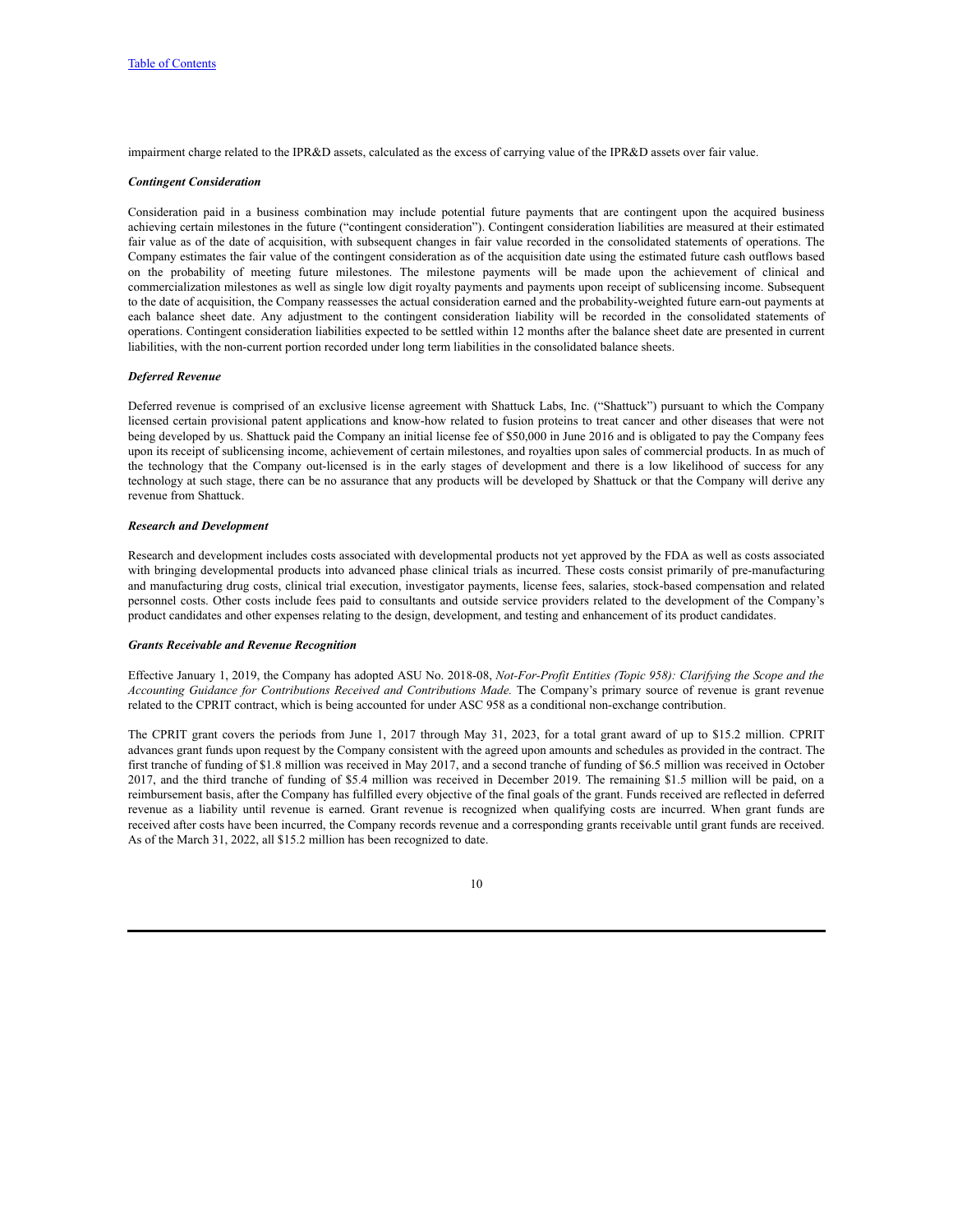On January 7, 2020, the Company was awarded a grant of up to \$224,713 from the National Institute of Allergy and Infectious Diseases ("NIH"). The NIH grant provides funding for continued development of the Company's technologies for PTX-35. The grant funds will be made available by the NIH to the Company as allowable expenses are incurred. For the three months ended March 31, 2022 and 2021, the Company incurred no allowable expenses under the NIH grant and did not recognize any corresponding grant revenue for the three months ended March 31, 2022 and 2021.

### *Prepaid Expenses and Other Current Assets*

The Company's prepaid expenses and other current assets consist primarily of the amount paid in advance for manufacturing activities, clinical trial support, and insurance.

#### *Income Taxes*

Income taxes are accounted for using the asset and liability method. Deferred tax assets and liabilities are recognized for the future tax consequences attributable to temporary differences between the carrying amounts of assets and liabilities and their respective tax bases, operating loss carryforwards, and tax credit carryforwards. Deferred tax assets and liabilities are measured using enacted tax rates expected to apply to taxable income in the years in which those temporary differences are expected to be recovered or settled. The effect on deferred tax assets and liabilities of a change in tax rates is recognized in income in the period that includes the enactment date. Deferred tax assets are reduced by a valuation allowance to the extent that utilization is not presently more likely than not.

#### *Significant Accounting Policies*

The significant accounting policies used in preparation of these interim financial statements are disclosed in the audited consolidated financial statements and related notes included in the Company's 2021 Annual Report and have not changed significantly since such filing.

#### *Other Assets*

In conjunction with a lease agreement further discussed in Note 13, Scorpion has made reimbursement payments to the lessor for costs incurred in conjunction with the leased site. These payments are included in other assets on the consolidated balance sheets and will be classified as a right-of-use asset upon commencement.

#### *Recently Issued Accounting Pronouncements*

In June 2016, the FASB issued ASU 2016-13, Financial Instruments - Credit Losses which requires financial assets measured at amortized cost basis to be presented at the net amount expected to be collected. This standard is effective for fiscal years beginning after December 15, 2022 and the Company is currently evaluating the expected impact of this standard but does not expect it to have a material impact on its consolidated financial statements upon adoption.

In August 2020, the FASB issued ASU No. 2020-06, Debt—Debt with Conversion and Other Options (Subtopic 470-20) and Derivatives and Hedging—Contracts in Entity's Own Equity (Subtopic 815-40): Accounting for Convertible Instruments and Contracts in an Entity's Own Equity. This ASU simplifies the accounting for convertible instruments. This ASU also requires entities to use the if-converted method for all convertible instruments in calculating diluted earnings-per-share. The ASU is effective for annual periods beginning after December 15, 2023 with early adoption permitted. We are currently evaluating the impact this standard will have on our consolidated financial statements.

#### **2. Acquisition of Pelican Therapeutics**

In 2017, the Company consummated the acquisition of 80% of the outstanding equity of Pelican, a related party, and Pelican became a majority owned subsidiary of the Company. In October 2018, the Company entered into an agreement with the University of Miami ("UM") whereby UM exchanged its shares of stock in the Company's subsidiaries, Heat I, Inc. and Pelican. The stock exchange resulted in the Company increasing its controlling ownership in Pelican from 80% to 85%.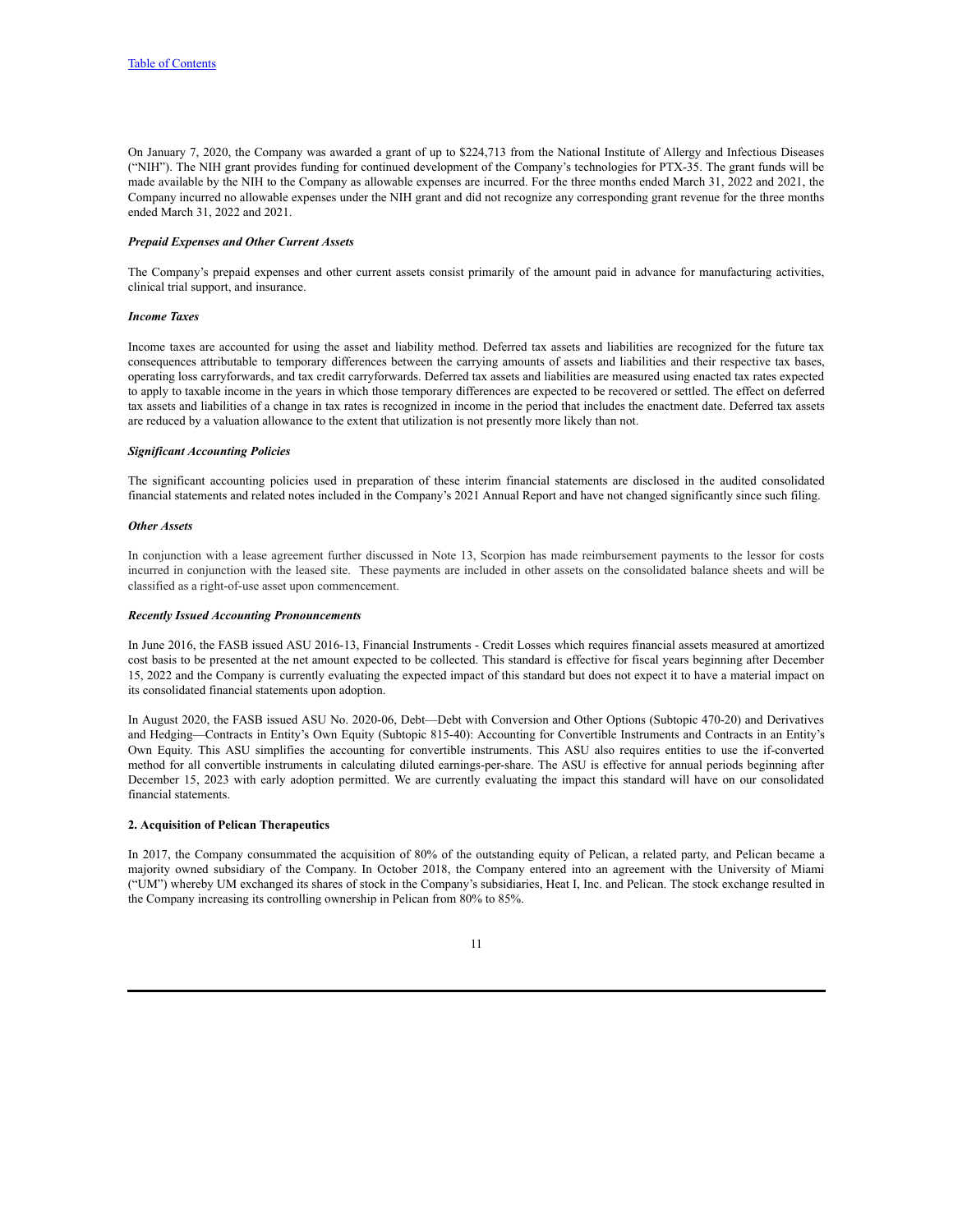Under the Pelican stock acquisition agreement, the Company is also obligated to make future payments based on the achievement of certain clinical and commercialization milestones, as well as low single digit royalty payments and payments upon receipt of sublicensing income. The fair value of these future milestone payments is reflected in the contingent consideration account under current liabilities with the noncurrent portion under long term liabilities on the balance sheet. The estimated fair value of the contingent consideration was determined using a probability-weighted income approach. The Company estimates the fair value of the contingent consideration on a quarterly basis. At the time of the Pelican acquisition, the Company's CEO and certain affiliated entities as well as two of the Company's directors and certain affiliated entities directly or indirectly owned shares of Pelican common stock purchased by the Company. As a result, approximately 22.7% of any such milestone payments will be paid to certain directors of the Company which is presented separately on the balance sheet as contingent consideration, related party. On June 22, 2020, the Company achieved the first milestone when it dosed the first patient in the first Phase 1 clinical trial of PTX-35.

As discussed in Note 10, in May 2016, Pelican was awarded a \$15.2 million CPRIT Grant from CPRIT for development of Pelican's lead product candidate, PTX-35. The CPRIT Grant supports Pelican in developing PTX-35 through its current Phase 1 clinical trial designed to evaluate PTX-35 in combination with other immunotherapies.

#### **3. Fair Value of Financial Instruments**

The carrying amount of certain of the Company's financial instruments, including cash and cash equivalents, accounts payable and accrued expenses and other payables approximate fair value due to their short maturities.

As a basis for determining the fair value of certain of the Company's financial instruments, the Company utilizes a three-tier fair value hierarchy, which prioritizes the inputs used in measuring fair value as follows:

Level I – Observable inputs such as quoted prices in active markets for identical assets or liabilities.

Level II – Observable inputs, other than Level I prices, such as quoted prices for similar assets or liabilities, quoted prices in markets that are not active, or other inputs that are observable or can be corroborated by observable market data for substantially the full term of the assets or liabilities.

Level III – Unobservable inputs that are supported by little or no market activity and that are significant to the fair value of the assets or liabilities.

This hierarchy requires the Company to use observable market data, when available, and to minimize the use of unobservable inputs when determining fair value. Assets and liabilities measured at fair value are classified in their entirety based on the lowest level of input that is significant to the fair value measurement. The Company's assessment of the significance of a particular input to the entire fair value measurement requires management to make judgments and consider factors specific to the asset or liability. The Company's cash equivalents are classified within Level I of the fair value hierarchy.

The Company's short-term investments consist of Level I securities which are comprised of highly liquid money market funds. The estimated fair value of the short-term investments was based on quoted market prices. There were no transfers between fair value hierarchy levels during the quarters ended March 31, 2022 or 2021.

In January 2020, the Company issued warrants in connection with the public offering of common stock (the "January 2020 Warrants"). Pursuant to the terms of these warrants, the warrants were not considered indexed to the Company's own stock and therefore are required to be measured at fair value and reported as a liability in the consolidated balance sheets. Additionally, upon the closing of the January 2020 offering, 479,595 outstanding warrants were evaluated for whether they were modified for accounting purposes and it was determined that they were required to be classified as a liability. The fair value of the warrant liability is based on the Monte Carlo methodology. The Company is required to revalue the warrants at each reporting date with any changes in fair value recorded on our consolidated statement of operations and comprehensive loss. The valuation of the warrants is classified under Level 3 of the fair value hierarchy due to the need to use assumptions in the valuation that are both significant to the fair value measurement and unobservable. In order to calculate the fair value of the warrants, certain assumptions were made, including the selling price or fair market value of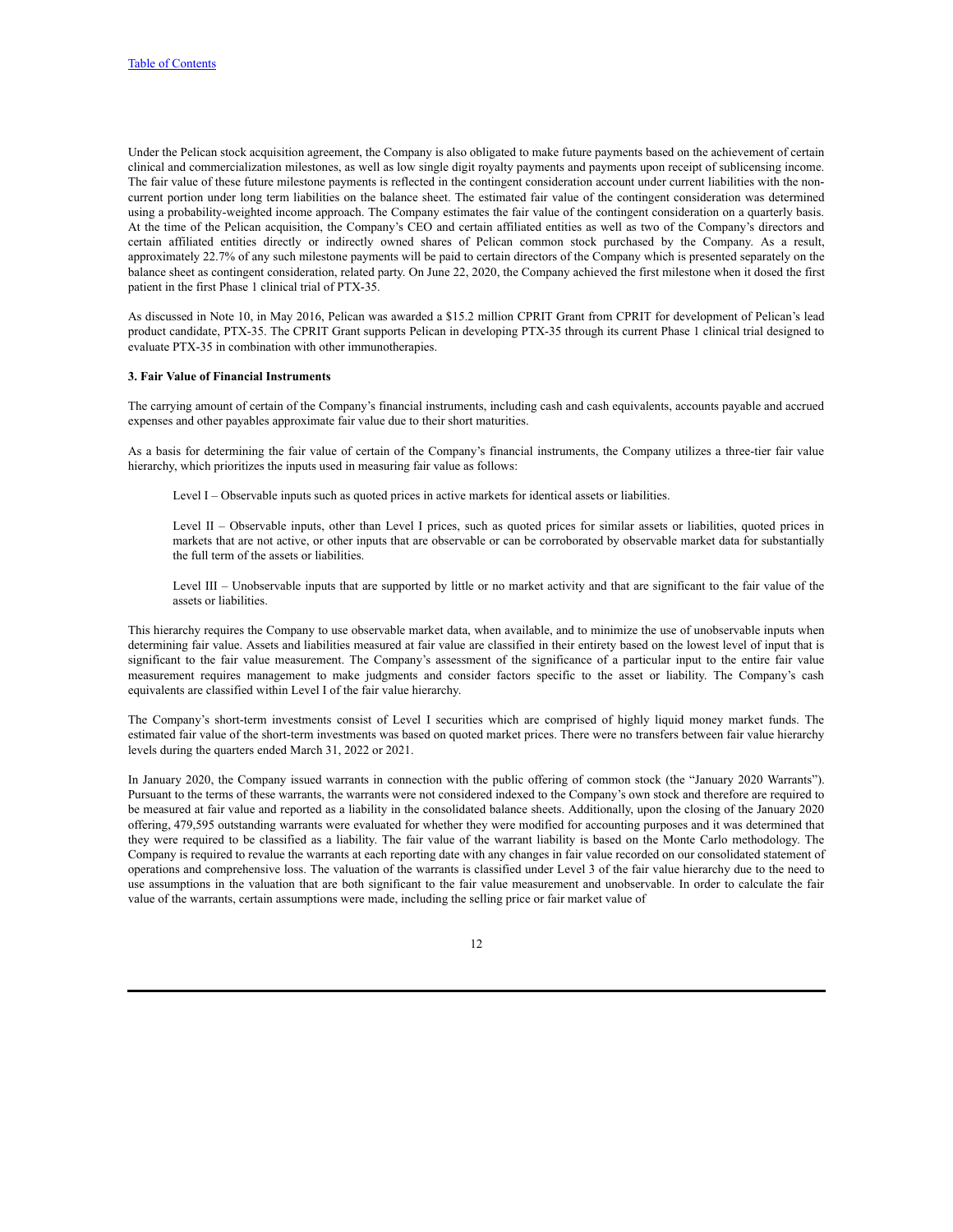the underlying common stock, risk-free interest rate, volatility, and remaining life. Changes to the assumptions could cause significant adjustments to valuation. The Company estimated a volatility factor utilizing its own data. The risk-free interest rate is based on the U.S. Treasury yield in effect at the time of the grant for treasury securities of similar maturity.

The following table presents quantitative information about the inputs used in the valuation for the Company's fair value measurement of the warrant liability classified as Level 3:

|                                            | <b>March 31, 2022</b> | <b>December 31, 2021</b> |
|--------------------------------------------|-----------------------|--------------------------|
| Current stock price                        | 3.06                  | 3.04                     |
| Estimated volatility of future stock price | 85.81 %               | $133.13\%$               |
| Risk free interest rate                    | 1.89%                 | $0.55\%$                 |
| Contractual term                           | $1.66$ years          | $1.90$ years             |

As of March 31, 2022, there were a total of 9,357 warrants outstanding that were reported as a liability on the consolidated balance sheet.

The fair value of financial instruments measured on a recurring basis is as follows:

|                          | As of March 31, 2022 |              |    |                         |         |    |           |
|--------------------------|----------------------|--------------|----|-------------------------|---------|----|-----------|
| <b>Description</b>       |                      | Total        |    | <b>Level 1</b>          | Level 2 |    | Level 3   |
| Assets:                  |                      |              |    |                         |         |    |           |
| Short-term investments   | \$                   | 69,528,419   | \$ | 69,528,419              |         |    |           |
| Liabilities:             |                      |              |    |                         |         |    |           |
| Contingent consideration | \$                   | 3,321,515    |    |                         |         | \$ | 3,321,515 |
| Warrant liability        | \$                   | 3,241        |    |                         |         | S  | 3,241     |
|                          |                      |              |    |                         |         |    |           |
|                          |                      |              |    |                         |         |    |           |
|                          |                      |              |    | As of December 31, 2021 |         |    |           |
| <b>Description</b>       |                      | <b>Total</b> |    | Level 1                 | Level 2 |    | Level 3   |
| Assets:                  |                      |              |    |                         |         |    |           |
| Short-term investments   | \$                   | 88,324,922   | S  | 88,324,922              |         |    |           |
| Liabilities:             |                      |              |    |                         |         |    |           |
| Contingent consideration | \$                   | 3,342,515    |    |                         |         | S  | 3,342,515 |

The following tables summarize the change in fair value, as determined by Level 3 inputs, for all assets and liabilities using unobservable Level 3 inputs for the three months ended March 31, 2022 and 2021:

|                              | Contingent<br>Consideration | Warrant<br>Liabilitv |
|------------------------------|-----------------------------|----------------------|
| Balance at December 31, 2021 | 3,342,515                   | 11.020               |
| Change in fair value         | (21.000)                    | (7,779)              |
| Balance at March 31, 2022    | 3.321.515                   | 3.241                |

|                              | Contingent<br>Consideration | Warrant<br>Liabilitv |        |
|------------------------------|-----------------------------|----------------------|--------|
| Balance at December 31, 2020 | 2.912.515                   |                      | 33,779 |
| Change in fair value         | 6.000                       |                      | 8.702  |
| Balance at March 31, 2021    | 2,918,515                   |                      | 42.481 |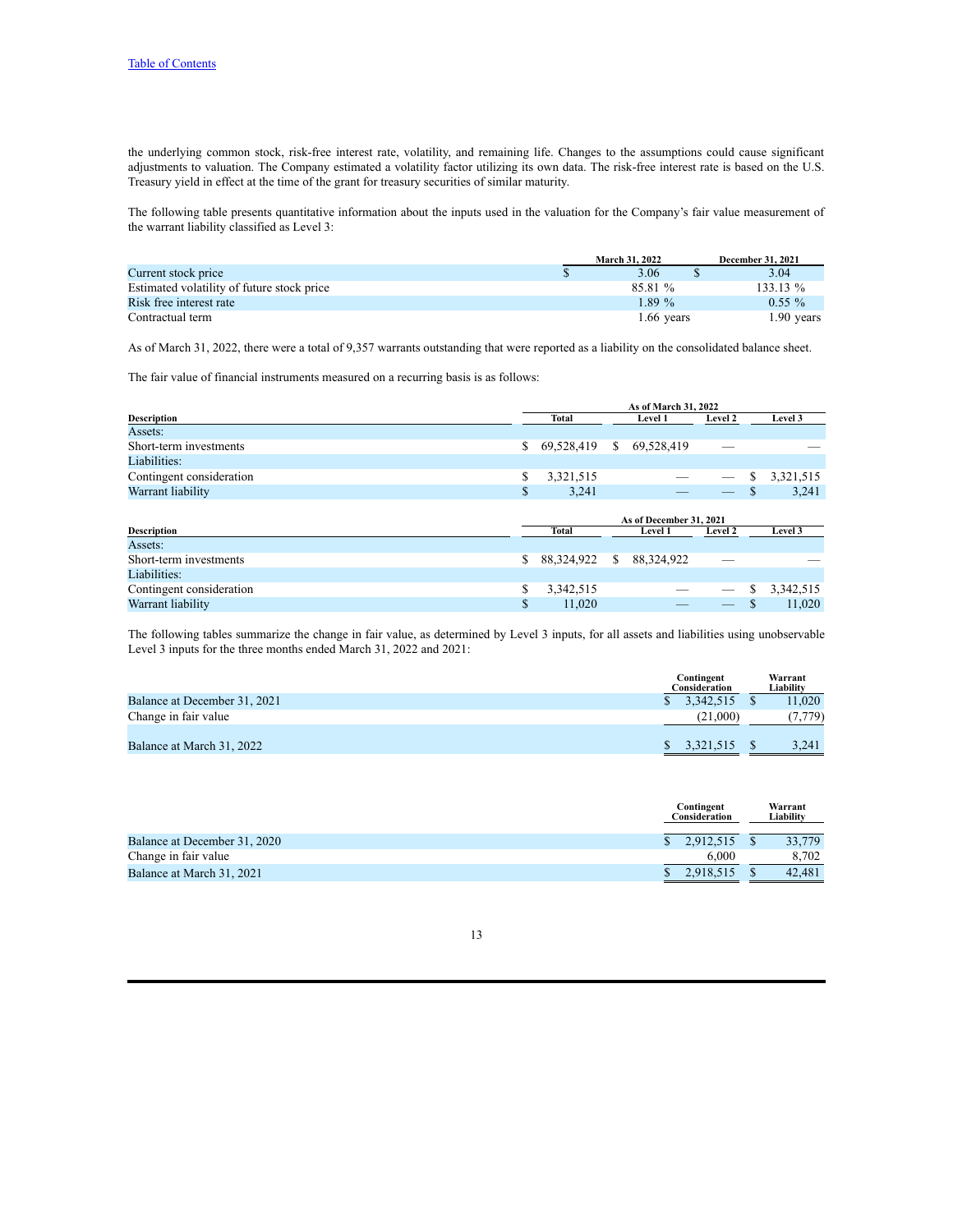The change in the fair value of the contingent consideration for the three months ended March 31, 2022 was primarily due to a change in discount rate and the passage of time on the fair value measurement. The change in fair value of the warrant liability for the three months ended March 31, 2022 was primarily due to a decrease in the fair value of the underlying stock. Adjustments associated with the change in fair value of contingent consideration and warrant liability are included in the Company's consolidated statement of operations and comprehensive loss.

The following table presents quantitative information about the inputs and valuation methodologies used for the Company's fair value measurements of contingent consideration classified as Level 3 as of March 31, 2022 and December 31, 2021:

|                                 |                                               | As of March 31, 2022                     |                                                   |  |  |  |
|---------------------------------|-----------------------------------------------|------------------------------------------|---------------------------------------------------|--|--|--|
|                                 | <b>Valuation</b><br>Methodology               | Significant<br>Unobservable Input        | <b>Weighted Average</b><br>(range, if applicable) |  |  |  |
|                                 |                                               |                                          |                                                   |  |  |  |
| <b>Contingent Consideration</b> | Probability<br>weighted<br>income<br>approach | Milestone dates                          | 2022-2032                                         |  |  |  |
|                                 |                                               | Discount rate                            | 8.23%                                             |  |  |  |
|                                 |                                               | Probability of occurrence                | 4.9% to 75%                                       |  |  |  |
|                                 |                                               | As of December 31, 2021                  |                                                   |  |  |  |
|                                 | <b>Valuation</b><br>Methodology               | Significant<br><b>Unobservable Input</b> | <b>Weighted Average</b><br>(range, if applicable) |  |  |  |
| <b>Contingent Consideration</b> | Probability<br>weighted<br>income<br>approach | Milestone dates                          | 2022-2031                                         |  |  |  |
|                                 |                                               | Discount rate                            | 7.51%                                             |  |  |  |
|                                 |                                               | Probability of occurrence                | 4.9% to 75%                                       |  |  |  |

The Company measures certain non-financial assets on a non-recurring basis, including goodwill and in-process R&D. This analysis requires significant judgments, including primarily the estimation of future development costs, the probability of success in various phases of its development programs, potential post-launch cash flows and a risk-adjusted weighted average cost of capital.

#### **4. Short-Term Investments**

Short-term investments consist of equity securities. The Company holds its securities at fair value as of March 31, 2022 and December 31, 2021. Unrealized gains and losses on securities are reported in the other (expense) income line item on the statements of operations and comprehensive loss. Short-term investments at March 31, 2022 and December 31, 2021 consisted of mutual funds with fair values of \$69.5 million and \$88.3 million, respectively.

#### **5. Prepaid Expenses and Other Current Assets**

Prepaid expenses and other current assets consist of the following at:

|                                           | March 31.<br>2022 | December 31.<br>2021 |
|-------------------------------------------|-------------------|----------------------|
| Prepaid manufacturing expense             | 580,930           | 563.280              |
| Prepaid insurance                         | 418.974           | 704.650              |
| Prepaid preclinical and clinical expenses | 887.121           | 1,158,560            |
| Other prepaid expenses and current assets | 477.893           | 460.030              |
|                                           | 2.364.918         | 2,886,520            |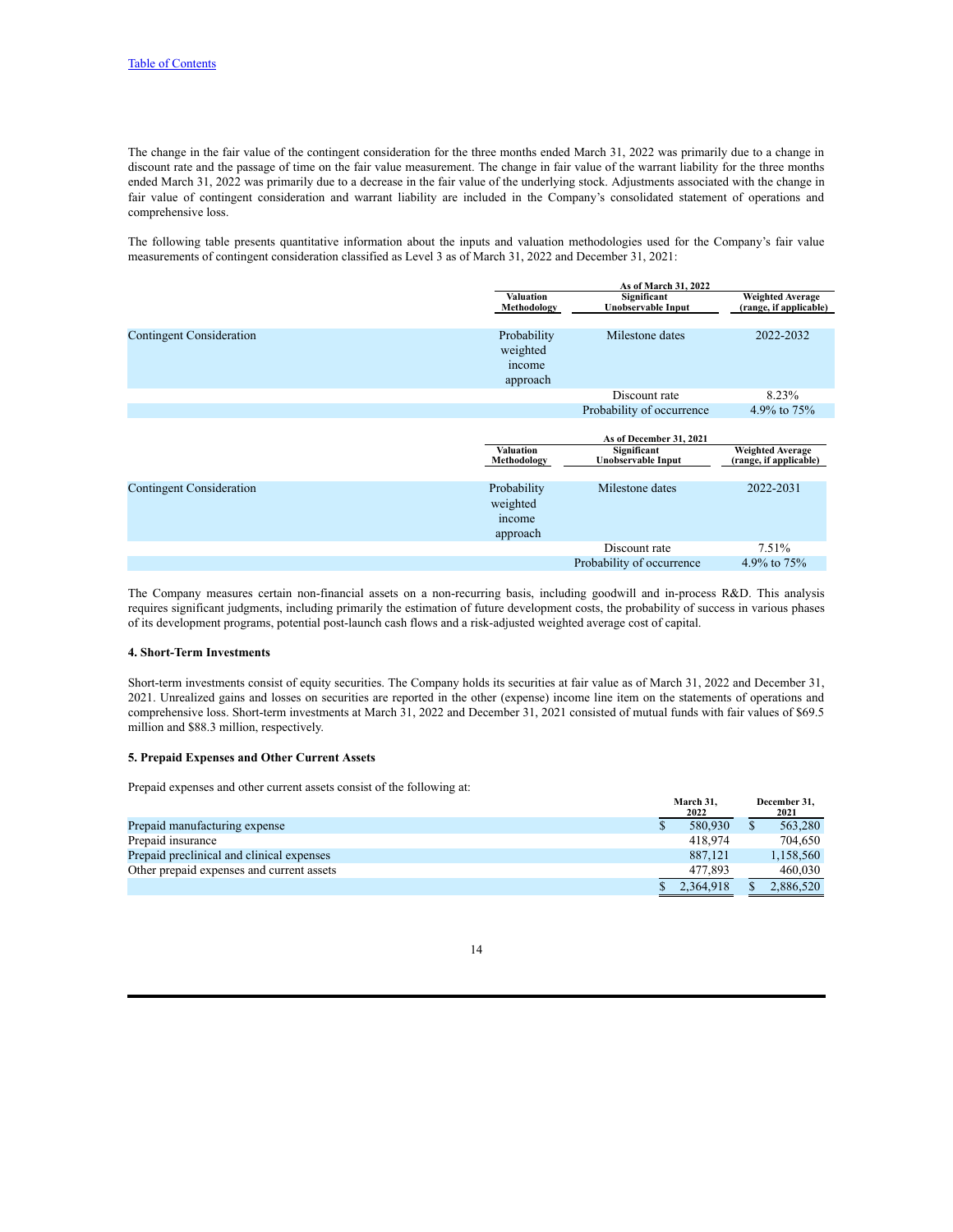## **6. Property and Equipment**

Property and equipment are recorded at cost and depreciated using the straight-line method over their estimated useful lives, ranging generally from three to eight years. Expenditures for maintenance and repairs are charged to expense as incurred.

Property and equipment consist of the following at:

|                             | March 31.<br>2022 |   | December 31,<br>2021 |  |
|-----------------------------|-------------------|---|----------------------|--|
| Lab equipment               | 3,483,311         | S | 3,178,855            |  |
| Computers                   | 85,070            |   | 85,071               |  |
| Furniture and fixtures      | 66.106            |   | 66,106               |  |
| Leasehold improvements      | 22.563            |   | 22,563               |  |
| Construction-in-process     | 1,095,912         |   | 309,620              |  |
| Total                       | 4.752.962         |   | 3,662,215            |  |
| Accumulated depreciation    | (1,654,297)       |   | (1,503,736)          |  |
| Property and equipment, net | 3,098,665         |   | 2,158,479            |  |

Depreciation expense was \$150,562 and \$72,078 for the three months ended March 31, 2022 and 2021, respectively.

#### 7. **In-Process R&D**

In-process R&D of \$5.9 million was recorded in connection with the acquisition of Pelican, as described in Note 2. During the fourth quarter of 2021, due to a sustained decline in the quoted market price of its common stock, the Company performed an interim impairment analysis using the income approach and in-process R&D with a total carrying value of \$5.9 million was written down to its estimated fair value of \$3.5 million and an impairment charge of \$2.4 million during the fourth quarter of 2021 was recorded. The Company performs an annual impairment test at the reporting unit level as of April 1st of each fiscal year. No impairment was recorded during the quarters ended March 31, 2022 or 2021.

## **8. Accrued Expenses and Other Liabilities**

Accrued expenses and other liabilities consist of the following:

|                                                 | March 31.<br>2022 |  | December 31.<br>2021 |
|-------------------------------------------------|-------------------|--|----------------------|
| Accrued preclinical and clinical trial expenses | 794.010           |  | 955,013              |
| Other expenses                                  | 286.190           |  | 631.312              |
| Accrued franchise tax                           | 229,363           |  | 195,000              |
| Compensation and related benefits               | 205.148           |  | 459.178              |
| Accrued manufacturing expenses                  | 129.489           |  | 179,173              |
|                                                 | 1.644.200         |  | 2.419.676            |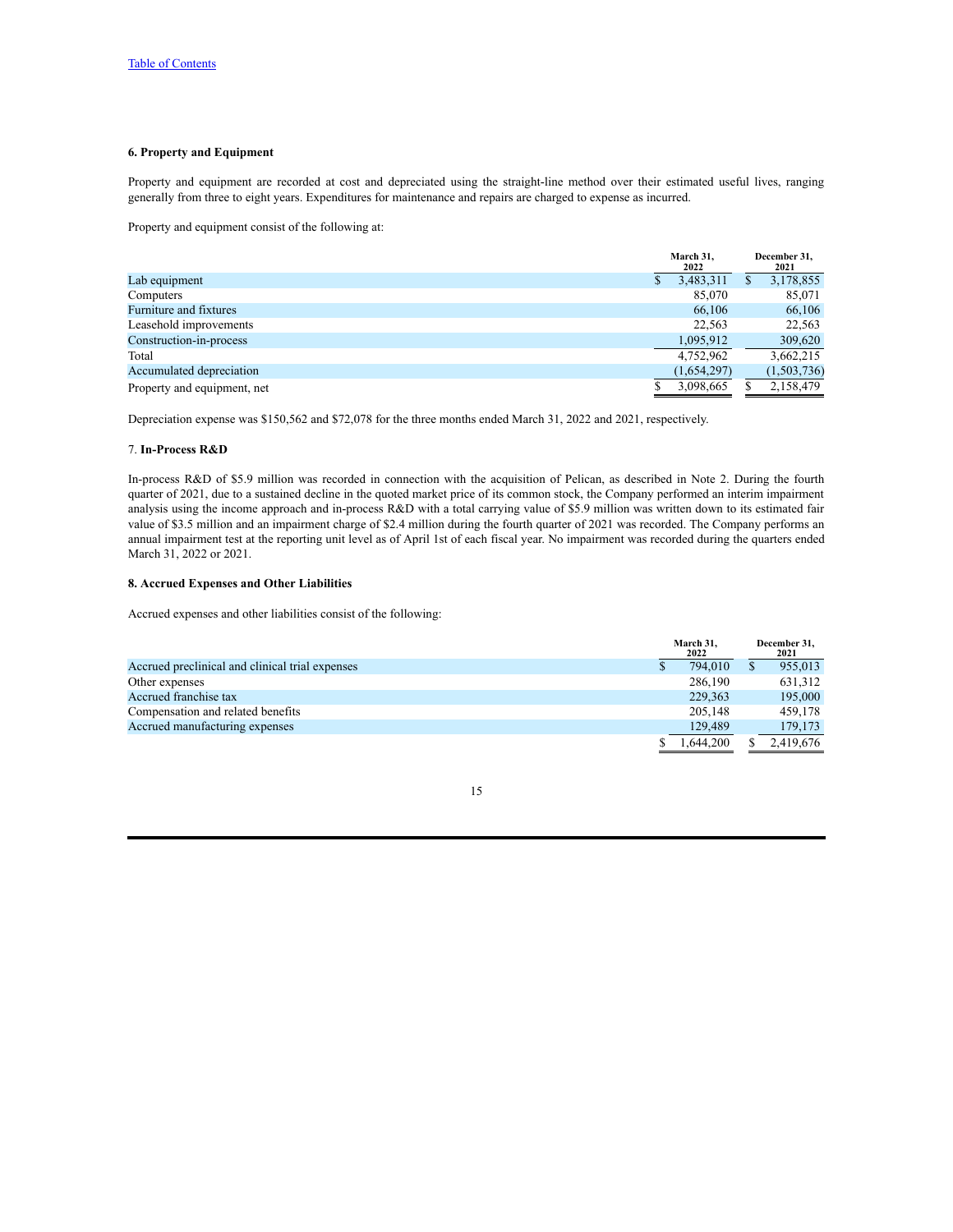#### **9. Stockholders' Equity**

#### *At-The-Market-Of ering*

From January 1, 2021 to March 31, 2021 the Company sold approximately 2,106,027 shares of common stock under the Amended and Restated At Market Issuance Sales Agreement, dated August 24, 2020 by and between the Company, B. Riley Securities, Inc. and Cantor Fitzgerald & Co., as amended (the "Common Stock Sales Agreement"), at an average price of approximately \$12.18 per share, raising aggregate net proceeds of \$25,646,099 after deducting a commission up to 3%. No shares of common stock were sold during the quarter ended March 31, 2022.

## *Common Stock Warrants*

As of March 31, 2022 and 2021, the Company has outstanding warrants to purchase 747,383 shares of common stock issuable at a weighted-average exercise price of \$11.06 per share.

The Company had no common stock warranty activity in the quarter ended March 31, 2022 .The following table summarizes the activity of the Company's common stock warrants for the quarter ended March 31, 2021.

 $\overline{C}$  **Stocks** 

|                                | Сошшоп моск<br>Warrants |
|--------------------------------|-------------------------|
| Outstanding, December 31, 2020 | 758.939                 |
| Issued                         | 31,000                  |
| Expired                        | (42, 556)               |
| Outstanding, March 31, 2021    | 747.383                 |

### *Equity Compensation Plans*

The Company maintains various equity compensation plans ("Plans") with substantially similar provisions under which it may award employees, directors and consultants incentive and non-qualified stock options, restricted stock, stock appreciation rights and other stock based awards with terms established by the Compensation Committee of the Board of Directors which has been appointed by the Board of Directors to administer the plans. In addition, at its 2021 Annual Meeting for Stockholders, the stockholders approved the Company's 2021 Subsidiaries Stock Incentive Plan (the "SSIP") which allows for the grant of equity interests in subsidiaries of the Company including Skunkworx Bio, Inc. ("SkunkWorx"), Scorpion Biological Services, Inc. ("Scorpion"), Abacus Biotech, Inc. ("Abacus"), Blackhawk Bio, Inc. ("Blackhawk") and other newly formed subsidiaries of the Company that adopt the SSIP by resolution of their Board of Directors. On August 2, 2021 the Board of Directors, the Compensation Committee and the Board of Directors of Skunkworx, Scorpion, Abacus and Blackhawk granted to Jeff Wolf, Chief Executive Officer, an option under the SSIP to purchase 10,526, 10,638, 10,526 and 10,526 shares of common stock of Skunkworx, Scorpion, Abacus and Blackhawk, respectively, and to William Ostrander, Chief Financial Officer, an option under the SSIP to purchase 2,127 shares of common stock of Scorpion.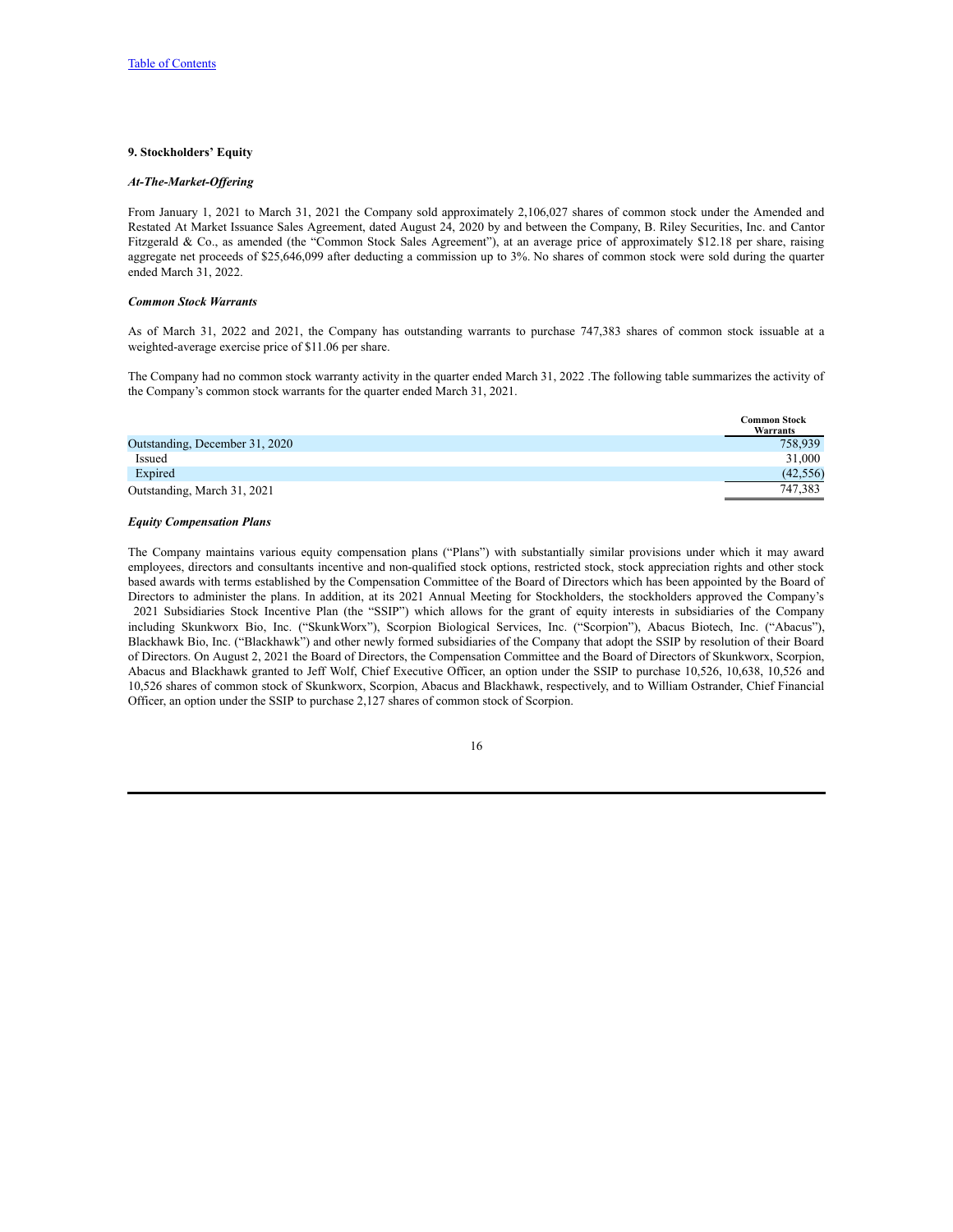#### *Accounting for Stock-Based Compensation:*

*Stock Compensation Expense* - For the three months ended March 31, 2022, the Company recorded \$0.9 million of stock-based compensation expense. For the three months ended March 31, 2021, the Company recorded \$2.9 million of stock-based compensation expense. No compensation expense for employees with stock awards was capitalized during the three months ended March 31, 2022 and 2021.

*Stock Options* - Under the Plans, the Company has issued stock options. A stock option grant gives the holder the right, but not the obligation to purchase a certain number of shares at a predetermined price for a specific period of time. The Company typically issues options that vest over four years in equal installments beginning on the first anniversary of the date of grant. Under the terms of the Plan, the contractual life of the option grants may not exceed ten years. During the three months ended March 31, 2022 and 2021, the Company issued options that expire ten years from the date of grant.

*Fair Value Determination* – The Company has used the Black-Scholes option pricing model to determine the fair value of our stock option awards on the date of grant. The Company will reconsider the use of the Black-Scholes model if additional information becomes available in the future that indicates another model would be more appropriate or if grants issued in future periods have characteristics that cannot be reasonably estimated under this model.

The following weighted-average assumptions were used for option grants during the three months ended March 31, 2022 and 2021:

- Volatility The Company used an average historical stock price volatility from its own data plus an analysis of reported data for a peer group of comparable companies that have issued stock options with substantially similar terms.
- *Expected life of options* The expected term represents the period that the Company's stock option grants are expected to be outstanding. The Company elected to utilize the "simplified" method to estimate the expected term. Under this approach, the weighted-average expected life is presumed to be the average of the vesting term and the contractual term of the option.
- *Risk-free interest rate –* The rate is based on U.S. Treasury interest rates at the time of the grant whose term is consistent with the expected life of the stock options.
- *Dividend yield* The expected dividend yield was considered to be 0% since the Company has not paid any dividends and has no plan to do so in the future.
- *Forfeitures –* As required by ASC 718, *Compensation—Stock Compensation,* the Company reviews recent forfeitures and stock compensation expense. The Company accounts for forfeitures as they occur.

The following table summarizes weighted-average assumptions used in our calculations of fair value for the three months ended March 31, 2022 and 2021:

|                         | 2022        | 2021       |
|-------------------------|-------------|------------|
| Dividend vield          | $-$ %       | $-$ %      |
| Expected volatility     | $103.82 \%$ | $101.43\%$ |
| Risk-free interest rate | $195\%$     | $0.43 \%$  |
| Expected lives (years)  | 6.1 years   | 5.5 years  |

*Stock Option Activity -* The weighted-average fair value of options granted during the three months ended March 31, 2022 and 2021, as determined under the Black-Scholes valuation model, was \$2.32 and \$4.36 per share, respectively.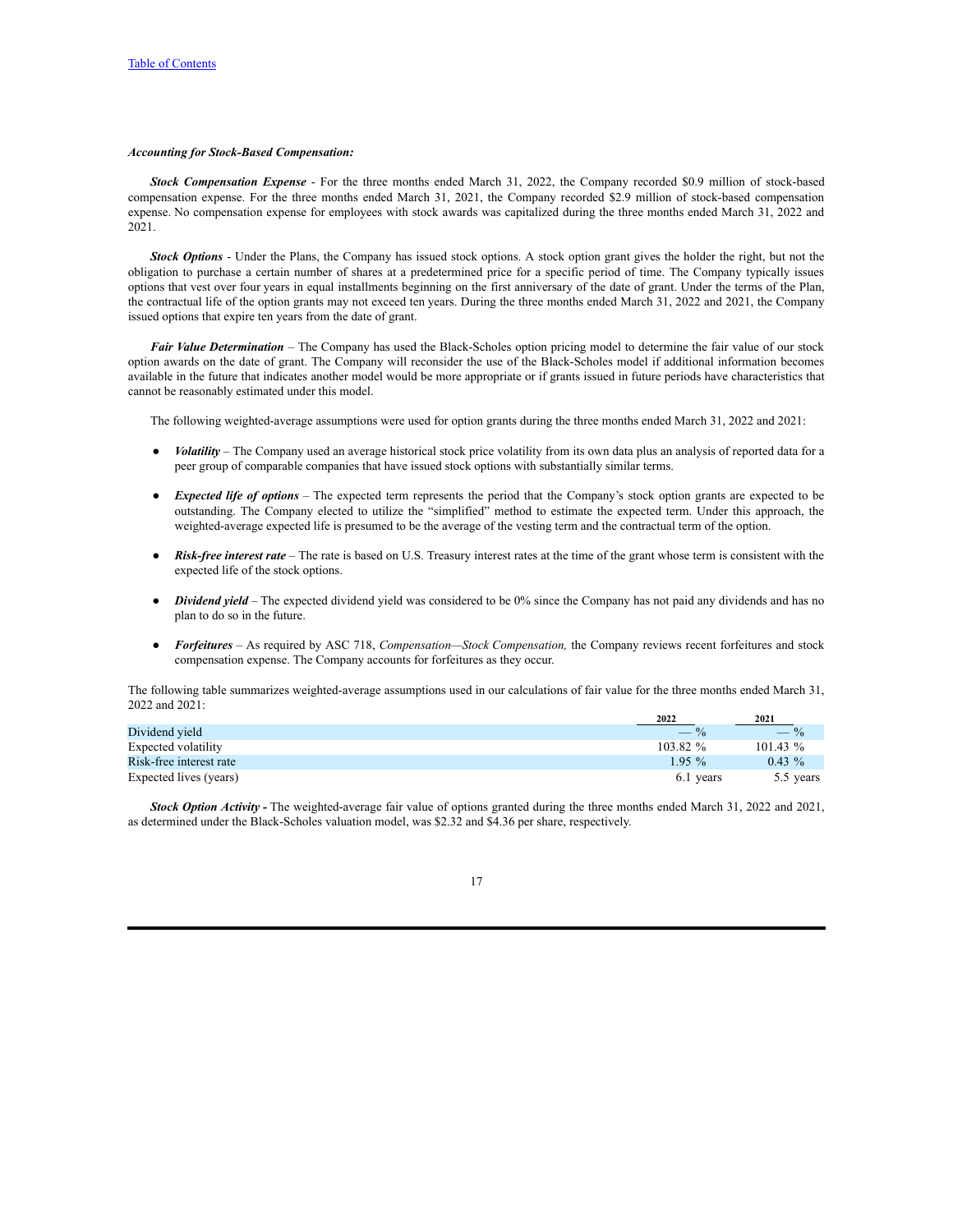The following is a summary of the stock option activity for the three months ended March 31, 2022:

|                                                | <b>Shares</b> |              | Weighted<br>Average<br><b>Exercise</b><br>Price | Aggregate<br>Intrinsic<br>Value | Weighted<br>Average<br>Remaining<br><b>Contractual Life</b> |
|------------------------------------------------|---------------|--------------|-------------------------------------------------|---------------------------------|-------------------------------------------------------------|
| Stock options outstanding at December 31, 2021 | 2,954,315     | S.           | $7.62~{\rm s}$                                  | 101.306                         |                                                             |
| Granted                                        | 78.250        | S.           | 2.86                                            |                                 |                                                             |
| Expired                                        | (542)         |              | \$60.90                                         |                                 |                                                             |
| Forfeited                                      | (28, 109)     |              | 4.91                                            |                                 |                                                             |
| Stock options outstanding at March 31, 2022    | 3,003,914     | $\mathbb{S}$ | $7.52 \text{ }$ \$                              | 116.956                         | 8.7 Years                                                   |
| Stock options exercisable at March 31, 2022    | 1,356,824     |              | \$11.10S                                        | 62.432                          | 8.0 Years                                                   |

Unrecognized compensation expense related to unvested stock options was \$5.2 million as of March 31, 2022, which is expected to be recognized over a weighted-average period of 1.5 years and will be adjusted for forfeitures as they occur.

*Restricted Stock* - Under the Plan, the Company has issued restricted stock. A restricted stock award is an issuance of shares that cannot be sold or transferred by the recipient until the vesting period lapses. The grant date fair value of the restricted stock is equal to the closing market price of our common stock on the date of grant.

The following is a summary of restricted stock award activity for the three months ended March 31, 2022:

|                                       | <b>Shares</b> |   | Weighted<br>Average<br><b>Fair Value</b> |
|---------------------------------------|---------------|---|------------------------------------------|
| Restricted stock at December 31, 2021 | 370,170       | D | 4.71                                     |
| Granted                               |               |   |                                          |
| Vested                                | (323, 311)    |   | 4.92                                     |
| Cancelled                             |               |   |                                          |
| Restricted stock at March 31, 2022    | 46.859        |   | 3.28                                     |

*Restricted Stock Units -* Under the Plan, the Company previously issued time-based Restricted Stock Units ("RSUs"). RSUs are not actual shares, but rather a right to receive shares in the future. The shares are not issued and the employee cannot sell or transfer shares prior to vesting and has no voting rights until the RSUs vest. The employees' time-based RSUs vest 25% on the award date and 25% each anniversary thereafter. The grant date fair value of the RSUs is equal to the closing market price of our common stock on the grant date. The Company recognizes the grant date fair value of RSUs of shares the Company expects to issue as compensation expense ratably over the requisite service period. No RSUs are outstanding as of March 31, 2022 and December 31, 2021*.*

#### **10. Grant Revenue**

In June 2016, Pelican entered into a cancer research grant contract (or "Grant Contract") with CPRIT, under which CPRIT awarded a grant not to exceed \$15.2 million for use in developing cancer treatments by targeting a novel T-cell costimulatory receptor (namely, TNFRSF25). The Grant Contract covers a period from June 1, 2016 through November 30, 2020, as amended through May 31, 2022. The first tranche of funding of \$1.8 million was received in May 2017, a second tranche of funding of \$6.5 million was received in October 2017 and a third tranche of funding of \$5.4 million was received in December 2019. The remaining \$1.5 million will be awarded on a reimbursement basis after the Company has fulfilled every requirement of the grant and the grant has been approved to be finalized. As of March 31, 2022, all \$15.2 million has been recognized to date.

The grant is subject to customary CPRIT funding conditions including a matching funds requirement where Pelican will match \$0.50 for every \$1.00 from CPRIT. Consequently, Pelican was required to provide \$7.6 million in matching funds over the life of the project. Upon commercialization of the product, the terms of the grant require Pelican to pay tiered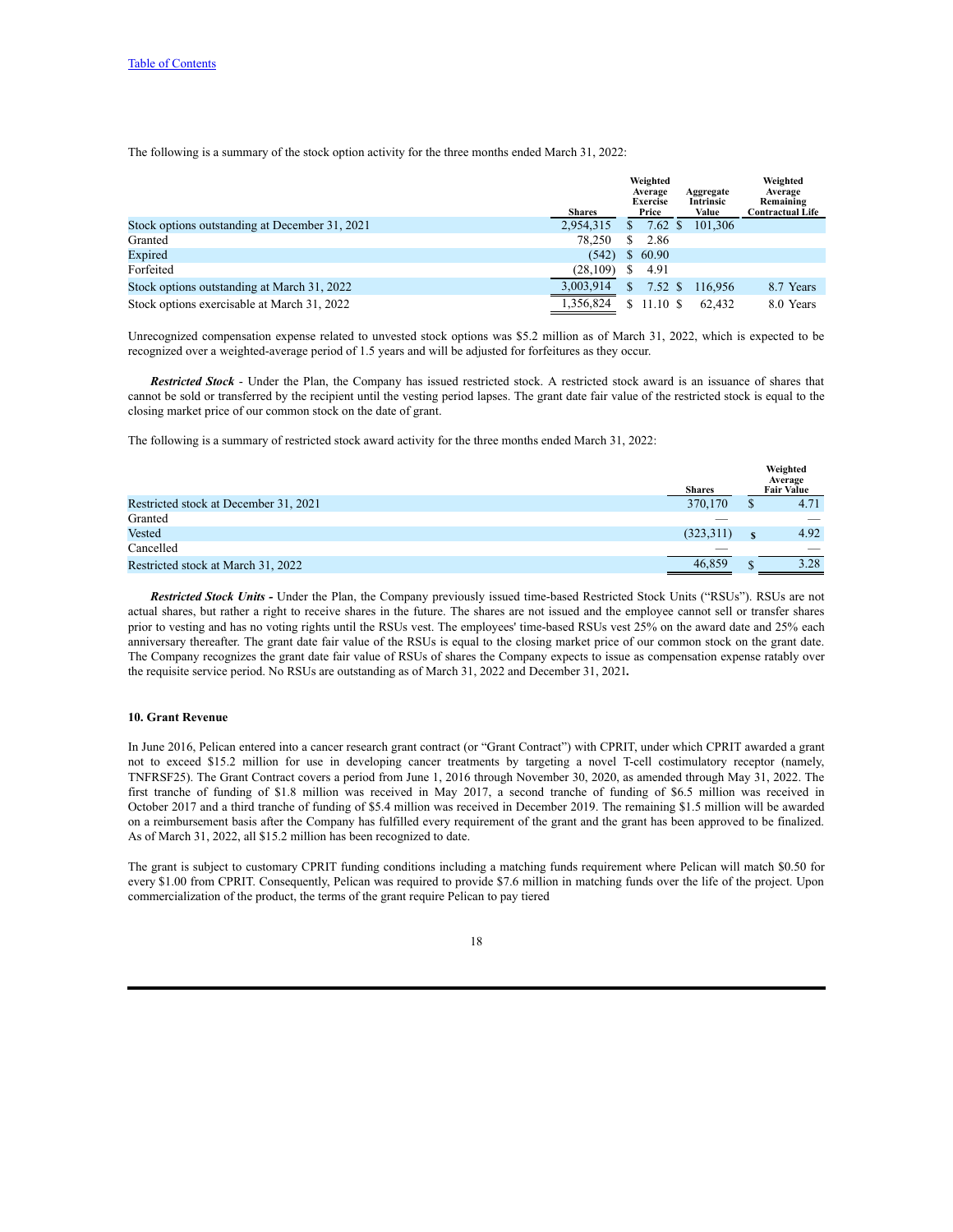royalties in the low to mid-single digit percentages. Such royalties reduce to less than one percent after a mid-single-digit multiple of the grant funds have been paid to CPRIT in royalties.

On January 7, 2020, the Company was awarded a grant of up to \$224,713 from the NIH. The NIH grant provides funding for continued development of the Company's technologies for PTX-35. The grant funds will be made available by the NIH to the Company as allowable expenses are incurred.

Through March 31, 2022, \$15.2 million of grant funding has been recognized as revenue. As of March 31, 2022 and December 31, 2021, we had a grant receivable balance of \$1.5 million and \$1.3 million, respectively, for CPRIT proceeds not yet received but for which the costs had been incurred or the conditions of the award has been met. At the conclusion of the grant, the Company will be subject to an audit by CPRIT before the final grant payment can be approved and distributed. The Company believes this will not be finalized until 2023.

#### **11. Net Loss Per Share**

Basic net loss per common share is computed by dividing net loss attributable to common stockholders by the weighted-average number of common shares outstanding during the periods. Fully diluted net loss per common share is computed using the weighted average number of common and dilutive common equivalent shares outstanding during the periods. Common equivalent shares consist of stock options, warrants, and unvested restricted stock that are computed using the treasury stock method.

For the quarters ended March 31, 2022 and 2021, all of the Company's common stock options, unvested restricted stock units and warrants are anti-dilutive and therefore have been excluded from the diluted calculation.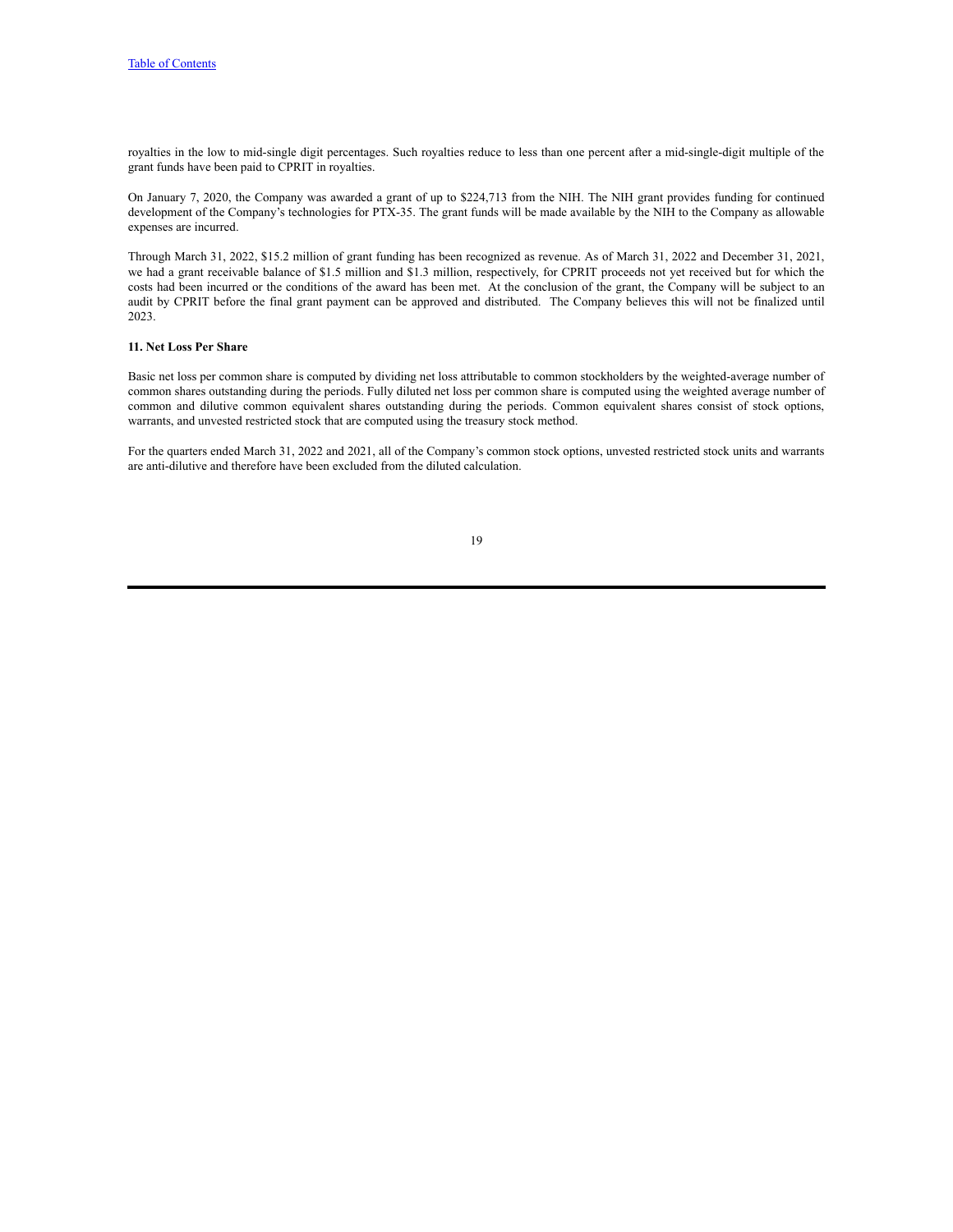The following table reconciles net loss to net loss attributable to NightHawk Biosciences, Inc.:

|                                                               | <b>For the Three Months Ended</b><br>March 31. |             |  |               |
|---------------------------------------------------------------|------------------------------------------------|-------------|--|---------------|
|                                                               |                                                | 2022        |  | 2021          |
| Net loss                                                      |                                                | (8,189,798) |  | (7,623,140)   |
| Net loss - Non-controlling interest                           |                                                | (69,211)    |  | (90, 962)     |
| Net loss attributable to Heat Biologics, Inc.                 |                                                | (8.120.587) |  | (7, 532, 178) |
|                                                               |                                                |             |  |               |
| Weighted-average common shares outstanding, basic and diluted |                                                | 25.593.948  |  | 24.199.916    |
| Net loss per share, basic and diluted                         |                                                | (0.32)      |  | (0.31)        |

The following potentially dilutive securities were excluded from the calculation of diluted net loss per share during the three months ended March 31, 2022 and 2021 due to their anti-dilutive effect:

|                                                                   | March 31. | <b>For the Three Months Ended</b> |
|-------------------------------------------------------------------|-----------|-----------------------------------|
|                                                                   | 2022      | 2021                              |
| Outstanding stock options                                         | 3.003.914 | 1.697.910                         |
| Restricted stock subject to forfeiture and restricted stock units | 46.859    | 259.874                           |
| Outstanding common stock warrants                                 | 747.383   | 747.383                           |

#### **12. Income Tax**

Income taxes are accounted for using the asset and liability method. Deferred tax assets and liabilities are recognized for the future tax consequences attributable to temporary differences between the financial statement carrying amounts of assets and liabilities and their respective tax bases, operating loss carryforwards, and tax credit carryforwards. Deferred tax assets and liabilities are measured using enacted tax rates expected to apply to taxable income in the years in which those temporary differences are expected to be recovered or settled. As of March 31, 2022, \$0.6 million of the deferred tax asset arising from the generation of 2018 net operating losses has been utilized to offset a portion of the previously recorded deferred tax liability associated with indefinite lived R&D in process costs. Specifically, the prior year net operating losses gave rise to an indefinite-lived deferred tax asset which provided sufficient support to offset a portion of the Company's indefinite-lived deferred tax liability.

In accordance with FASB ASC 740, Accounting for Income Taxes, the Company reflects in the accompanying unaudited condensed consolidated financial statements the benefit of positions taken in a previously filed tax return or expected to be taken in a future tax return only when it is considered 'more-likely-than-not' that the position taken will be sustained by a taxing authority. As of March 31, 2022, and December 31, 2021, the Company had no unrecognized income tax benefits and correspondingly there is no impact on the Company's effective income tax rate associated with these items. The Company's policy for recording interest and penalties relating to uncertain income tax positions is to record them as a component of income tax expense in the accompanying statements of operations and comprehensive loss. As of March 31, 2022, and December 31, 2021, the Company had no such accruals.

At March 31, 2022, the Company has federal net operating loss carryforwards of approximately \$153,477,285, including \$3,027,284 acquired from Pelican Therapeutics, which are available to offset future taxable income.

The Company completed a Section 382 study during Q3 2021. It was determined that the Company has experienced five ownership changes of over 50% since 2013, the latest occurring on June 30, 2020. Going forward, the utilization of loss carryforwards and tax credits generated before June 30, 2020 will be subject to an annual limitation. As a result of the ownership changes and limitations, \$58,182,000 of federal NOLs and approximately \$2,935,000 of federal R&D credits will expire unutilized, in addition to Sec 382 limits on Pelican already in place.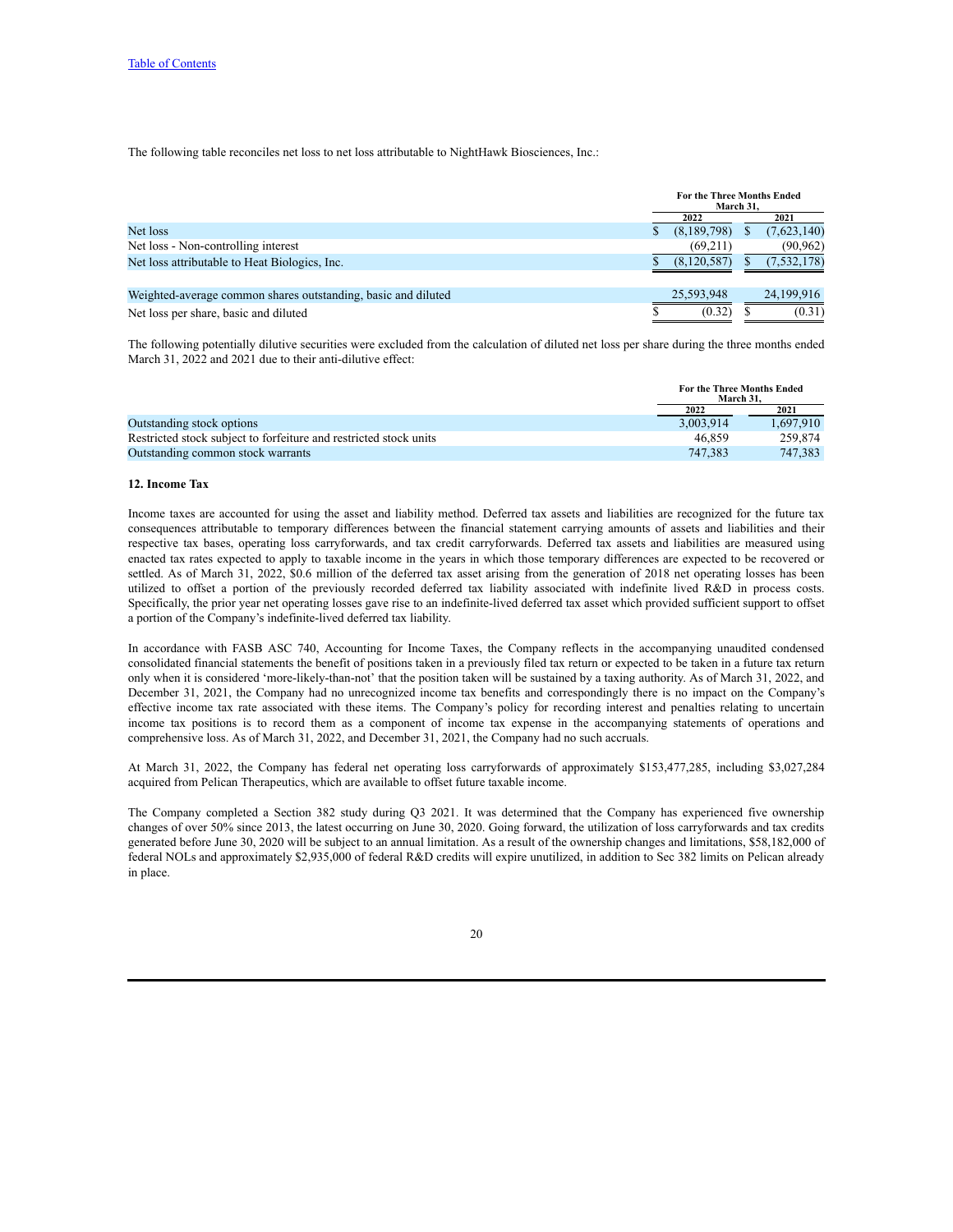#### **13. Leases**

The Company accounts for its leases under ASC 842.

The Company conducts its operations from leased facilities in Morrisville, North Carolina; San Antonio, Texas; and North Brunswick, New Jersey. The North Carolina lease will expire in 2027 and the Texas and New Jersey leases will expire in 2023. The leases are for general office space and lab space and require the Company to pay property taxes, insurance, common area expenses and maintenance costs.

In June 2021, the Company entered into a lease agreement with Durham KTP Tech 7, LLC, to lease a 15,996 square foot facility in Morrisville, North Carolina to expand its research and development activities. The lease has a term of eight years following the commencement date and provides the Company the option to extend the lease term for one five year term. It is subject to fixed rate escalation increases and also provides up to \$2.4 million for tenant improvements. As the lease had not commenced as of March 31, 2022, the Company has not recorded an operating lease ROU asset or lease liability for this lease in the accompanying condensed consolidated balance sheets. The initial estimate of the minimum amount of undiscounted lease payments due under this lease is \$4.7 million. Further, the tabular disclosure of minimum lease payments below does not include payments due under this lease.

In October 2021, Scorpion entered into a lease agreement with Merchants Ice II, LLC to lease a 20,144 square foot facility in San Antonio, TX for general office, laboratory, research, analytical, and/or biomanufacturing purposes. Merchants Ice II, LLC is a nonprofit entity investing in the building with the intention to encourage development of emerging technologies. As a result, investments made by both Merchants Ice II, LLC and Scorpion into the building may qualify and share tax credits under the New Market Tax Credit ("NMTC") program. Scorpion agreed that all investments and expenditures qualifying under the NMTC (i.e., certain equipment and building improvements) would be purchased by the Merchants Ice II, LLC to generate the largest possible tax incentive and Scorpion would reimburse Merchants Ice II, LLC for these payments. As of March 31, 2022, and prior to the execution of the lease agreement, Scorpion has reimbursed Merchants Ice II, LLC \$17.0 million which is shown in other assets on the consolidated balance sheets. Upon lease commencement, these assets will be classified as a right-of-use asset. The lease has a term of fifteen years following the commencement date and provides Scorpion the option to extend the lease term for one fifteen-year term, and one subsequent ten year term upon expiration of the first extended term. It is subject to fixed rate escalation increases and also provides up to \$2.4 million for tenant improvements. As the lease had not commenced as of March 31, 2022, Scorpion has not recorded a right-of-use asset or lease liability for this lease in the accompanying condensed consolidated balance sheets. The initial estimate of the minimum amount of undiscounted lease payments due under this lease is \$11.1 million.

Total cash paid for operating leases during the three months ended March 31, 2022 was \$0.1 million, and is included within cash flows from operating activities within the consolidated statement of cash flows.

The Company leases furniture and specialized lab equipment under finance leases. The related right-of-use assets are amortized on a straight-line basis over the lesser of the lease term or the estimated useful life of the asset. The effective interest rate is 5.47%.

The Company's lease cost is reflected in the accompanying statements of operations and comprehensive loss within the general and administrative and research and development balances as follows:

|                               | <b>For the Three Months</b><br>Ended<br><b>March 31, 2022</b> | <b>For the Three Months</b><br>Ended March 31, 2021 |
|-------------------------------|---------------------------------------------------------------|-----------------------------------------------------|
| Operating lease cost          | 125.503                                                       | 113,555                                             |
| Finance lease cost            |                                                               |                                                     |
| Amortization of lease assets  | 62.861                                                        | 29,725                                              |
| Interest on lease liabilities | 6.317                                                         | 3,743                                               |
| Total finance lease cost      | 69.178                                                        | 33.468                                              |

The weighted average remaining lease term and incremental borrowing rate as of March 31, 2022 were as follows: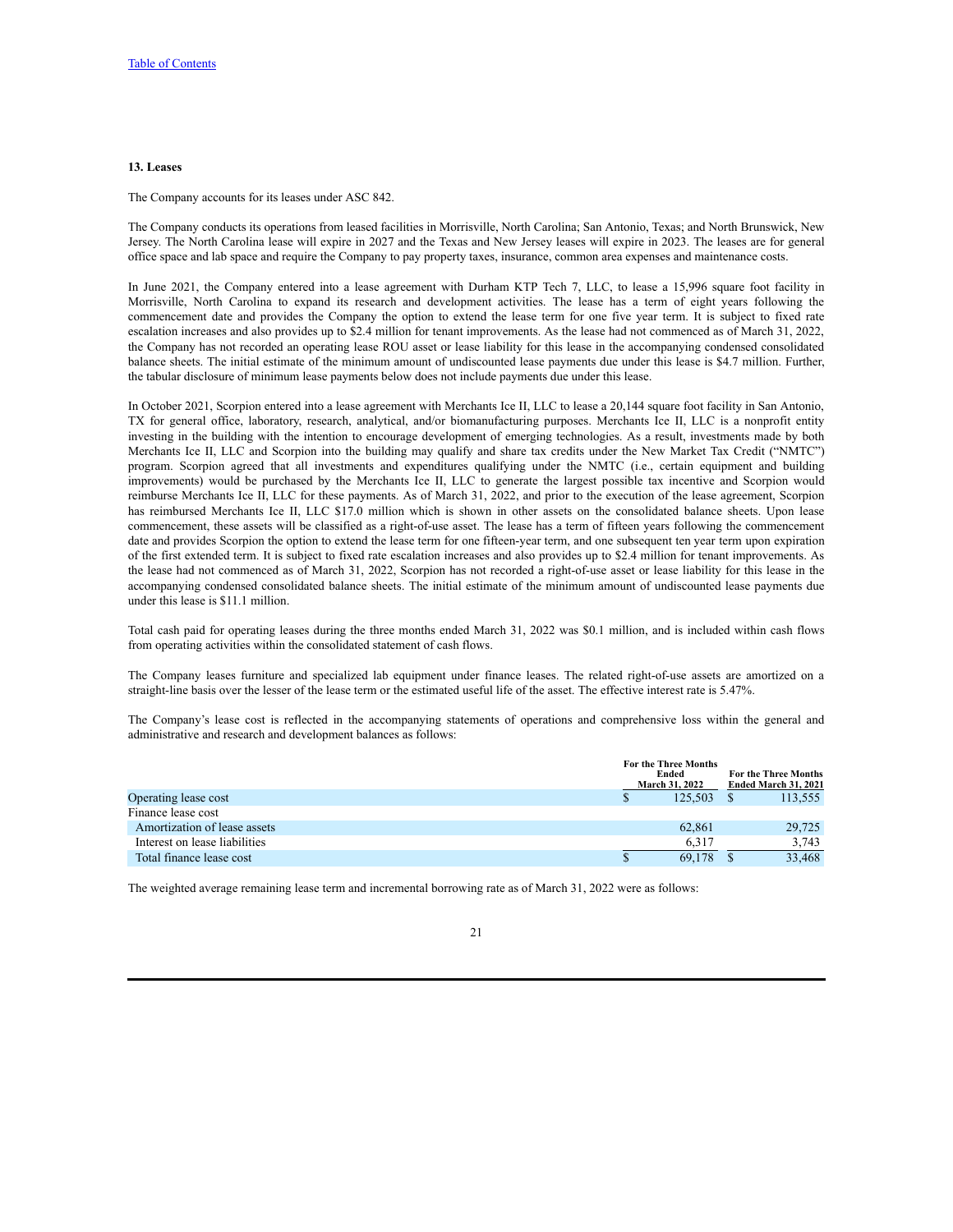|                                       | <b>For the Three</b><br><b>Months Ended</b><br><b>March 31, 2022</b> | <b>For the Three</b><br><b>Months Ended</b><br><b>March 31, 2021</b> |
|---------------------------------------|----------------------------------------------------------------------|----------------------------------------------------------------------|
| Weighted average remaining lease term |                                                                      |                                                                      |
| Operating leases                      | 4.6 years                                                            | 6.0 years                                                            |
| Finance leases                        | 1.9 years                                                            | 1.7 years                                                            |
| Weighted average discount rate        |                                                                      |                                                                      |
| Operating leases                      | 5.62 %                                                               | 6.47 %                                                               |
| Finance leases                        | 5.47 $\frac{6}{96}$                                                  | 6.17 %                                                               |

Maturities of operating and finance lease liabilities as of March 31, 2022 were as follows:

|                                                        |    | <b>Operating Leases</b> | <b>Finance Leases</b> | <b>Total</b> |
|--------------------------------------------------------|----|-------------------------|-----------------------|--------------|
| 2022 (excluding the three months ended March 31, 2022) | S. | 378,343                 | 281,042               | 659,385      |
| 2023                                                   |    | 369,601                 | 135,632               | 505,233      |
| 2024                                                   |    | 308,183                 | 131.256               | 439,439      |
| 2025                                                   |    | 315,132                 | ٠                     | 315,132      |
| 2026                                                   |    | 245,607                 |                       | 245,607      |
| 2027                                                   |    | 209.214                 |                       | 209,214      |
| Total minimum lease payments                           |    | 1.826.080               | 547.930               | 2,374,010    |
| Less: imputed interest                                 |    | (222.023)               | (87,118)              | (309, 141)   |
| Present value of lease liabilities                     | S  | 1.604.057               | 460.812               | 2,064,869    |

#### **14. Subsequent Events**

The Company has evaluated its consolidated financial statements for subsequent events through the date the financial statements were issued.

On April 18, 2022 (the "Closing Date"), we closed the merger contemplated by the Merger Agreement (the "Merger Agreement") that we entered into with Merger Sub, Elusys and Fortis Advisors LLC, pursuant to which we acquired Elusys through the Merger of Merger Sub with Elusys. Pursuant to the Merger Agreement, as merger consideration ("Merger Consideration") we paid at the closing an upfront cash payment of \$3,000,000 to certain equity holders of Elusys (the "Sellers") and contributed \$867,646 to the payment of 50% of certain Elusys lease termination and employee severance payments. We will also pay to the Sellers (i) cash of \$2,000,000 (ii) Milestone Payments, as defined in the Merger Agreement, related to revenues under an existing contract held by Elusys, and (iii) earn out payments for a period of 12 years from the Closing Date equal to 10% of the gross dollar amount of payments received during each one-year period during such twelve year period with respect to any sale, license or commercialization anywhere in the world of Anthim that either: (a) occurs during the first nine years after the Closing Date in any respect; or (b) occurs thereafter pursuant to any contract, agreement, commitment or order that is placed, granted, awarded or entered into during the first nine years after the Closing Date.

Elusys is expected to receive additional revenue from the future fulfillment of an existing U.S. Government contract and NightHawk has agreed to fulfill the future obligations of Elusys under such contract and pass through and distribute to the Sellers the payments received under such contract minus the costs associated with such fulfillment obligations, subject to certain adjustments to the Merger Consideration specified in the Merger Agreement, including income taxes payable with respect to such payments (the "Milestone Payments"). The Merger Agreement further provides that eighty percent of any amounts paid to and received by Elusys ("Additional Earn Out") after the Closing and prior to June 30, 2023 with respect to the sale of 1,500 pre-filled vials of Anthim shall be paid to the Sellers, subject to certain adjustments specified in the Merger Agreement.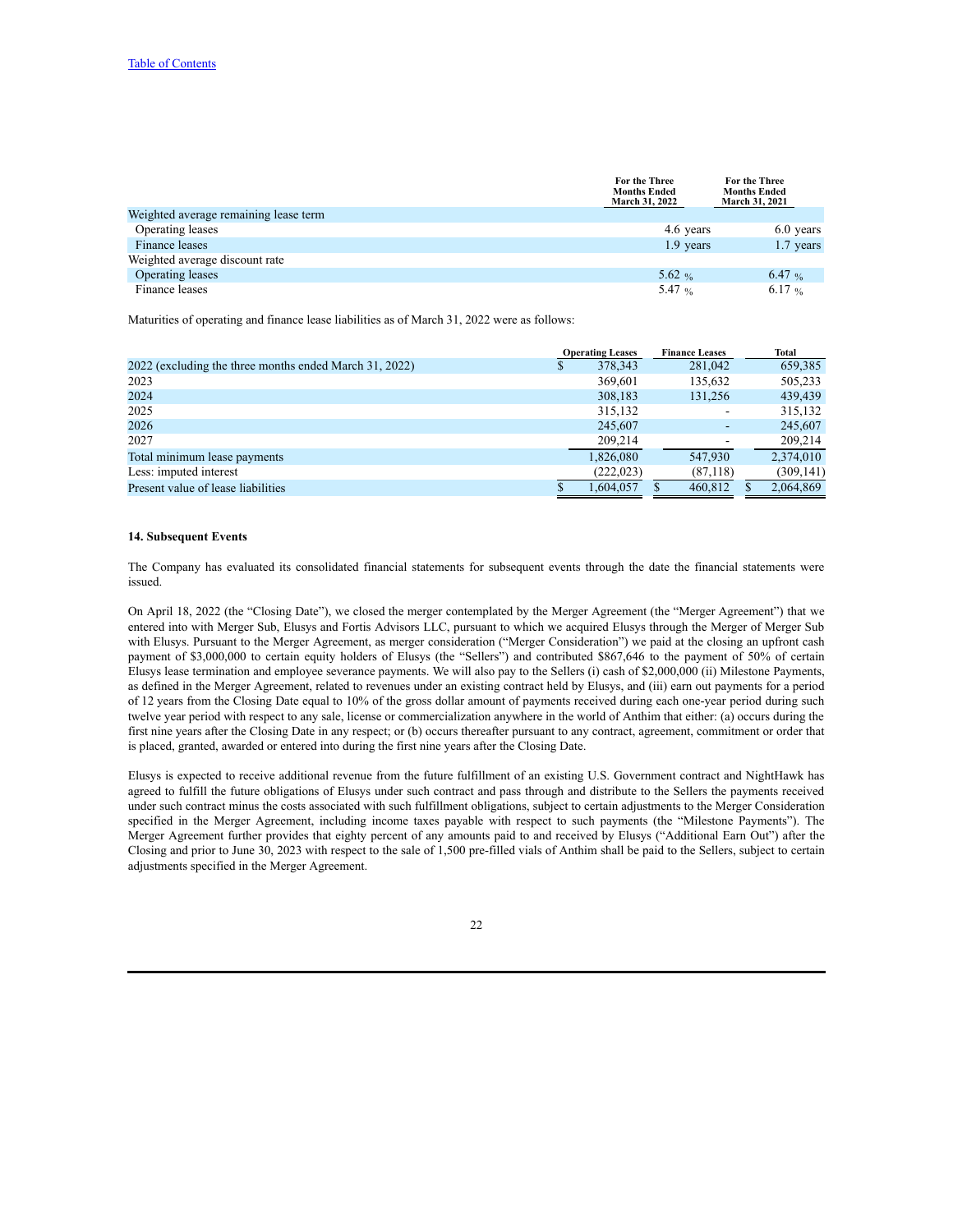On April 18, 2022, we announced a planned development partnership of Scorpion with a private developer, the State of Kansas and local and university affiliates to support the development of a new biodefense-focused large molecule and biologics biomanufacturing facility in Manhattan, Kansas to be developed by a third-party developer and leased to Scorpion. Scorpion intends to utilize the new 500,000+ square foot facility for large molecule and biologics manufacturing, with a particular focus on biodefense. In addition to servicing our own pipeline, Scorpion plans to operate and utilize the facility as a full-service CDMO to provide third-party manufacturing services on a feefor-service basis. Scorpion and the developer have applied for over \$300 million in funding, incentives, and tax relief to support the development of the facility.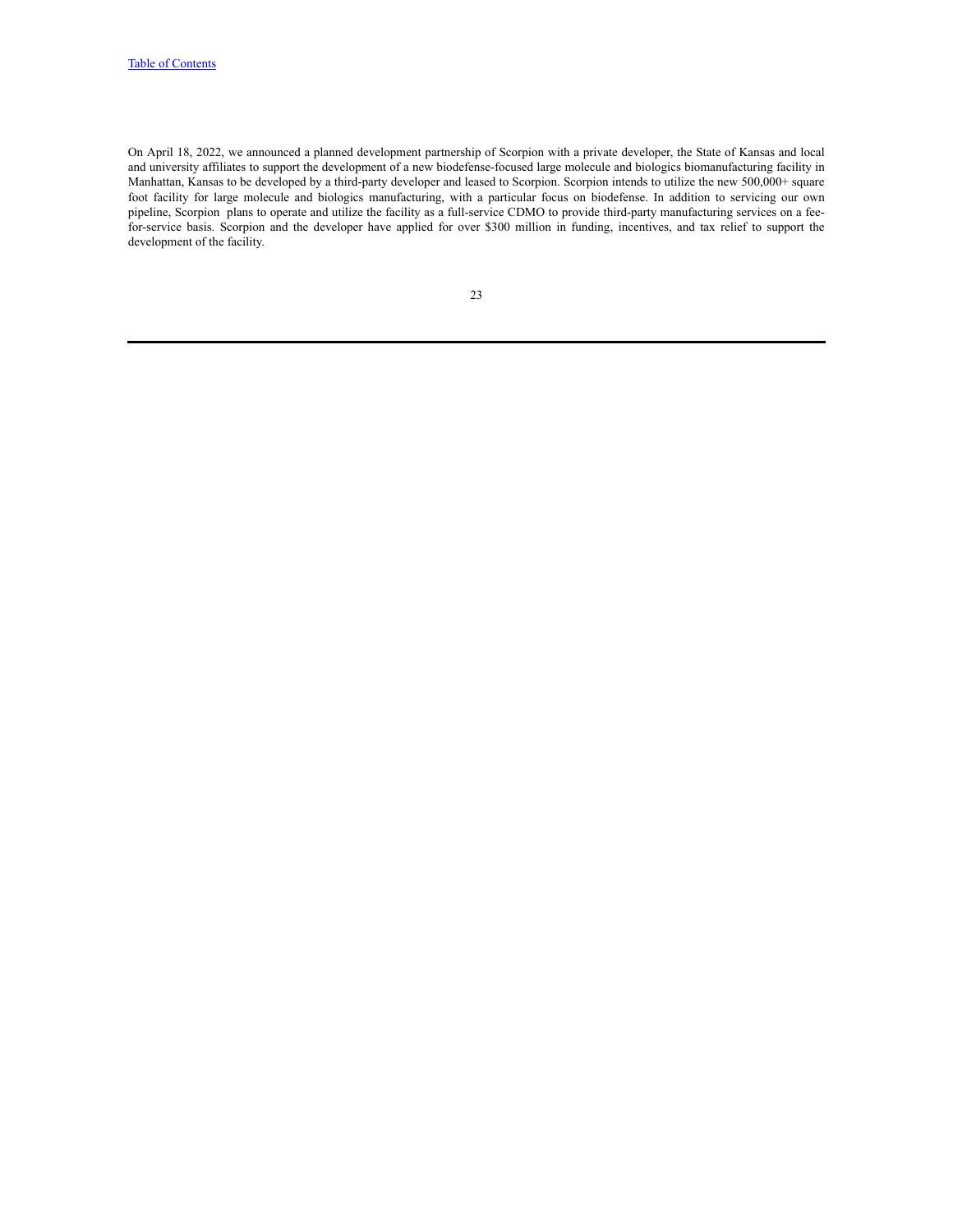### <span id="page-25-0"></span>**ITEM 2. MANAGEMENT'S DISCUSSION AND ANALYSIS OF FINANCIAL CONDITION AND RESULTS OF OPERATIONS.**

You should read the following discussion and analysis of our financial condition and results of operations together with our financial statements and related notes included in this Quarterly Report on Form 10-Q. The following discussion contains forward-looking statements that involve risks and uncertainties. Our actual results and the timing of certain events could differ materially from those anticipated in these forward-looking statements as a result of certain factors, including those discussed below and elsewhere in this Quarterly Report. This discussion should be read in conjunction with the accompanying unaudited consolidated financial statements and the audited consolidated financial statements and notes thereto included in our Annual Report on Form 10-K for the year ended December 31, 2021 filed with the Securities and Exchange Commission on March 11, 2022 (the "2021 Annual Report"). This discussion may contain forward-looking statements that involve risks and uncertainties. See "Forward-Looking Statements." You should review the disclosure under the heading "Risk Factors" in this Quarterly Report on Form 10-Q and the 2021 Annual Report for a discussion of important factors that could cause our actual results to differ materially from those anticipated in these forward-looking statements.

### **OVERVIEW**

We are a fully integrated biopharmaceutical company specializing in the end-to-end development and commercialization of therapies that arm the immune system against a wide range of diseases including cancer and infectious disease. Our discovery sciences subsidiary Skunkworx Bio enhances our ability to support in-house nomination of biologics for our preclinical and clinical development. Our acquisition of Elusys Therapeutics, Inc. ("Elusys") supports our ability to develop critical therapeutic innovations such as RapidVax® for the biodefense sector. Finally, our Scorpion Biological Services, Inc. ("Scorpion") subsidiary enables us to enhance efficiency and decrease our dependence on third-party contract research and development biomanufacturing organizations ("CDMO") as we advance into early and late-stage clinical trials to progress the development of novel immune activating therapies as well as support the production of our commercial anthrax antitoxin Anthim® (oxbiltoxaximab). With this consideration, we have developed multiple immune stimulatory platforms (highlighted below) that are designed to harness the body's natural immune activation and tolerance mechanisms to combat disease.

Our proprietary gp96 platform leverages the adjuvant (immune stimulatory) properties of the heat shock protein gp96 to induce the immune system's own response against cancer and infectious disease. Gp96 naturally chaperones activation peptides (antigens) to professional antigen-presenting cells ("APCs"), such as dendritic cells, under stress conditions such as infection and cell death. Extracellular gp96 can stimulate innate immune toll-like receptors 2 and 4 on APCs to promote activation and subsequent processing and presentation of chaperoned antigens to T-cells. Our platform is designed to exploit the chaperoning activity of gp96 to constitutively transport predefined antigens of interest to APCs that in turn stimulate an antigen-specific immune response that includes B cells, CD4+ T-cells, and cytotoxic CD8+ T-cells. We believe this is a highly differentiated approach as our platform can deliver a broad range of tumor antigens that are previously unrecognized by the patient's immune system and that have the potential to generate a multivalent response to address tumor heterogeneity.

We believe the effective management of cancer will involve multiple agents and that our gp96 platform has the potential to work synergistically with approved immunotherapies, such as checkpoint inhibitors, to re-stimulate or enhance the immune system's own antitumor response. With this consideration, we are evaluating the potential of the gp96 platform immunotherapy HS-110 (viagenpumatucel-L) in a Phase 2 trial of patients with advanced non-small cell lung cancer ("NSCLC"). HS 110 is an allogenic "off-the-shelf" cellular vaccine derived from a lung adenocarcinoma cancer cell line and genetically modified to secrete a wide range of cancer-associated antigens bound to the immunostimulatory chaperone gp96. We have completed the enrollment of our Phase 2 trial evaluating the safety and efficacy of HS 110 in combination with either nivolumab (Opdivo®), a Bristol-Myers Squibb anti-PD 1 checkpoint inhibitor, or Merck's anti-PD1 checkpoint inhibitor, pembrolizumab (KEYTRUDA®), for the treatment of patients with advanced NSCLC. Eligible patient populations included individuals in a second line or greater setting, or with pembrolizumab in a front-line maintenance setting. HS-130, another gp96 platform asset, is engineered to express the extracellular domain of OX40 ligand as a fusion protein (OX40L-Ig) to enhance T-cell expansion and memory cell formation. The safety of HS-130 is being evaluated in a Phase 1 solid tumor trial with findings to support the development of our RapidVax platform.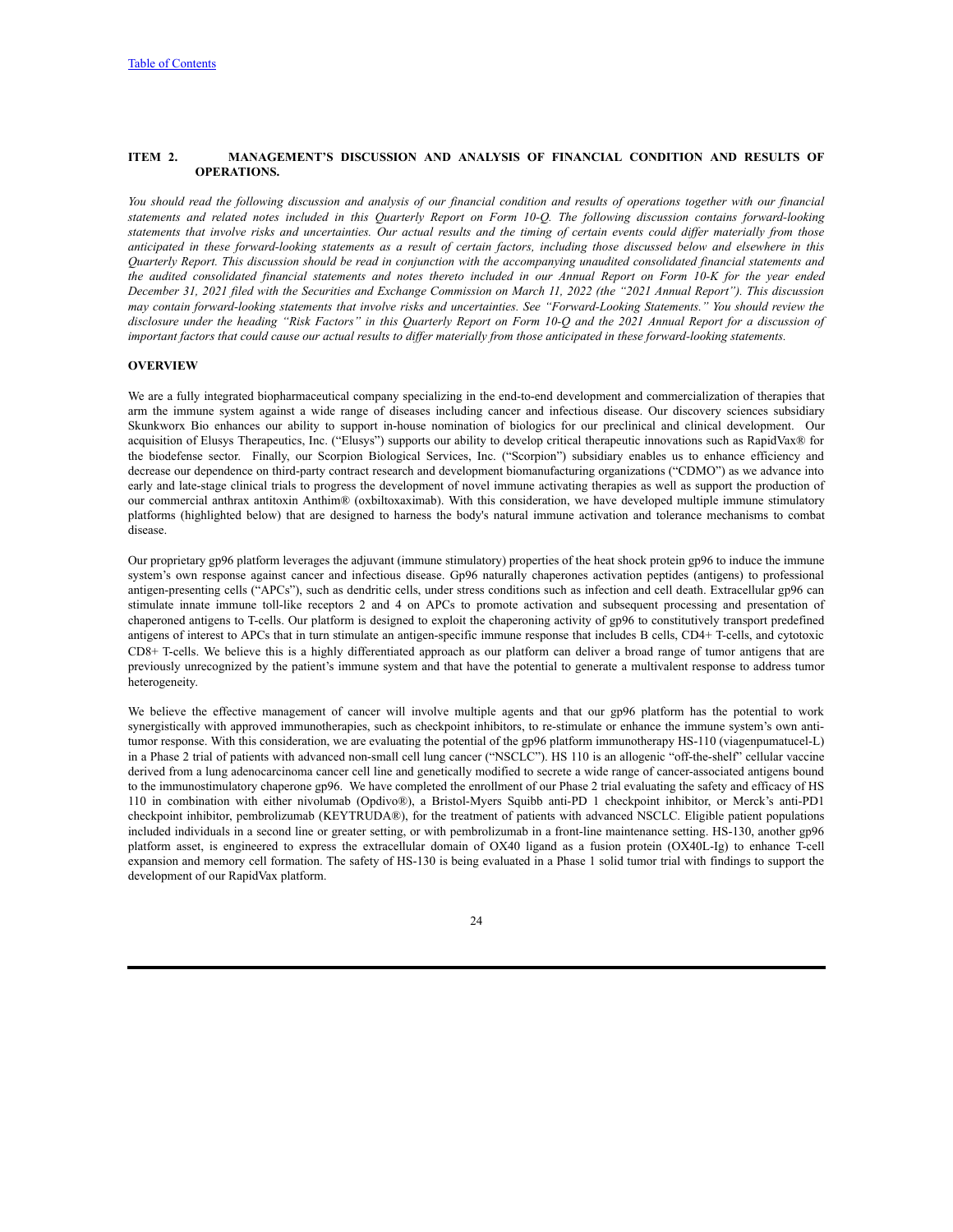The TNF receptor superfamily member 25 ("TNFRSF25") platform is focused on the development of agents targeting this cellular receptor. TNFRSF25 recognizes the cytokine TNF-like ligand 1A ("TL1A") secreted by several immune cell types including dendritic cells, monocytes, macrophages, and plasma cells. In the absence of a danger or activating signal, co-stimulation of TNFRSF25 on T-cells results in the selective expansion of immunosuppressive Tregs that can reduce inflammation. Conversely, co-stimulation of TNFRSF25 on T-cells in the presence of a danger or activating signal (arising from injury, infection, or cancer) promotes the expansion of inflammatory effector T-cells that play a critical role in mediating anti-tumor and anti-pathogen responses. We believe therapeutic targeting of this pathway has the potential to shift the balance between immunosuppression and inflammation and therefore restore stability and balance to the immune system.

PTX-35 is a potential first-in-class selective agonist of TNFRSF25. Preclinical studies demonstrate that when combined with HS-110 and HS-130 immunotherapies or anti-PD-1 checkpoint inhibitor (activating signals), PTX-35 has the potential to enhance CD8+ T-cell activation to eliminate tumor cells. We are enrolling an open-label, single arm, Phase 1 clinical trial evaluating the safety and tolerability of PTX-35 intravenous administration in patients with advanced solid tumors refractory to, or ineligible for, or who refuse available standard of care.

PTX-35 has also been reported as a potent regulatory T-cell (Treg) expander in the absence of a danger or activating signal. Mouse surrogate of PTX-35 (i.e., human CDRs 1-3, but mouse Ig backbone), has shown activity in mouse models of corneal allograft, beta-islet transplantation, bone marrow transplantation, auto/inflammatory models of experimental autoimmune encephalitis (EAE), colitis and asthma. We are evaluating the clinical application for using PTX-35 to expand regulatory T-cell subsets for the treatment of various inflammatory diseases and/or conditions where regulatory T-cells are defective or required to restore immune stability.

The RapidVax® platform is a flexible "plug-and-play" vaccine system designed to enable an accelerated response to a wide variety of biological threats and is built on the foundation of our learnings from our various gp96 programs. RapidVax leverages our vast experience developing gp96-based vaccines and couples the immune-activating properties of heat shock protein gp96 and the T-cell co-stimulator OX40L with a flexible antigen expression system to promote antigen-specific T-cell activation, the generation of long-lasting memory cells, and neutralizing antibody production via the interaction of T-follicular helper cells with B cells. RapidVax is designed to utilize a common unprogrammed vaccine base that can be manufactured in bulk, stockpiled, and rapidly customized upon identification of a biological threat to enable an accelerated time to clinic and to harness shared development, clinical safety, and manufacturing synergies.

Anthim® (obiltoxaximab) is a best-in-class monoclonal antibody antitoxin for anthrax. Anthim received FDA approval and orphan drug exclusivity in 2016 for the treatment of inhalational anthrax, in combination with antibiotics, and as a prophylaxis when alternative therapies are not available or are not appropriate. Additionally, Anthim was approved in 2020 as the only licensed anthrax antitoxin treatment in the European Union, United Kingdom, and Canada. Working closely with Biomedical Advanced Research and Development Authority ("BARDA"), the National Institute of Allergy and Infectious Disease ("NIAID"), and the Department of Defense ("DoD"), our medical countermeasures subsidiary Elusys has been able to advance Anthim to the commercial stage providing a therapeutic for inclusion in the SNS to strengthen US biosecurity against a potential anthrax attack. Notably, Anthim will also be delivered to Canada's National Emergency Strategic Stockpile under a recently announced procurement contract.

On an ongoing basis, we are also providing preclinical, CMC development, and administrative support for these programs, while constantly focusing on protecting and expanding our intellectual property in areas of strategic interest. Additionally, we plan to launch Scorpion Biologics as a contract research and development biomanufacturing organization ("CDMO") focused on developing bioanalytic, process development and biomanufacturing capabilities to support our biotherapeutics and discovery pipeline. We will be opportunistic in offering biomanufacturing capacity to third parties as a fee-for-service model as we expand from clinical scale to commercial scale manufacturing capabilities over the coming years.

We expect to continue to incur significant expenses and to incur increasing operating losses for at least the next several years.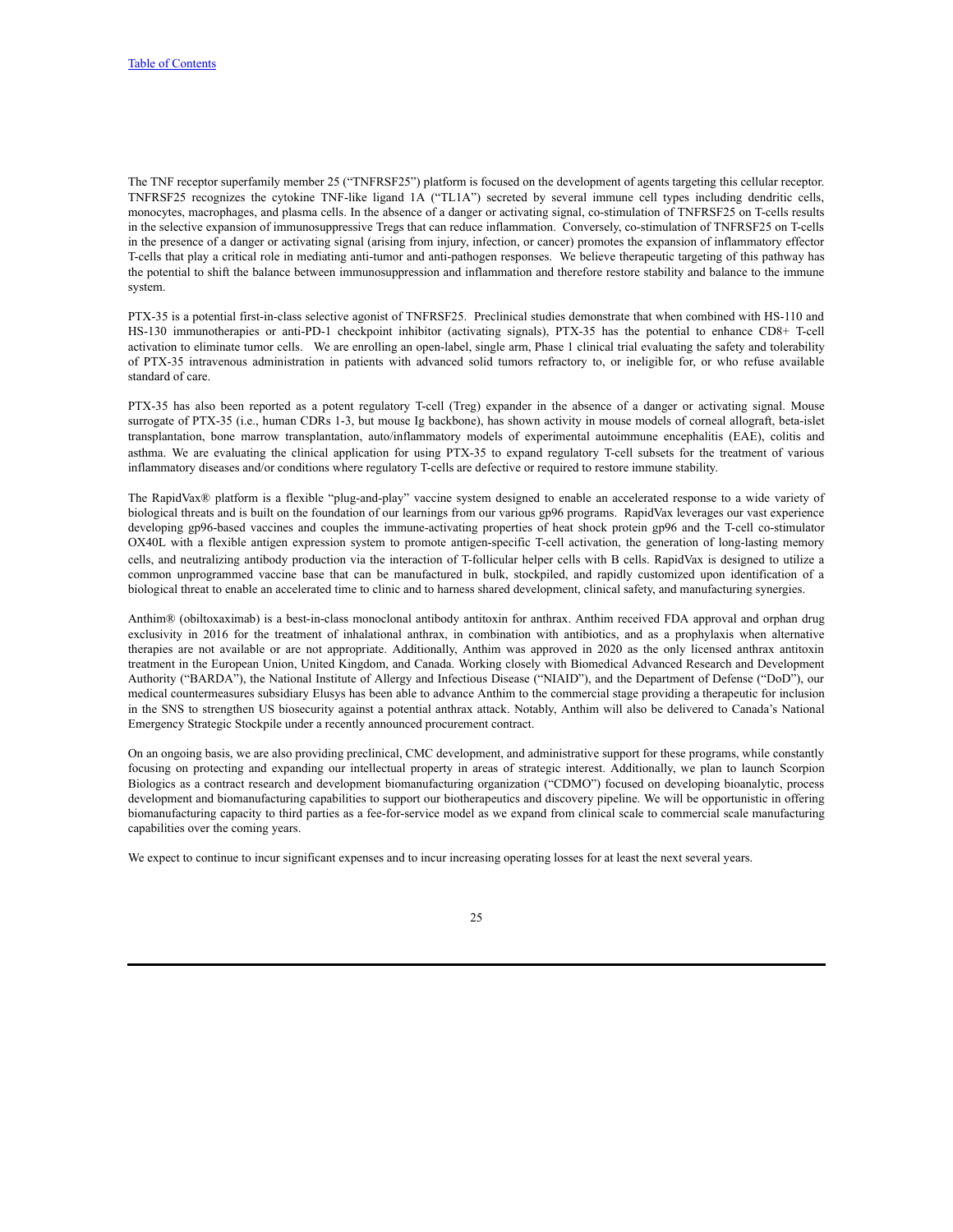We anticipate that our expenses will increase substantially as we:

- complete the ongoing clinical trials of our product candidates;
- maintain, expand and protect our intellectual property portfolio;
- seek to obtain regulatory approvals for our product candidates;
- continue our research and development efforts;
- add operational, financial and management information systems and personnel, including personnel to support our product development and commercialization efforts;
- manufacture and commercialize Anthim;
- continue construction of the facility in San Antonio, Texas;
- further the development partnership to support the development of a new biodefense-focused large molecule and biologics biomanufacturing facility in Manhattan, Kansas; and
- operate as a public company.

### **Recent Developments**

On January 12, 2022, we announced that promising new preclinical data regarding PTX-35 has been accepted for publication in the American Journal of Transplantation. The following are the PTX-35 key findings:

- A single dose of the preclinical version of PTX-35 (mPTX-35), was able to expand regulatory T-cells (Tregs) and significantly improve disease and graft survival outcomes.
- Chemically induced pancreatic failure (a model for type-1 diabetes) could be partially reversed when mice were transplanted with beta-cell islet allografts and treated with mPTX-35.
- Disease protection in preclinical models was correlated with a significant expansion of Tregs and protection of the allograft, resulting in euglycemia and a graft survival benefit.
- Long-term surviving grafts showed a marked increase in Treg infiltration which directly correlated with mPTX-35 agonist activity.

On January 12, 2022, we also announced that we expect to file for an End of Phase 2 meeting with the FDA this quarter with the goal of discussing potential Phase 3 registration pathways for HS-110.

On February 2, 2022, we determined to voluntarily withdraw the listing of our common stock from The Nasdaq Capital Market ("Nasdaq") and transfer such listing to the NYSE American stock exchange (the "NYSE American"). Trading began on the NYSE American at market open on February 14, 2022.

On April 18, 2022 (the "Closing Date"), we closed the merger contemplated by the Merger Agreement (the "Merger Agreement") that we entered into with Merger Sub, Elusys and Fortis Advisors LLC, pursuant to which we acquired Elusys through the Merger of Merger Sub with Elusys. Pursuant to the Merger Agreement, as merger consideration ("Merger Consideration") we paid at the closing an upfront cash payment of \$3,000,000 to certain equity holders of Elusys (the "Sellers") and contributed \$867,646 to the payment of 50% of certain Elusys lease termination and employee severance payments. We will also pay to the Sellers (i) cash of \$2,000,000 (ii) Milestone Payments, as defined in the Merger Agreement, related to revenues under an existing contract held by Elusys, and (iii) earn out payments for a period of 12 years from the Closing Date equal to 10% of the gross dollar amount of payments received during each one-year period during such twelve year period with respect to any sale, license or commercialization anywhere in the world of Anthim that either: (a) occurs during the first nine years after the Closing Date in any respect; or (b) occurs thereafter pursuant to any contract, agreement, commitment or order that is placed, granted, awarded or entered into during the first nine years after the Closing Date.

Elusys is expected to receive additional revenue from the future fulfillment of an existing U.S. Government contract and NightHawk has agreed to fulfill the future obligations of Elusys under such contract and pass through and distribute to the Sellers the payments received under such contract minus the costs associated with such fulfillment obligations, subject to certain adjustments to the Merger Consideration specified in the Merger Agreement, including income taxes payable with respect to such payments (the "Milestone Payments"). The Merger Agreement further provides that eighty percent of any amounts paid to and received by Elusys ("Additional Earn Out") after the Closing and prior to June 30, 2023 with respect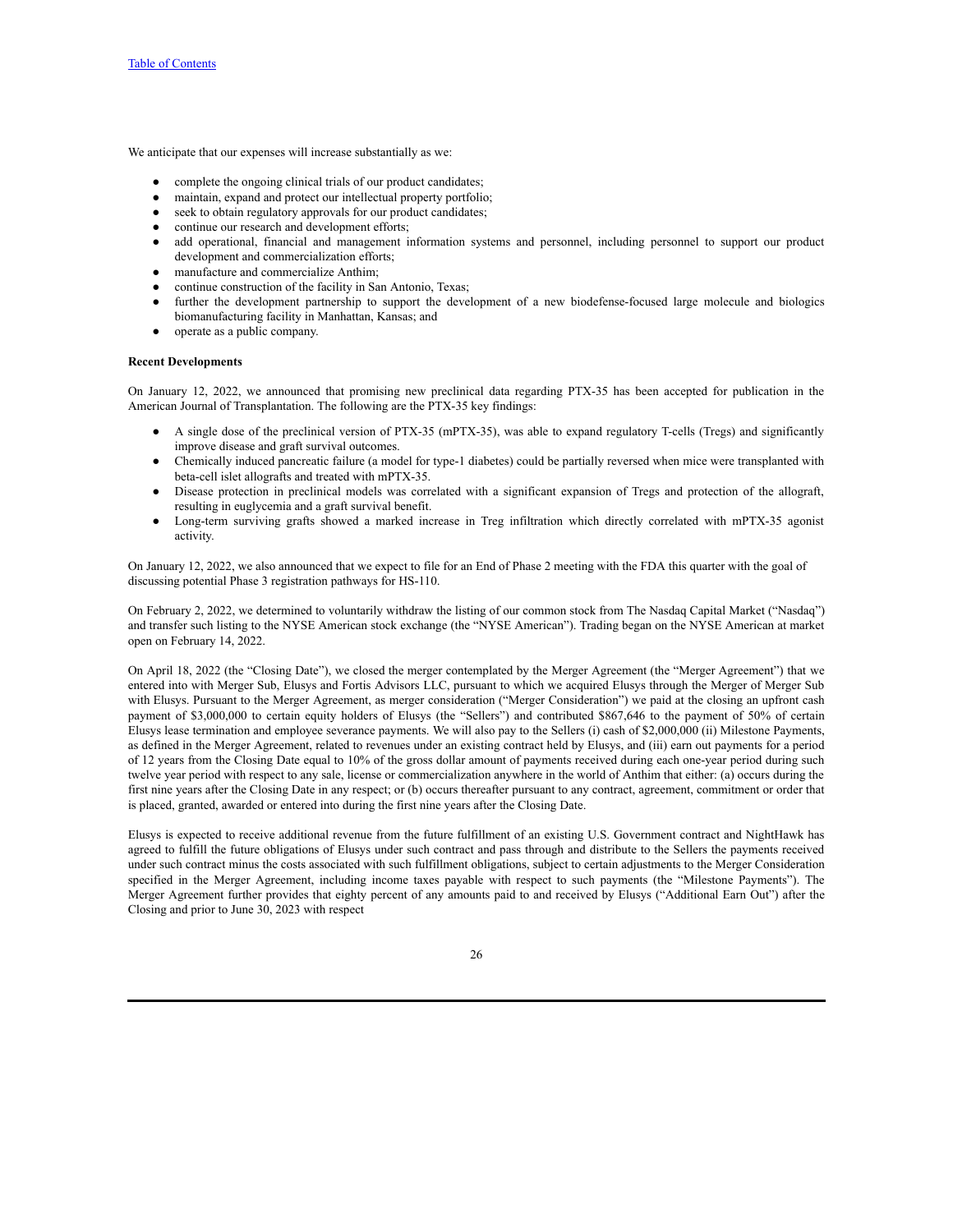to the sale of 1,500 pre-filled vials of Anthim shall be paid to the Sellers, subject to certain adjustments specified in the Merger Agreement.

On April 18, 2022, we announced a planned development partnership of Scorpion with a private developer, the State of Kansas and local and university affiliates to support the development of a new biodefense-focused large molecule and biologics biomanufacturing facility in Manhattan, Kansas to be developed by a third-party developer and leased to Scorpion. Scorpion intends to utilize the new 500,000+ square foot facility for large molecule and biologics manufacturing, with a particular focus on biodefense. In addition to servicing our own pipeline, Scorpion plans to operate and utilize the facility as a full-service CDMO to provide third-party manufacturing services on a feefor-service basis. Scorpion and the developer have applied for over \$300 million in funding, incentives, and tax relief to support the development of the facility.

## **CRITICAL ACCOUNTING ESTIMATES**

We believe that several accounting policies are important to understanding our historical and future performance. We refer to these policies as "critical" because these specific areas generally require us to make judgments and estimates about matters that are uncertain at the time we make the estimate, and different estimates—which also would have been reasonable—could have been used, which would have resulted in different financial results.

Our management's discussion and analysis of financial condition and results of operations is based on our consolidated financial statements, which have been prepared in accordance with U.S. GAAP. The preparation of our consolidated financial statements requires us to make estimates and judgments that affect the reported amounts of assets, liabilities, revenue and expenses and related disclosure of contingent assets and liabilities. On an ongoing basis, we evaluate our estimates based on historical experience and make various assumptions, which management believes to be reasonable under the circumstances, which form the basis for judgments about the carrying values of assets and liabilities that are not readily apparent from other sources. Actual results may differ from these estimates under different assumptions or conditions.

We have disclosed our critical accounting policies and estimates in our 2021 Form 10K, and that disclosure should be read in conjunction with this Quarterly Report on Form 10-Q. There have been no significant changes in our critical accounting policies and estimates during the first three months of Fiscal 2022

#### **RESULTS OF OPERATIONS**

#### **Comparison of the Three Months Ended March 31, 2022 and 2021**

*Grants Receivable and Revenues.* For the three months ended March 31, 2022, we recognized \$0.2 million of grant revenue for qualified expenditures under the CPRIT grant. For the three months ended March 31, 2021, we recognized \$0.5 million of grant revenue for qualified expenditures under the CPRIT grant. The decrease in grant revenue in the current-year period primarily reflects the expected timing of completion of deliveries under the current phase of the contracts. As of March 31, 2022, we had a grants receivable balance of \$1.5 million for CPRIT proceeds not yet received, but for which the costs had been incurred or the conditions of the award had been met. We continue our efforts to secure future non-dilutive grant funding to subsidize ongoing research and development costs.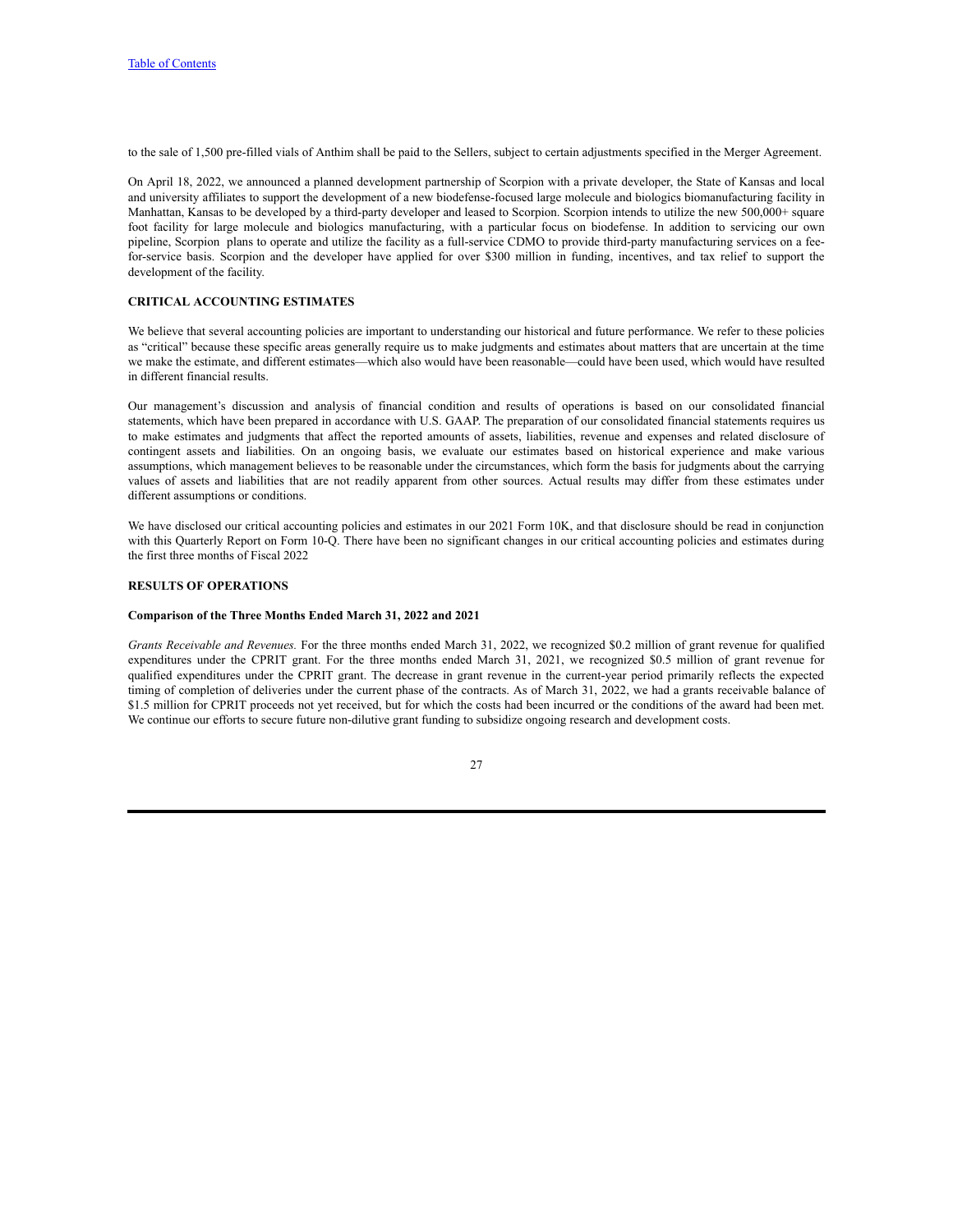*Research and development expense.* Research and development expenses increased approximately 15.5% to \$3.9 million for the three months ended March 31, 2022 compared to \$3.4 million for the three months ended March 31, 2021. The components of R&D expense are as follows, in millions:

|                                               | <b>For the Three Months Ended</b><br>March 31, |  |            |
|-----------------------------------------------|------------------------------------------------|--|------------|
|                                               | 2022                                           |  | 2021       |
| Programs                                      |                                                |  |            |
| HS-130                                        | 0.5                                            |  | 0.1        |
| <b>PTX-35</b>                                 | 0.5                                            |  | 0.6        |
| $HS-110$                                      | 0.2                                            |  | 0.3        |
| Other programs                                | 0.1                                            |  | 0.6        |
| Unallocated research and development expenses | 2.6                                            |  | 1.8        |
|                                               |                                                |  | $\cdot$ .6 |

- HS-130 expense was \$0.5 million and included regulatory consulting and investigator site payments for the ongoing Phase 1 clinical trial.
- PTX-35 expense decreased to \$0.5 million and primarily consists of patient dosing costs, third-party regulatory consulting and investigator site payments for the ongoing Phase 1 clinical trial.
- HS-110 expense was \$0.2 million, reflecting the current-period mix of development activities, primarily due to ongoing costs associated with our Phase 2 trial.
- Other programs expense was \$0.1 million related to Skunkworx Bio drug development program, RapidVax consulting and licensing fees related to vaccine platform development, and laboratory supplies.
- Unallocated research expenses of \$2.6 million primarily reflects personnel costs, including stock-based compensation from stock awards.

*General and administrative expense.* General and administrative expense was \$3.8 million and \$4.8 million for the three months ended March 31, 2022 and 2021. The decrease was due to a decrease in stock-based compensation expense of \$2.0 million primarily due to our directors being granted immediately vesting stock options in the first quarter of 2021 that did not recur in 2022, partially offset by increased personnel costs of \$0.2 million, and increases of \$0.3 million for consulting and other professional expenses to manage the business.

*Change in fair value of contingent consideration.* The change in fair value of contingent consideration was \$(0.02) million for the three months ended March 31, 2022, compared to \$6,000 for the three months ended March 31, 2021. The change in the 2022 period primarily reflects the increased timeline of the Phase 1a trial and the remeasurement of discounted cash flows for the passage of time and milestone achievement.

*Total non-operating (loss) income.* Total non-operating income (loss) was (\$0.7) million for the three months ended March 31, 2022 which primarily consisted of \$0.8 million of unrealized losses on short-term investment balances partially offset by \$0.1 million of interest income. Total non-operating income was \$18,108 for the three months ended March 31, 2021 which primarily consisted of interest income on cash and short-term investments.

### **LIQUIDITY AND CAPITAL RESOURCES**

#### **Sources of Liquidity**

Since our inception in June 2008, we have incurred significant losses and we have financed our operations with net proceeds from the private placement of our preferred stock, common stock, and debt, as well as net proceeds from the public offering of our securities, and to a lesser extent, the proceeds from the exercise of warrants. During May 2018, we closed a public offering of shares of our common stock and warrants to purchase shares of our common stock in which we received net proceeds of approximately \$18.8 million and after the closing of the offering, an additional \$4.8 million from the exercise of 436,381 warrants issued in this offering. During November 2018, we closed a public offering of shares of our common stock and warrants to purchase shares of our common stock in which we received net proceeds of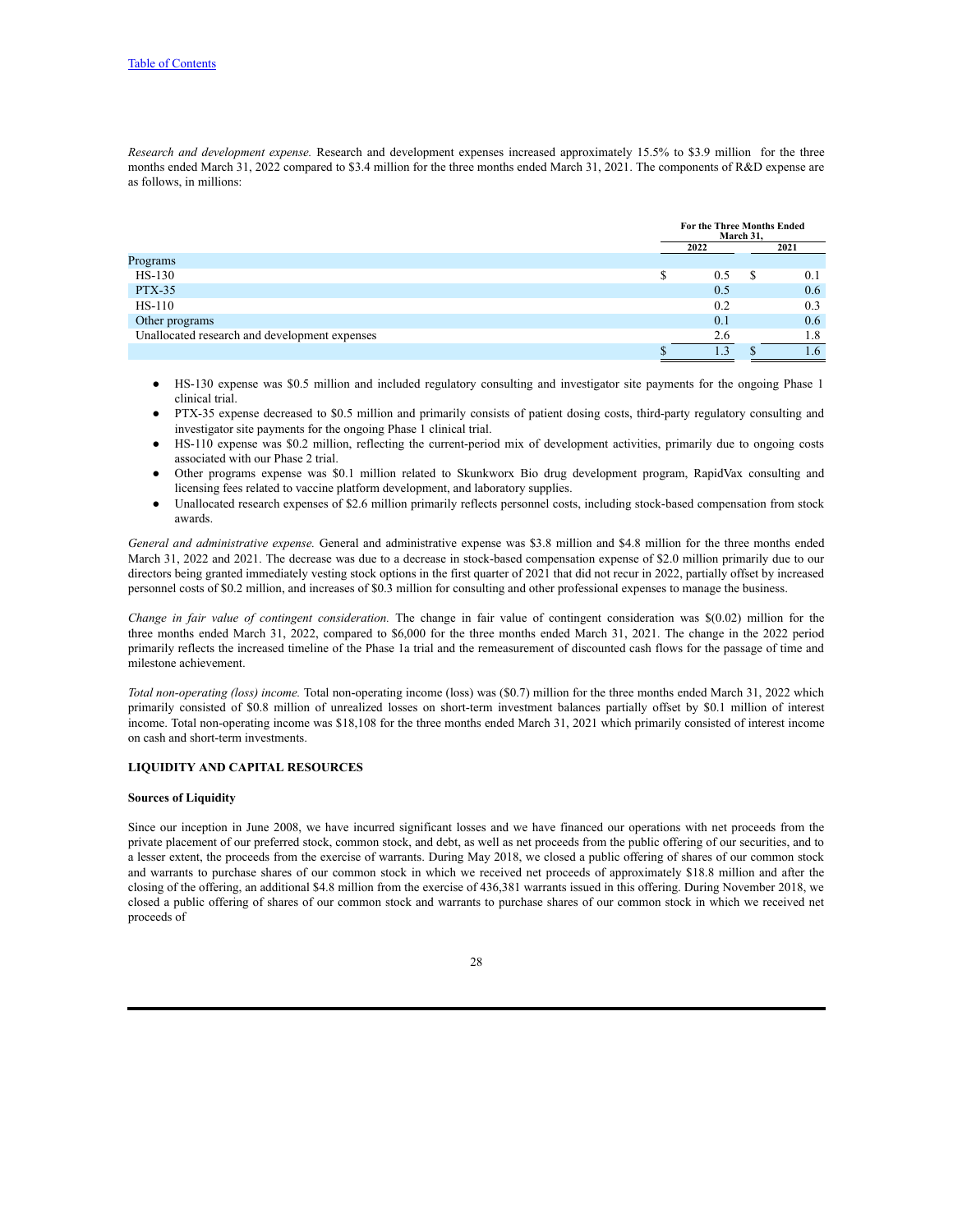approximately \$12.7 million. For the year ended December 31, 2018 and 2019, we received net proceeds of approximately \$3.8 million from sales of our common stock in at-the-market offerings. On January 21, 2020, we closed an underwritten public offering of shares of our common stock and warrants to purchase shares of our common stock pursuant to which we received net proceeds of approximately \$6.4 million. For the year ended December 31, 2021, we received net proceeds of \$25.6 million from the sale of 2,106,027 shares of our common stock in at-the-market offerings. As of December 31, 2021, we had an accumulated deficit of approximately \$165.7 million. We had net losses of \$8.2 million and \$7.6 million for the three months ended March 31, 2022 and 2021, respectively.

In order to promote efficiency and reduce our reliance on third-party vendors, we plan to enhance our in-house development of bioanalytic, process development and manufacturing capabilities and offer such services to third parties for fees. We have entered into a lease for a 20,144 square foot facility in San Antonio, TX to conduct such services and are currently building the facility. Our proposed expansion in Texas is part of a company-wide growth strategy to enhance efficiency and decrease our dependence on third-party vendors as we advance our clinical trials and general research and development. The future forecasted investment to build out the facility with labs, equipment, and staff will be approximately \$30.5 million, without taking into account federal new market tax credits based on the location in San Antonio, federal and state historical tax credits based on the historical designation of the facility, as well as city and county tax abatement incentives with the City of San Antonio and Bexar County. Scorpion reimbursements to Merchants Ice, who is purchasing the equipment for the CDMO facility, has paid \$17.0 million for equipment through the first quarter of 2022 and is included in the \$30.5 million. We intend to fund this initiative with current working capital. The potential value of tax credits and tax incentives to Scorpion are estimated to be up to approximately \$4.5 million based on the total cost of the build out, employees hired, real property, and other factors. Operations at the facility are projected to commence by third quarter of 2022, and we expect to fill production capacity by transitioning our outsourced manufacturing and development to in-house immediately and followed by contracting with external customers. However, there can be no assurance that we will be successful in these new operations. As of May 16, 2022 we have spent \$20.6 million on laboratory-related manufacturing equipment for the San Antonio facility. We intend to meet our financing needs through multiple alternatives, including, but not limited to, cash on hand, additional equity financings, debt financings and/or funding from partnerships or collaborations and potential revenue, if any, from our planned development and manufacturing facility.

On April 18, 2022 (the "Closing Date"), we closed the merger contemplated by the Merger Agreement (the "Merger Agreement") that we entered into with Merger Sub, Elusys and Fortis Advisors LLC, pursuant to which we acquired Elusys through the Merger of Merger Sub with Elusys. Pursuant to the Merger Agreement, as merger consideration ("Merger Consideration") we paid at the closing an upfront cash payment of \$3,000,000 to certain equity holders of Elusys (the "Sellers") and contributed \$867,646 to the payment of 50% of certain Elusys lease termination and employee severance payments. We will also pay to the Sellers (i) cash of \$2,000,000 (ii) Milestone Payments, as defined in the Merger Agreement, related to revenues under an existing contract held by Elusys, and (iii) earn out payments for a period of 12 years from the Closing Date equal to 10% of the gross dollar amount of payments received during each one-year period during such twelve year period with respect to any sale, license or commercialization anywhere in the world of Anthim that either: (a) occurs during the first nine years after the Closing Date in any respect; or (b) occurs thereafter pursuant to any contract, agreement, commitment or order that is placed, granted, awarded or entered into during the first nine years after the Closing Date.

Elusys is expected to receive additional revenue from the future fulfillment of an existing U.S. Government contract and NightHawk has agreed to fulfill the future obligations of Elusys under such contract and pass through and distribute to the Sellers the payments received under such contract minus the costs associated with such fulfillment obligations, subject to certain adjustments to the Merger Consideration specified in the Merger Agreement, including income taxes payable with respect to such payments (the "Milestone Payments"). The Merger Agreement further provides that eighty percent of any amounts paid to and received by Elusys ("Additional Earn Out") after the Closing and prior to June 30, 2023 with respect to the sale of 1,500 pre-filled vials of Anthim shall be paid to the Sellers, subject to certain adjustments specified in the Merger Agreement.

In addition, if we obtain marketing approval for any of our product candidates, we expect to incur significant commercialization expenses related to product sales, marketing, manufacturing, and distribution. Although we currently have sufficient funds to complete our Phase 2 clinical trials, as currently planned, and expect that we will have sufficient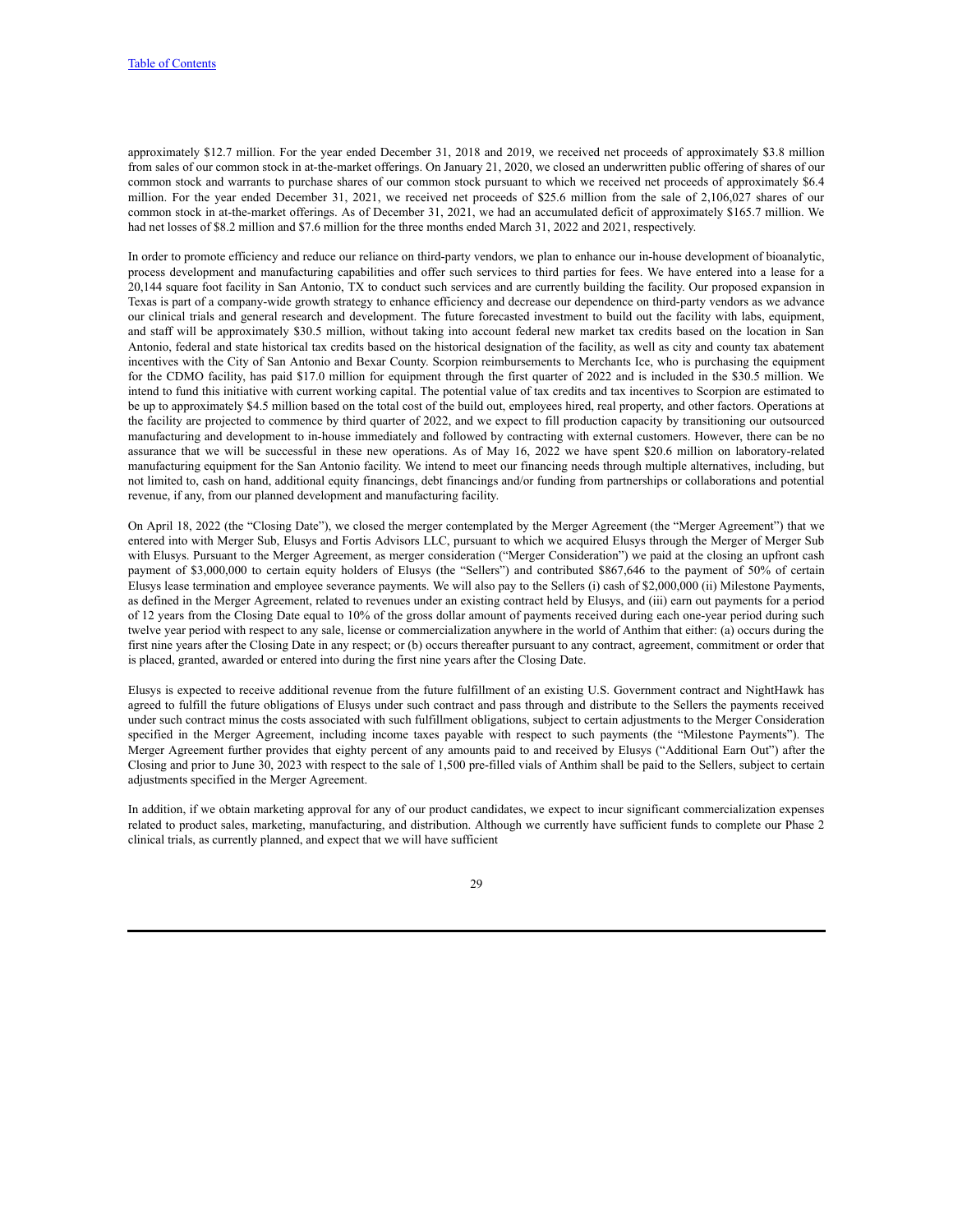funds to fund our operations into 2024, we will need to obtain substantial additional future funding in connection with our future planned clinical trials, manufacture of Anthim, and our manufacturing facility construction and set up.

However, the actual amount of funds we will need to operate is subject to many factors, some of which are beyond our control. These factors include the following:

- the progress of our research activities;
- the number and scope of our research programs;
- the progress of our preclinical and clinical development activities;
- the progress of the development efforts of parties with whom we have entered into research and development agreements;
- our expansion plans and cash needs of any new projects;
- our ability to maintain current research and development licensing arrangements and to establish new research and development and licensing arrangements;
- our ability to achieve our milestones under licensing arrangements;
- the costs involved in prosecuting and enforcing patent claims and other intellectual property rights;
- the costs and timing of regulatory approvals;
- the receipt of grant funding if any;
- clinical laboratory development and testing;
- manufacturing facility construction costs and equipment costs; and
- manufacturing costs of Anthim.

We have based our estimate on assumptions that may prove to be wrong. We may need to obtain additional funds sooner or in greater amounts than we currently anticipate. Potential sources of financing include strategic relationships, public or private sales of our equity or debt and other sources. We may seek to access the public or private equity markets when conditions are favorable due to our long-term capital requirements. We do not have any committed sources of financing at this time, and it is uncertain whether additional funding will be available when we need it on terms that will be acceptable to us, or at all. If we raise funds by selling additional shares of common stock, such as through the Amended and Restated Common Stock Sales Agreement with B. Riley FBR, Inc. and Cantor Fitzgerald & Co., or other securities convertible into common stock, the ownership interest of our existing stockholders will be diluted. If we are not able to obtain financing when needed, we may be unable to carry out our business plan. As a result, we may have to significantly limit our operations and our business, financial condition and results of operations would be materially harmed. While we are experiencing limited financial impacts at this time, given the global economic slowdown, the overall disruption of global healthcare systems and the other risks and uncertainties associated with the pandemic, our business, financial condition, results of operations and growth prospects could be materially adversely affected.

Adequate additional financing may not be available to us on acceptable terms, or at all. If we are unable to raise capital when needed or on attractive terms, we would be forced to delay, reduce or eliminate our research and development programs or any future commercialization efforts. To meet our capital needs, we are considering multiple alternatives, including, but not limited to, additional equity financings, which include sales of our common stock under at-the-market offerings, if available, debt financings, partnerships, collaborations and other funding transactions. This is based on our current estimates, and we could use our available capital resources sooner than we currently expect. We will need to generate significant revenues to achieve profitability, and we may never do so. As of March 31, 2022, we had approximately \$84.1 million in cash and cash equivalents and short-term investments.

#### **Cash Flows**

*Operating activities.* The use of cash during the three months ended March 31, 2022 and 2021 resulted primarily from our net losses adjusted for non-cash charges and changes in components of working capital. Net cash used in operating activities during the three months ended March 31, 2022 was \$10.2 million compared to \$4.8 million during the same period in 2021. The increase was primarily due to an increased net loss of \$0.6 million, a decrease in stock-based compensation of \$2.0 million, a decrease in deferred revenue of \$0.5 million, an increase in other assets of \$4.8 million and an increase in accounts payable and accrued expenses of \$0.4 million. The increase in other assets relates to

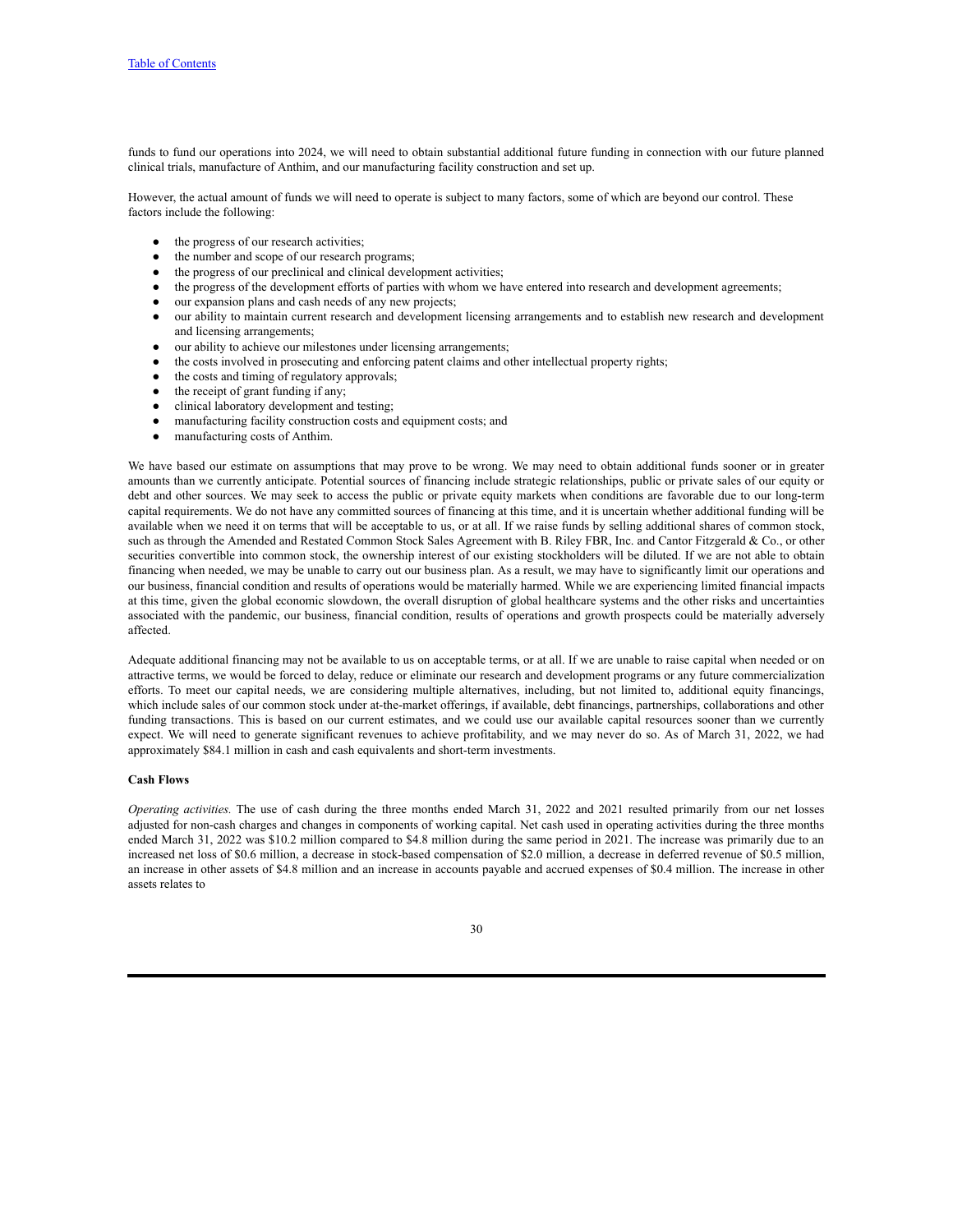reimbursements made to Merchants Ice II, LLC for equipment in our new San Antonio facility that will be classified as a right of use asset upon lease commencement.

*Investing activities*. Net cash provided by investing activities was \$16.8 million during the three months ended March 31, 2022 compared to \$0.6 million during the same period in 2021. The increase is from the increase in net sale of short-term investments of \$18.1 million from 2021 to 2022 partially offset by the increase in purchases of property and equipment of \$0.7 million.

*Financing activities.* Net cash provided by financing activities was \$0.06 million during the three months ended March 31, 2022 compared to \$25.6 million during the three months ended March 31, 2021. The decrease of \$25.7 million was primarily due to a \$26.3 million net decrease of sales of our common stock through an at-the-market Common Stock Sales Agreement with B. Riley FBR, Inc. and Cantor Fitzgerald & Co., net of the decrease in related stock issuance costs of \$0.7 million.

#### **Current and Future Financing Needs**

We have incurred an accumulated deficit of \$173.8 million through March 31, 2022. We have incurred negative cash flows from operations since we started our business. We have spent, and expect to continue to spend, substantial amounts in connection with implementing our business strategy, including our planned product development efforts, our clinical trials, and our research and discovery efforts.

We expect to incur significant expenses and continued losses from operations for the foreseeable future. We expect our expenses to increase in connection with our ongoing activities, particularly as we continue research and development and advance our clinical trials of, and seek marketing approval for, our product candidates and as we add to our product candidate pipeline including expansion of our infectious disease/biothreat programs.

Our expenses will also increase due to our recent new lease obligations for the manufacturing facility in San Antonio and related equipment expenses. In order to promote efficiency and reduce our reliance on third-party vendors, we plan to enhance our in-house development of bioanalytic, process development and manufacturing capabilities and offer such services to third parties for fees. We have entered into a lease for a 20,144 square foot facility in San Antonio, TX to conduct such services and are currently building the facility. Our proposed expansion in Texas is part of a company-wide growth strategy to enhance efficiency and decrease our dependence on third-party vendors as we advance our clinical trials and general research and development. The future forecasted investment to build out the facility with labs, equipment, and staff will be approximately \$30.5 million, without taking into account federal new market tax credits based on the location in San Antonio, federal and state historical tax credits based on the historical designation of the facility, as well as city and county tax abatement incentives with the City of San Antonio and Bexar County. Scorpion reimbursements to Merchants Ice II, LLC, who is purchasing the equipment for the CDMO facility, total \$17.0 million for equipment through the first quarter of 2022 and is included in the \$30.5 million. We intend to fund this initiative with current working capital. The potential value of tax credits and tax incentives to Scorpion are estimated to be up to approximately \$4.5 million based on the total cost of the build out, employees hired, real property, and other factors. Operations at the facility are projected to commence by the third quarter of 2022, and we expect to fill production capacity by transitioning our outsourced manufacturing and development to in-house immediately and followed by contracting with external customers. However, there can be no assurance that we will be successful in these new operations. As of May 13, 2022 we have spent \$20.6 million on laboratory related manufacturing equipment for the San Antonio facility.

In addition, we expect to incur additional expenses in connection with the planned development partnership of Scorpion with a private developer, the State of Kansas and local and university affiliates and the facility to be developed by a third-party developer and leased to Scorpion.

Furthermore, we anticipate increased costs associated with the manufacture of Anthim and the increase in headcount due to the acquisition of Elusys. Pursuant to the terms of the Merger Agreement, we are obligated to pay an additional \$2 million after having paid \$3 million in cash consideration at closing, plus additional expenses of \$1.6 million, and subject to adjustment upon attainment of certain milestones.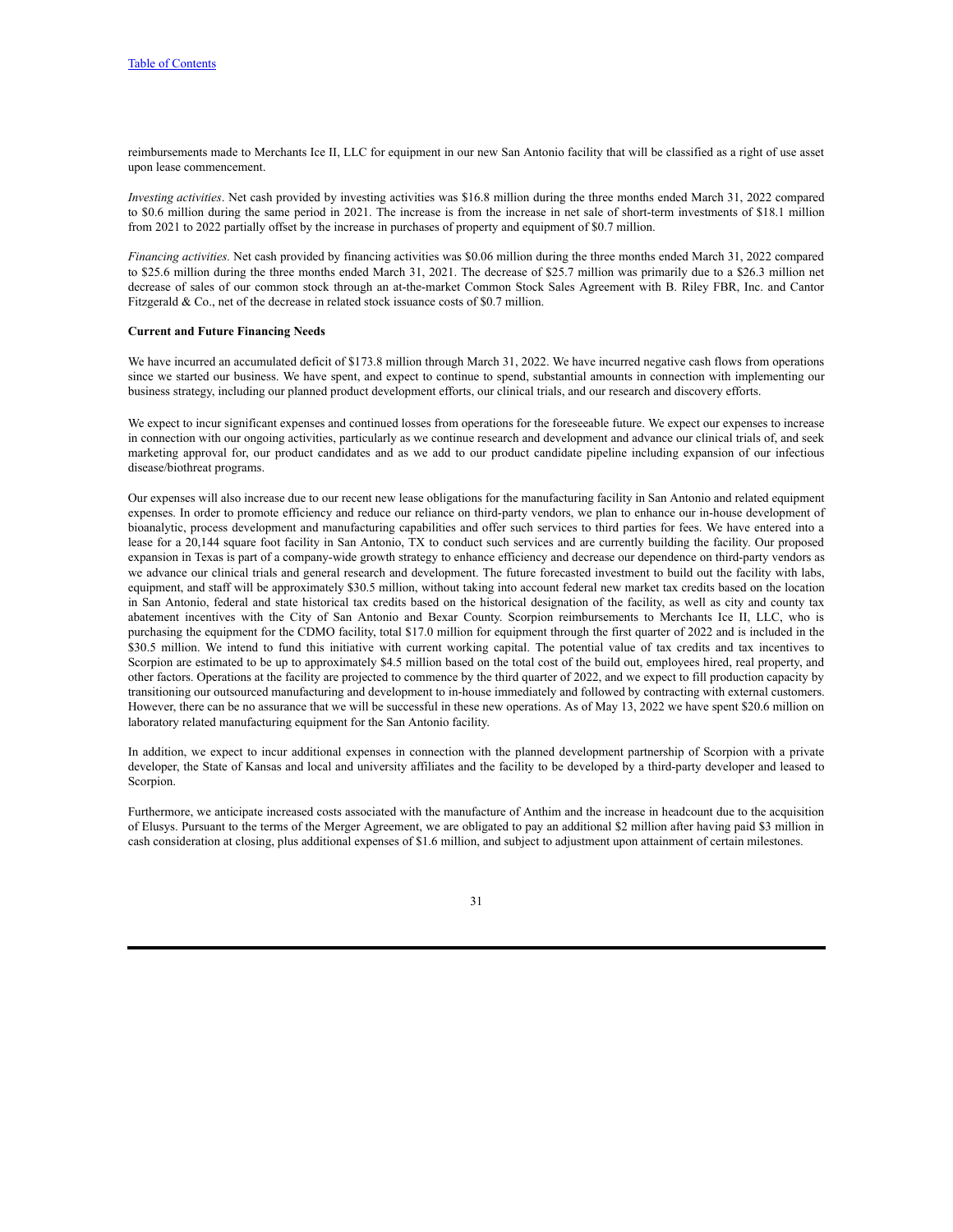In addition, if we obtain marketing approval for any of our product candidates, we expect to incur significant commercialization expenses related to product sales, marketing, manufacturing, and distribution. Although we currently have sufficient funds to complete our clinical trials, as currently planned, and expect that we will have sufficient funds to fund our operations into 2024, we will need to obtain substantial additional future funding in connection with our future planned clinical trials, the manufacturing facility that we are building out in San Antonio, Texas and any new programs or ventures we pursue. While we are currently funding vaccine development and preclinical studies, we do not expect to use significant corporate resources to advance our COVID-19 program. We are applying for several large grants to support clinical development of this program and are engaged in collaboration discussions, which we believe may provide attractive and non-dilutive pathways to help accelerate development of our COVID-19 program; however, to date we have not received any grant funding for such program and there can be no assurance that we will receive such grant funding or if received, the amount of such grant funding. Adequate additional financing may not be available to us on acceptable terms, or at all. If we are unable to raise capital when needed or on attractive terms, we would be forced to delay, reduce or eliminate our research and development programs or any future commercialization efforts. To meet our capital needs, we are considering multiple alternatives, including, but not limited to, additional equity financings, which include sales of our common stock under at-the-market offerings, if available, debt financings, partnerships, collaborations and other funding transactions. This is based on our current estimates, and we could use our available capital resources sooner than we currently expect. We will need to generate significant revenues to achieve profitability, and we may never do so. As of March 31, 2022, we had approximately \$84.1 million in cash and cash equivalents and short-term investments.

We intend to meet our financing needs through multiple alternatives, including, but not limited to, cash on hand, additional equity financings, debt financings and/or funding from partnerships or collaborations and potential revenue, if any, from our planned development and manufacturing facility.

#### **OFF-BALANCE SHEET ARRANGEMENTS**

We did not have during the periods presented, and we do not currently have, any off-balance sheet arrangements, as defined under Securities and Exchange Commission rules.

### <span id="page-33-0"></span>**ITEM 3. QUANTITATIVE AND QUALITATIVE DISCLOSURES ABOUT MARKET RISK.**

We are a smaller reporting company as defined by Rule 12b-2 of the Exchange Act and are not required to provide the information required under this item.

#### <span id="page-33-1"></span>**ITEM 4. CONTROLS AND PROCEDURES.**

#### **Evaluation of Disclosure Controls and Procedures**

Our management, with the participation of our Chief Executive Officer and Chief Financial Officer, evaluated the effectiveness of our disclosure controls and procedures as of March 31, 2022. The term "disclosure controls and procedures," as defined in Rules 13a-15(e) and 15d-15(e) under the Exchange Act, means controls and other procedures of a company that are designed to ensure that information required to be disclosed by a company in the reports that it files or submits under the Exchange Act is recorded, processed, summarized and reported within the time periods specified in the SEC's rules and forms. Disclosure controls and procedures include, without limitation, controls and procedures designed to ensure that information required to be disclosed by a company in the reports that it files or submits under the Exchange Act is accumulated and communicated to the company's management, including its principal executive and principal financial officers, or persons performing similar functions, as appropriate to allow timely decisions regarding required disclosure. We have adopted and maintain disclosure controls and procedures (as defined Rules 13a-15(e) and 15d-15(e) under the Exchange Act) that are designed to provide reasonable assurance that information required to be disclosed in the reports filed under the Exchange Act, such as this Quarterly Report on Form 10-Q, is collected, recorded, processed, summarized and reported within the time periods specified in the rules of the SEC. Our disclosure controls and procedures are also designed to ensure that such information is accumulated and communicated to management to allow timely decisions regarding required disclosure. Management recognizes that any controls and procedures, no matter how well designed and operated, can provide only reasonable assurance of achieving their objectives and management necessarily applies its judgment in evaluating the cost-benefit relationship of possible controls and procedures. Based on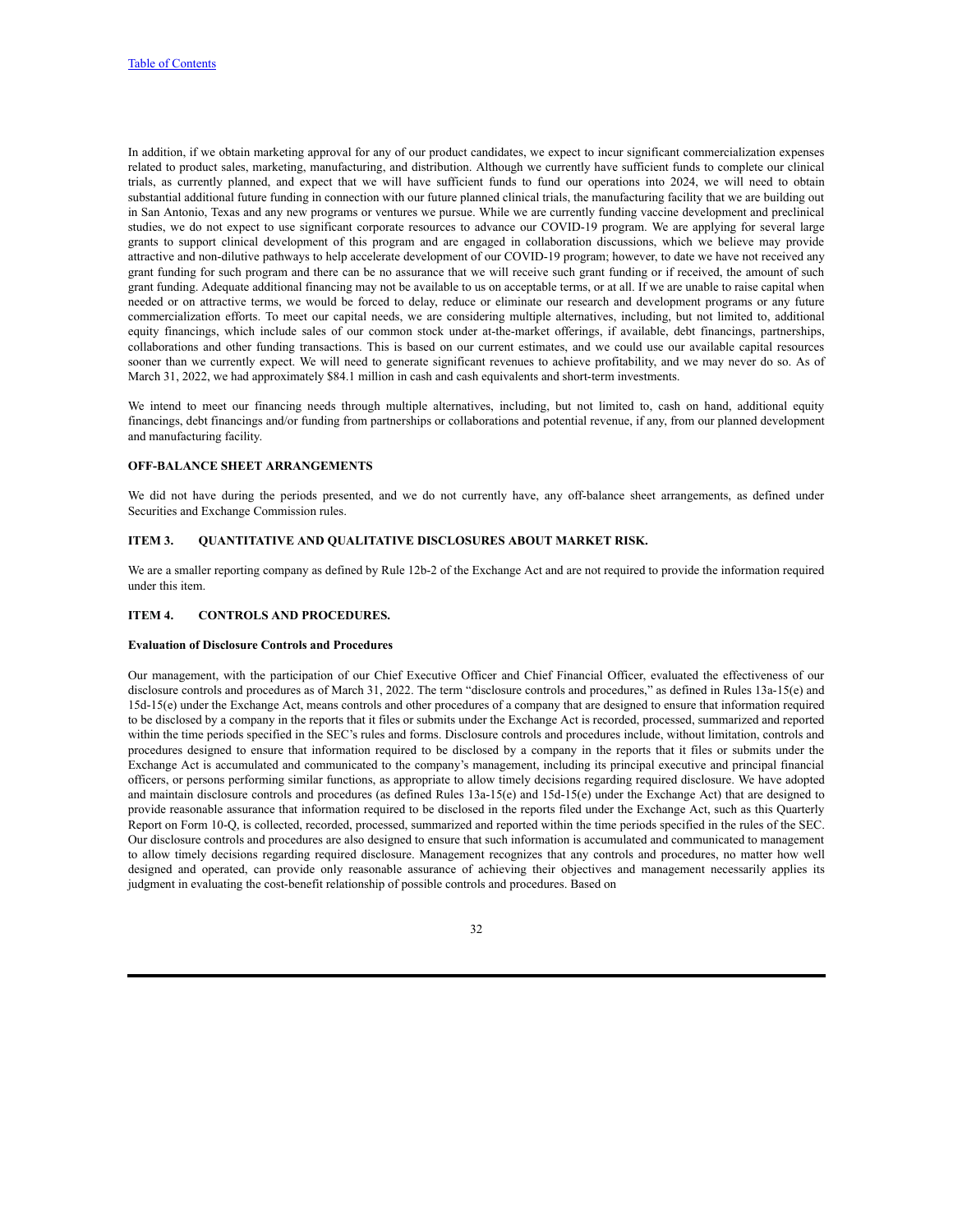the evaluation of our disclosure controls and procedures as of March 31, 2022, our Chief Executive Officer and Chief Financial Officer concluded that, as of such a date, our disclosure controls and procedures were effective at the reasonable assurance level.

### **Changes in Internal Control over Financial Reporting**

During the three months ended March 31, 2022, there were no changes in our internal control over financial reporting (as defined in Rules 13a 15(f) and 15d 15(f) of the Exchange Act) that occurred that have materially affected, or are reasonably likely to materially affect, our internal control over financial reporting.

#### **PART II—OTHER INFORMATION**

## <span id="page-34-1"></span><span id="page-34-0"></span>**ITEM 1. LEGAL PROCEEDINGS.**

From time to time we may become involved in legal proceedings or be subject to claims arising in the ordinary course of our business. We are not presently a party to any legal proceedings that, if determined adversely to us, would individually or taken together have a material adverse effect on our business, operating results, financial condition or cash flows. Regardless of the outcome, litigation can have an adverse impact on us because of defense and settlement costs, diversion of management resources and other factors.

#### <span id="page-34-2"></span>**ITEM 1A. RISK FACTORS.**

Investing in our securities involves a high degree of risk. You should consider carefully the following risks, together with all the other information in this Quarterly Report on Form 10-Q, including our condensed consolidated financial statements and notes thereto. If any of the following risks actually materializes, our operating results, financial condition and liquidity could be materially adversely affected. The following information updates should be read in conjunction with the information disclosed in Part 1, Item 1A, "Risk Factors," contained in our 2021 Annual Report. Except as disclosed below, there have been no material changes from the risk factors and uncertainties disclosed in our 2021 Annual Report.

#### We have incurred net losses every year since our inception and expect to continue to generate operating losses and experience negative *cash flows and it is uncertain whether we will achieve profitability.*

We have incurred net losses in each year since our inception, including net losses of \$8.2 million and \$7.6 million for the three months ended March 31, 2022 and 2021, respectively. We had an accumulated deficit of \$173.8 million as of March 31, 2022. For the years ended December 31, 2021 and 2020, we incurred a net loss of \$35.4 million and \$26.4 million, respectively. We expect to continue to incur operating losses until such time, if ever, as we are able to achieve sufficient levels of revenue from operations. Our ability to achieve profitability will depend on us obtaining regulatory approval for our product candidates, market acceptance of our product offerings and our capacity to develop, introduce and sell our products to our targeted markets and our ability to generate revenue from manufacturing services that we intend to provide. There can be no assurance that any of our product candidates will be approved for commercial sale, or even if our product candidates are approved for commercial sale that we will ever generate significant sales or achieve profitability. There can also be no assurance that we will be successful as a CDMO. Accordingly, the extent of future losses and the time required to achieve profitability, if ever, cannot be predicted at this point.

Even if we succeed in developing and commercializing one or more product candidates, we expect to incur substantial losses for the foreseeable future and may never become profitable. We also expect to continue to incur significant operating expenses and anticipate that our expenses will increase substantially in the foreseeable future as we:

- continue to undertake preclinical development and conduct clinical trials for product candidates;
- seek regulatory approvals for product candidates;
- implement additional internal systems and infrastructure;
- build a facility for the development of bioanalytics, process development and manufacturing activities in San Antonio and support the development of a facility in Manhattan, Kansas;
- hire additional personnel; and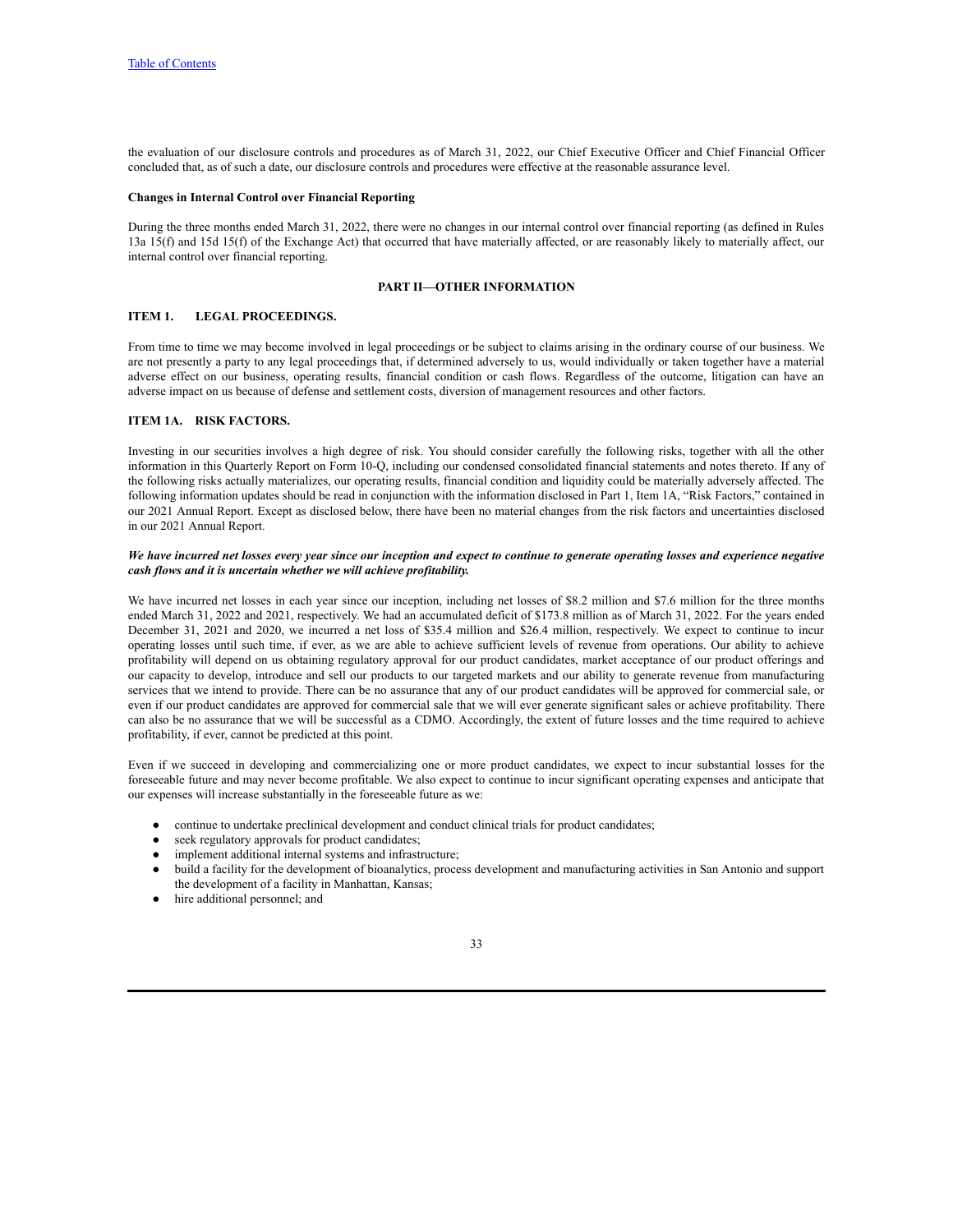manufacture and commercialize Anthim.

We also expect to experience negative cash flows for the foreseeable future as we fund our operating losses. As a result, we will need to generate significant revenues or raise additional financing in order to achieve and maintain profitability. We may not be able to generate these revenues or achieve profitability in the future. Our failure to achieve or maintain profitability would likely negatively impact the value of our securities and financing activities.

#### We may need to raise additional capital to support our long-term business plans and our failure to obtain funding when needed may *force us to delay, reduce or eliminate our development programs or commercialization ef orts.*

During the three months ended March 31, 2022, our operating activities used net cash of approximately \$10.2 million and as of March 31, 2022, our cash and cash equivalents and short-term investments were approximately \$84.1 million. During the years ended December 31, 2021 and 2020, our operating activities used net cash of approximately \$38.1 million and \$22.0 million, respectively. We expect to incur additional operating losses in the future and therefore expect our cumulative losses to increase. We do not expect to derive revenue in the near future from any of our product candidates and will not generate significant revenue until we or our potential partners successfully commercialize our products or we generate revenue from our manufacturing services that we plan to provide third parties. We expect our expenses to increase if and when we initiate and conduct Phase 3 and other clinical trials and seek marketing approval for our product candidates. In addition, we expect our expenses to increase due to the build out of the manufacturing facility in San Antonio and the purchase of equipment for the facility. Until such time as we receive approval from the FDA and other regulatory authorities for our product candidates, we will not be permitted to sell our products and therefore will not have product revenues.

We will need to raise additional capital to fund our long term operations and milestone payments and we cannot be certain that funding will be available to us on acceptable terms on a timely basis, or at all. To meet our financing needs, we are considering multiple alternatives, including, but not limited to, additional equity financings, which we expect will include sales of common stock through at the market issuances, debt financings and/or funding from partnerships or collaborations. Our ability to raise capital through the sale of securities may be limited by our number of authorized shares of common stock and various rules of the SEC and the NYSE American that place limits on the number and dollar amount of securities that we may sell. Any additional sources of financing will likely involve the issuance of our equity or debt securities, which will have a dilutive effect on our stockholders, assuming we are able to sufficiently increase our authorized number of shares of common stock. To the extent that we raise additional funds by issuing equity securities, our stockholders may experience significant dilution. Any debt financing, if available, may involve restrictive covenants that may impact our ability to conduct our business. If we fail to raise additional funds on acceptable terms, we may be unable to complete planned preclinical and clinical trials or obtain approval of our product candidates from the FDA and other regulatory authorities or continue to maintain our listing on the NYSE American. In addition, we could be forced to delay, discontinue or curtail product development, forego sales and marketing efforts, and forego licensing in attractive business opportunities. Any additional sources of financing will likely involve the issuance of our equity or debt securities, which will have a dilutive effect on our stockholders.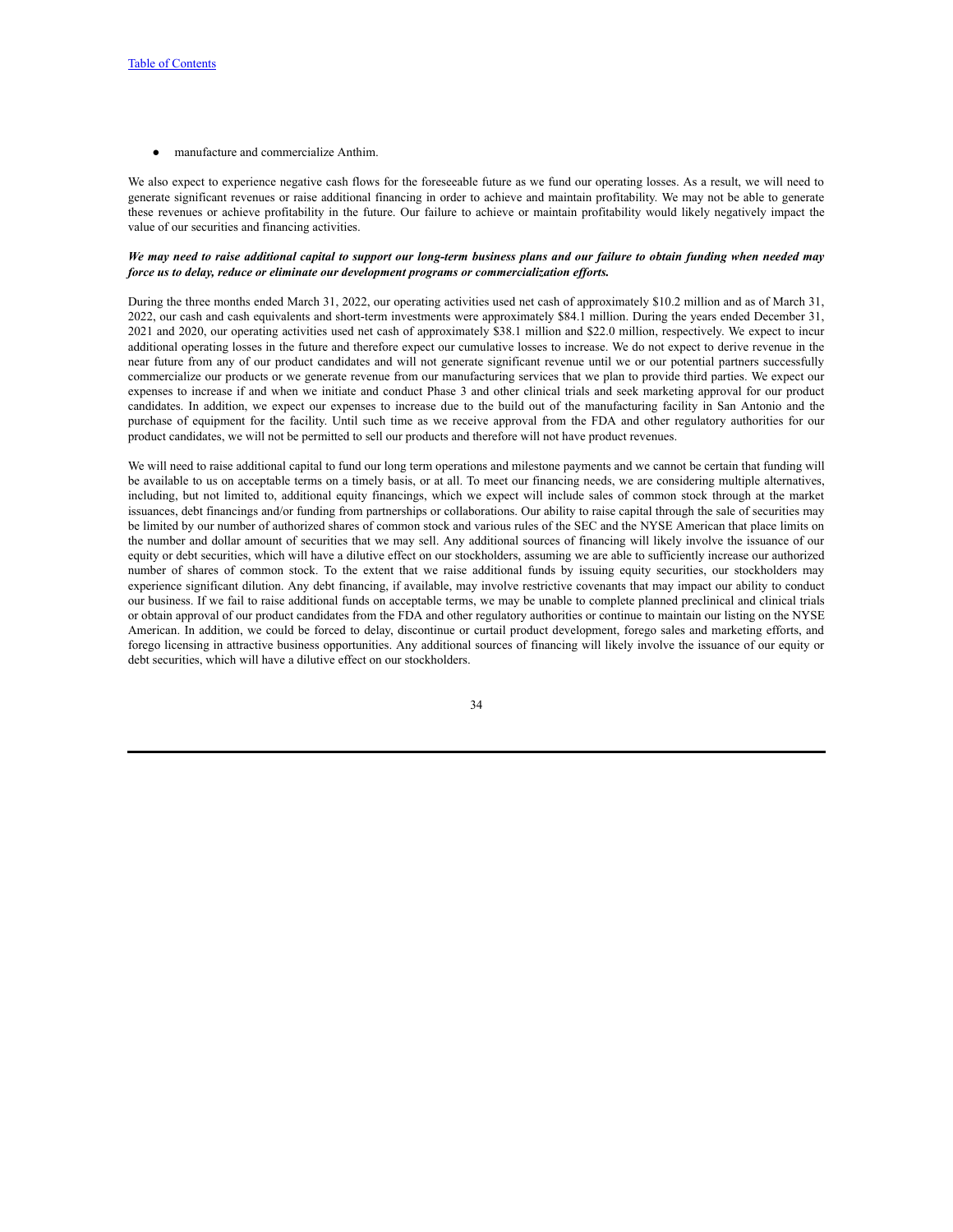#### *Future sales of our common stock by our existing stockholders could cause our stock price to decline.*

On May 13, 2022, we had 25,649,824 shares of our common stock outstanding, all of which are currently eligible for sale in the public market, subject, in certain circumstances to the volume, manner of sale and other limitations under Rule 144 promulgated under the Securities Act. It is conceivable that stockholders may wish to sell some or all of their shares. If our stockholders sell substantial amounts of our common stock in the public market at the same time, the market price of our common stock could decrease significantly due to an imbalance in the supply and demand of our common stock. Even if they do not actually sell the stock, the perception in the public market that our stockholders might sell significant shares of our common stock could also depress the market price of our common stock.

A decline in the price of shares of our common stock might impede our ability to raise capital through the issuance of additional shares of our common stock or other equity securities, and may cause stockholders to lose part or all of their investment in our shares of common stock*.*

#### Changes in general economic conditions, geopolitical conditions, domestic and foreign trade policies, monetary policies and other *factors beyond our control may adversely impact our business and operating results.*

Our operations and performance depend on global, regional and U.S. economic and geopolitical conditions. Russia's invasion and military attacks on Ukraine have triggered significant sanctions from U.S. and European leaders. These events are currently escalating and creating increasingly volatile global economic conditions. Resulting changes in U.S. trade policy could trigger retaliatory actions by Russia, its allies and other affected countries, including China, resulting in a "trade war." Furthermore, if the conflict between Russia and Ukraine continues for a long period of time, or if other countries, including the U.S., become further involved in the conflict, we could face significant adverse effects to our business and financial condition.

The above factors, including a number of other economic and geopolitical factors both in the U.S. and abroad, could ultimately have material adverse effects on our business, financial condition, results of operations or cash flows, including the following:

- effects of significant changes in economic, monetary and fiscal policies in the U.S. and abroad including currency fluctuations, inflationary pressures and significant income tax changes;
- a global or regional economic slowdown in any of our market segments;
- changes in government policies and regulations affecting the Company or its significant customers;
- industrial policies in various countries that favor domestic industries over multinationals or that restrict foreign companies altogether;
- new or stricter trade policies and tariffs enacted by countries, such as China, in response to changes in U.S. trade policies and tariffs;
- postponement of spending, in response to tighter credit, financial market volatility and other factors;
- rapid material escalation of the cost of regulatory compliance and litigation;
- difficulties protecting intellectual property;
- longer payment cycles;
- credit risks and other challenges in collecting accounts receivable; and
- the impact of each of the foregoing on outsourcing and procurement arrangements.

#### <span id="page-36-0"></span>**ITEM 2. UNREGISTERED SALES OF EQUITY SECURITIES AND USE OF PROCEEDS.**

There were no sales of unregistered securities during the quarter ended March 31, 2022 that were not previously disclosed.

## <span id="page-36-1"></span>**ITEM 3. DEFAULTS UPON SENIOR SECURITIES.**

Not Applicable.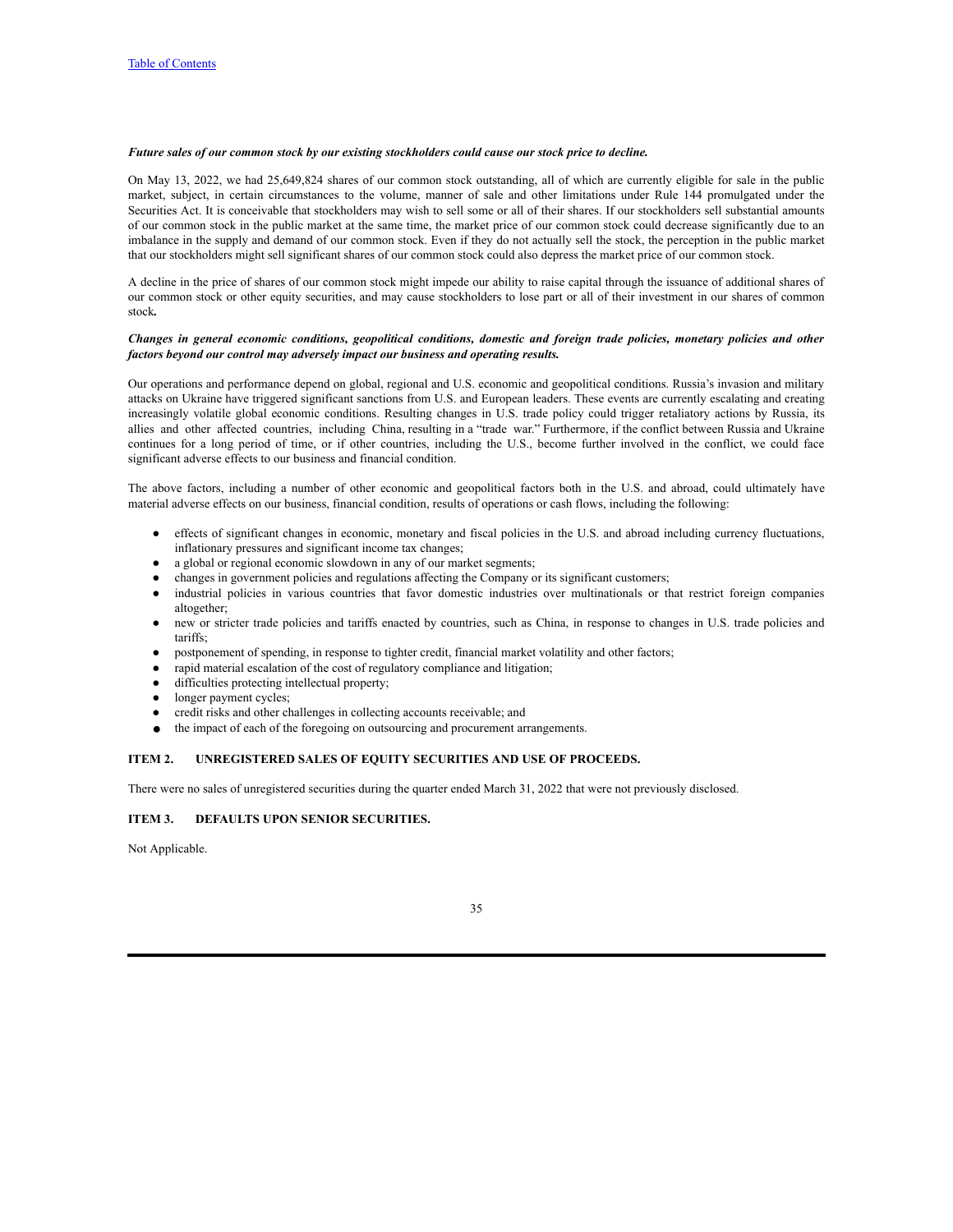## <span id="page-37-0"></span>**ITEM 4. MINE SAFETY DISCLOSURES.**

Not Applicable.

## <span id="page-37-1"></span>**ITEM 5. OTHER INFORMATION.**

None.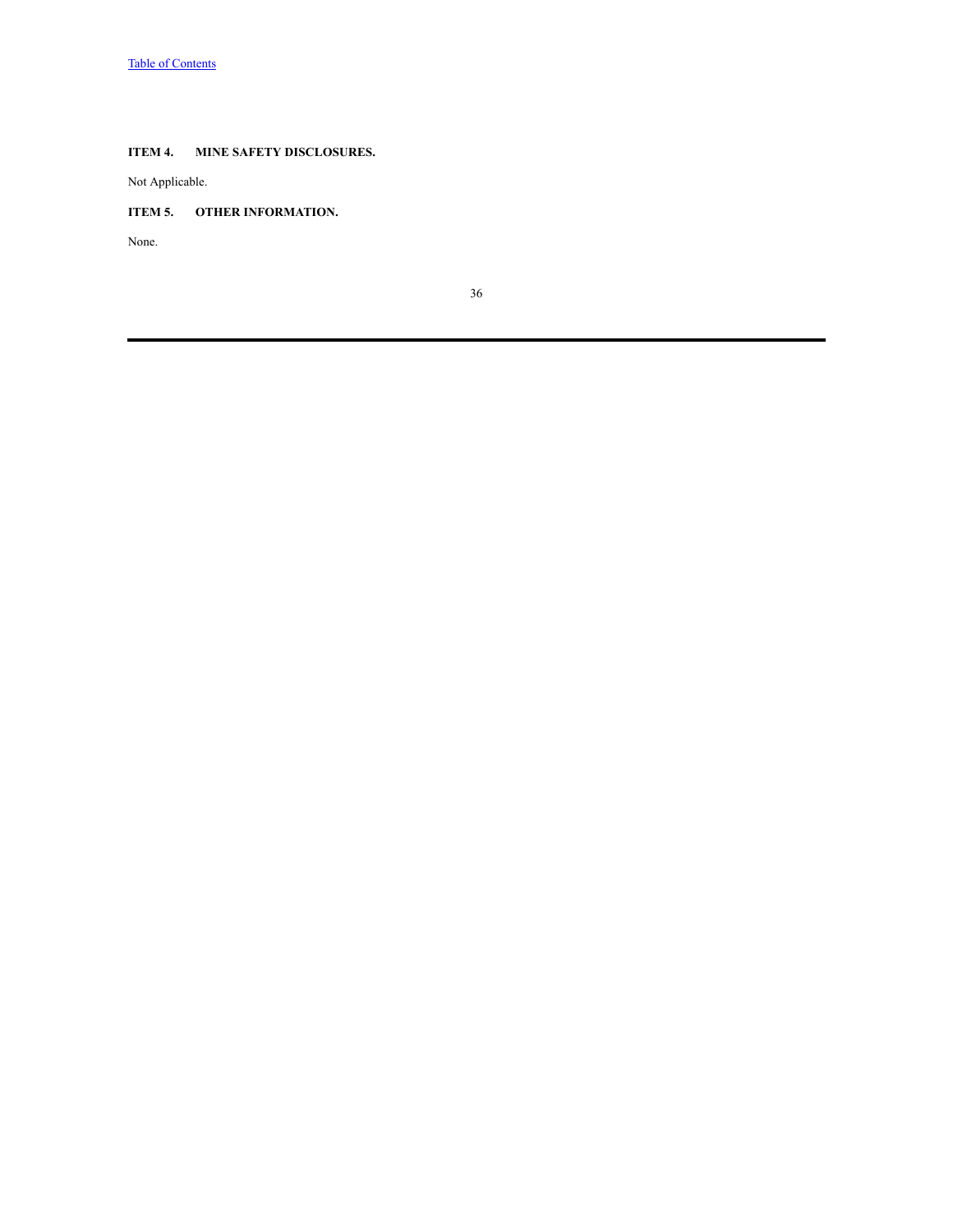## <span id="page-38-0"></span>**ITEM 6. EXHIBITS.**

The exhibits filed as part of this Quarterly Report on Form 10-Q are set forth on the Exhibit Index. The Exhibit Index is incorporated herein by reference.

## **EXHIBIT INDEX**

| Exhibit No. | <b>Description</b>                                                                                                                                                                                                                            |
|-------------|-----------------------------------------------------------------------------------------------------------------------------------------------------------------------------------------------------------------------------------------------|
| 3.1         | Third Amended and Restated Certificate of Incorporation of Heat Biologics, Inc. dated as of March 20, 2013                                                                                                                                    |
|             | <u>(incorporated by reference to Exhibit 3.5 to the Registration Statement on Form S-1 with the Securities and Exchange</u>                                                                                                                   |
|             | Commission on May 6, 2013 (File No. 333-188365)).                                                                                                                                                                                             |
| <u>3.2</u>  | Certificate of Amendment of the Third Amended and Restated Certificate of Incorporation of Heat Biologics, Inc. dated                                                                                                                         |
|             | as of May 29, 2013 filed on May 30, 2013 (incorporated by reference to Exhibit 3.6 to the Registration Statement on                                                                                                                           |
|             | Form S-1/A with the Securities and Exchange Commission on May 30, 2013 (File No. 333-188365)).                                                                                                                                                |
| 3.3         | Certificate of Amendment of the Third Amended and Restated Certificate of Incorporation of Heat Biologics, Inc. dated                                                                                                                         |
|             | as of July 13, 2017 (incorporated by reference to Exhibit 3.1 to the Current Report on Form 8-K/A filed with the                                                                                                                              |
|             | Securities and Exchange Commission on July 17, 2017 (File No. 001-35994)).                                                                                                                                                                    |
| 3.4         | Certificate of Amendment to the Third Amended and Restated Certificate of Incorporation of Heat Biologics, Inc. dated                                                                                                                         |
|             | as of January 18, 2018 (incorporated by reference to Exhibit 3.1 to the Current Report on Form 8-K filed with the                                                                                                                             |
|             | Securities and Exchange Commission on January 19, 2018 (File No. 001-35994)).                                                                                                                                                                 |
| 3.5         | Certificate of Amendment of the Third Amended and Restated Certificate of Incorporation of Heat Biologies, Inc. dated                                                                                                                         |
|             | as of March 20, 2020 (incorporated by reference to Exhibit 3.1 to the Current Report on Form 8 K with the Securities                                                                                                                          |
|             | and Exchange Commission on March 23, 2020 (File No. 001-35994)).                                                                                                                                                                              |
| <u>3.6</u>  | Certificate of Amendment to the Third Amended and Restated Certificate of Incorporation of Heat Biologics, Inc. dated                                                                                                                         |
|             | as of December 11, 2020 (incorporated by reference to Exhibit 3.1 to the Current Report on Form 8-K filed with the                                                                                                                            |
|             | Securities and Exchange Commission on December 10, 2020 (File no. 001-35994)).                                                                                                                                                                |
| 3.7         | Certificate of Amendment of the Third Amended and Restated Certificate of Incorporation of Heat Biologics, Inc. dated                                                                                                                         |
|             | as of March 20, 2020 (incorporated by reference to Exhibit 3.2 to the Current Report on Form 8 K with the Securities                                                                                                                          |
|             | and Exchange Commission on May 3, 2022 (File No. 001-35994)).                                                                                                                                                                                 |
| 3.8         | Amended and Restated Bylaws, dated October 17, 2019 (incorporated by reference to Exhibit 3.1 to the Current Report                                                                                                                           |
|             | on Form 8-K filed with the Securities and Exchange Commission on May 3, 2022 (File No. 001-35994)).                                                                                                                                           |
| 4.1         | Amendment No. 4 to Rights Agreement (incorporated by reference to Exhibit 4.5 to the Current Report on Form 8-K                                                                                                                               |
|             | filed with the Securities and Exchange Commission on March 11, 2022 (File No. 001-35994).                                                                                                                                                     |
| 10.1#       | Form of New Incentive Option Agreement for awards subject to forfeiture (incorporated by reference to Exhibit 10.1 to                                                                                                                         |
|             | the Current Report on Form 8-K filed with the Securities and Exchange Commission on January 3, 2022 (File No. 001-                                                                                                                            |
|             | $35994)$ ).                                                                                                                                                                                                                                   |
| 10.2#       | Form of New Non-Statutory Stock Option Agreement for awards subject to forfeiture (incorporated by reference to                                                                                                                               |
|             | Exhibit 10.2 to the Current Report on Form 8-K filed with the Securities and Exchange Commission on January 3, 2022                                                                                                                           |
|             | (File No. 001-35994)).                                                                                                                                                                                                                        |
| $31.1*$     | Certification of Jeffrey Wolf, Principal Executive Officer, pursuant to Rule 13a 14(a) or15d 14(a) of the Securities                                                                                                                          |
|             | Exchange Act of 1934, as adopted pursuant to Section 302 of the Sarbanes-Oxley Act of 2002.                                                                                                                                                   |
| $31.2*$     | Certification of William Ostrander, Principal Financial Officer and Principal Accounting Officer, pursuant to Rule 13a<br>14(a) or 15d 14(a) of the Securities Exchange Act of 1934, as adopted pursuant to Section 302 of the Sarbanes-Oxley |
|             | Act of 2002.                                                                                                                                                                                                                                  |
|             | Certification of Jeffrey Wolf, Principal Executive Officer pursuant to 18 U.S.C. Section 1350, as adopted pursuant to                                                                                                                         |
| $32.1*$     | Section 906 of the Sarbanes-Oxley Act of 2002.                                                                                                                                                                                                |
|             | Certification of William Ostrander, Principal Financial Officer pursuant to 18 U.S.C. Section 1350, as adopted pursuant                                                                                                                       |
| $32.2*$     | to Section 906 of the Sarbanes-Oxley Act of 2002.                                                                                                                                                                                             |
|             |                                                                                                                                                                                                                                               |
|             |                                                                                                                                                                                                                                               |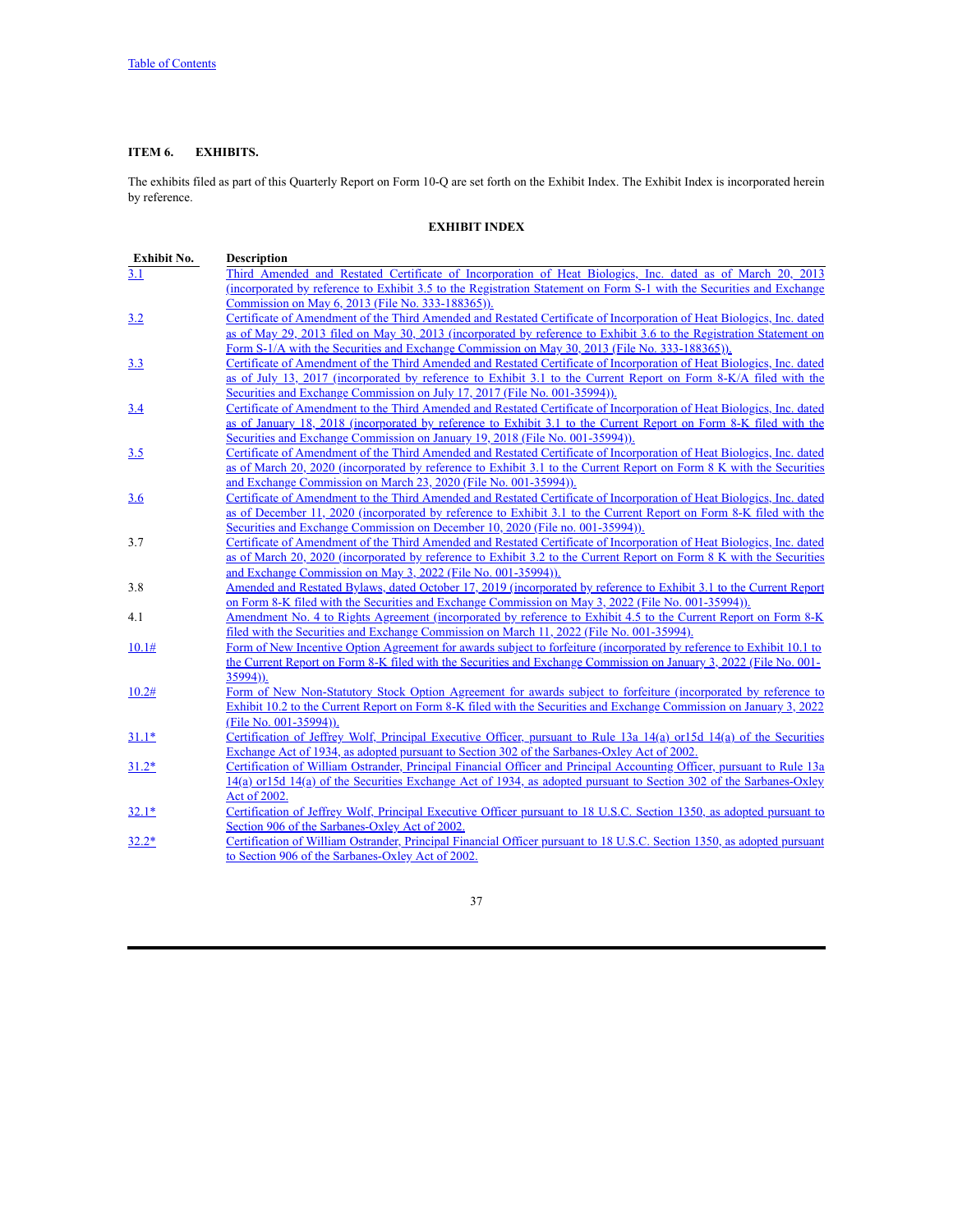| $101.$ INS* | Inline XBRL Instance Document - the instance document does not appear in the Interactive Data File because its XBRL |
|-------------|---------------------------------------------------------------------------------------------------------------------|
|             | tags are embedded within the Inline XBRL document.                                                                  |
| $101.SCH*$  | Inline XBRL Taxonomy Extension Schema Document                                                                      |
| $101.CAL*$  | Inline XBRL Taxonomy Extension Calculation Linkbase Document                                                        |
| $101.$ DEF* | Inline XBRL Taxonomy Extension Definition Linkbase Document                                                         |
| $101.LAB*$  | Inline XBRL Taxonomy Extension Label Linkbase Document                                                              |
| $101.PRE*$  | Inline XBRL Taxonomy Extension Presentation Linkbase Document                                                       |
| $104*$      | Cover Page Interactive Data File (formatted as Inline XBRL with applicable taxonomy extension information contained |
|             | in Exhibits 101).                                                                                                   |

\* Filed herewith.<br># Management co

Management contract or compensatory plan or arrangement required to be identified pursuant to Item  $15(a)(3)$  of this report.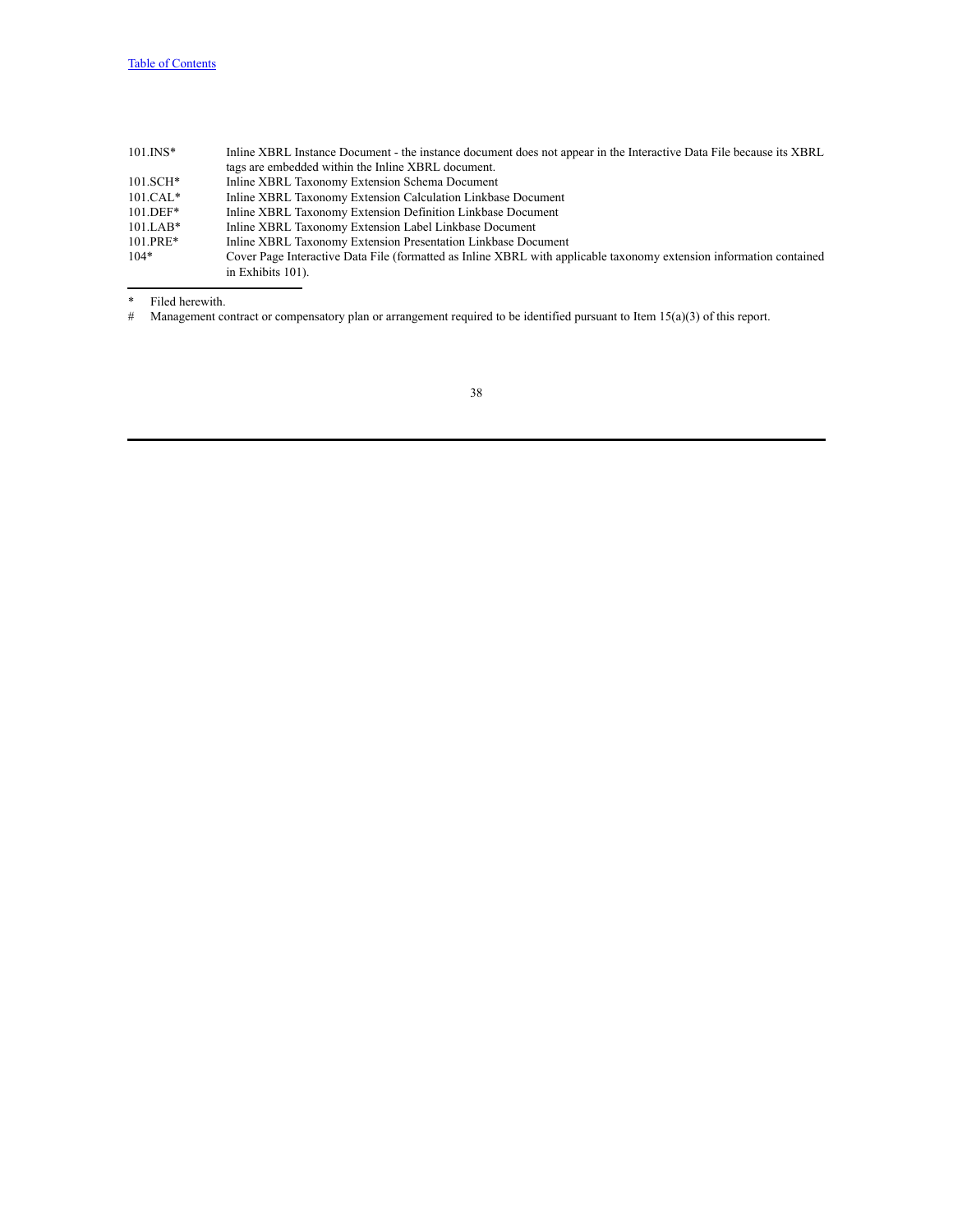### **SIGNATURES**

<span id="page-40-0"></span>Pursuant to the requirements of the Securities Exchange Act of 1934, the registrant has duly caused this report to be signed on its behalf by the undersigned thereunto duly authorized.

## **NIGHTHAWK BIOSCIENCES, INC.**

Date: May 16, 2022 By: /s/ Jeffrey A. Wolf

Jeffrey A. Wolf *Chairman and Chief Executive Of icer (Principal Executive Of icer)*

Date: May 16, 2022 By: /s/ William Ostrander

William Ostrander *Chief Financial Of icer (Principal Financial and Accounting Of icer)*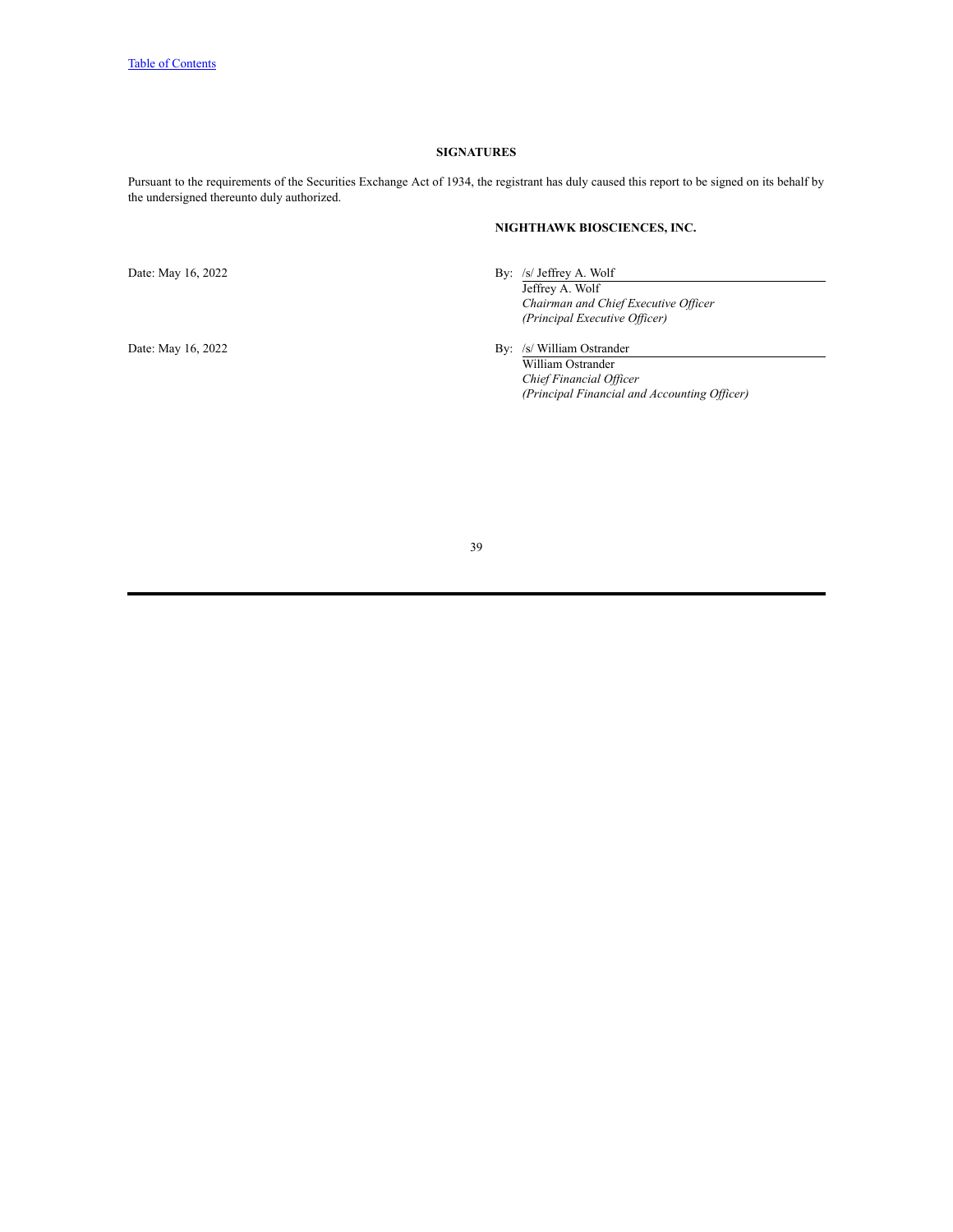### **CERTIFICATION OF PRINCIPAL EXECUTIVE OFFICER PURSUANT TO RULE 13a-14(a) OR RULE 15d-14(a) OF THE SECURITIES EXCHANGE ACT OF 1934, AS ADOPTED PURSUANT TO SECTION 302 OF THE SARBANES-OXLEY ACT OF 2002**

I, Jeffrey Wolf, certify that:

- 1. I have reviewed this quarterly report on Form 10-Q of Heat Biologics, Inc.;
- 2. Based on my knowledge, this report does not contain any untrue statement of a material fact or omit to state a material fact necessary to make the statements made, in light of the circumstances under which such statements were made, not misleading with respect to the period covered by this report;
- 3. Based on my knowledge, the financial statements, and other financial information included in this report, fairly present in all material respects the financial condition, results of operations and cash flows of the registrant as of, and for, the periods presented in this report;
- 4. The registrant's other certifying officer and I are responsible for establishing and maintaining disclosure controls and procedures (as defined in Exchange Act Rules 13a-15(e) and 15d-15(e)) and internal control over financial reporting (as defined in Exchange Act Rules 13a-15(f) and 15d-15(f)) for the registrant and have:
	- a) Designed such disclosure controls and procedures, or caused such disclosure controls and procedures to be designed under our supervision, to ensure that material information relating to the registrant, including its consolidated subsidiaries, is made known to us by others within those entities, particularly during the period in which this report is being prepared;
	- b) Designed such internal control over financial reporting, or caused such internal control over financial reporting to be designed under our supervision, to provide reasonable assurance regarding the reliability of financial reporting and the preparation of financial statements for external purposes in accordance with generally accepted accounting principles;
	- c) Evaluated the effectiveness of the registrant's disclosure controls and procedures and presented in this report our conclusions about the effectiveness of the disclosure controls and procedures, as of the end of the period covered by this report based on such evaluation; and
	- d) Disclosed in this report any change in the registrant's internal control over financial reporting that occurred during the registrant's most recent fiscal quarter (the registrant's fourth fiscal quarter in the case of an annual report) that has materially affected, or is reasonably likely to materially affect, the registrant's internal control over financial reporting; and
- 5. The registrant's other certifying officer and I have disclosed, based on our most recent evaluation of internal control over financial reporting, to the registrant's auditors and the audit committee of the registrant's board of directors (or persons performing the equivalent functions):
	- a) All significant deficiencies and material weaknesses in the design or operation of internal control over financial reporting which are reasonably likely to adversely affect the registrant's ability to record, process, summarize and report financial information; and
	- b) Any fraud, whether or not material, that involves management or other employees who have a significant role in the registrant's internal control over financial reporting.

Date: May 16, 2022 By: /s/ Jeffrey Wolf

Name: Jeffrey Wolf Title: Chief Executive Officer (Principal Executive Officer)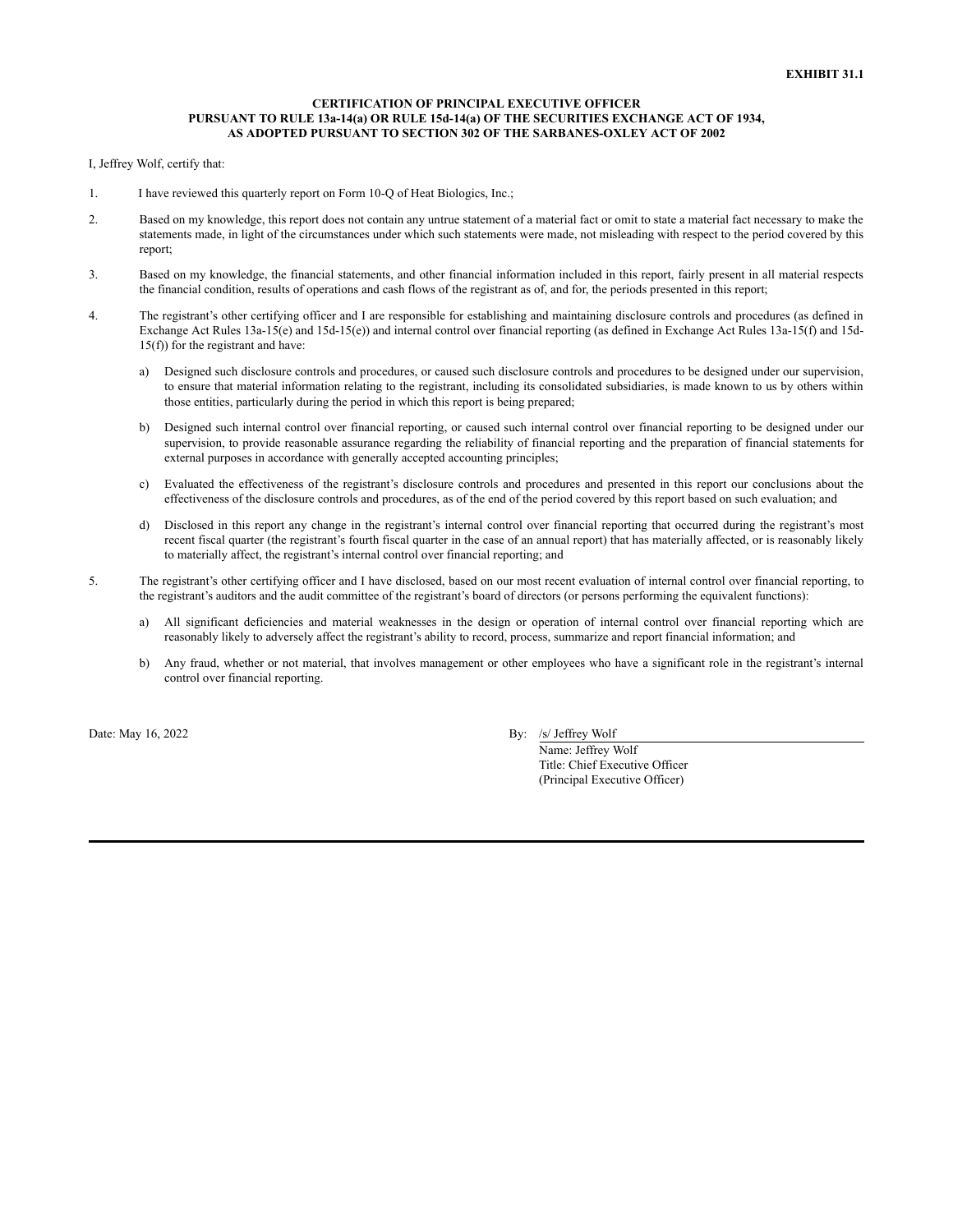### **CERTIFICATION OF PRINCIPAL FINANCIAL OFFICER PURSUANT TO RULE 13a-14(a) OR RULE 15d-14(a) OF THE SECURITIES EXCHANGE ACT OF 1934, AS ADOPTED PURSUANT TO SECTION 302 OF THE SARBANES-OXLEY ACT OF 2002**

I, William Ostrander, certify that:

- 1. I have reviewed this quarterly report on Form 10-Q of Heat Biologics, Inc.;
- 2. Based on my knowledge, this report does not contain any untrue statement of a material fact or omit to state a material fact necessary to make the statements made, in light of the circumstances under which such statements were made, not misleading with respect to the period covered by this report;
- 3. Based on my knowledge, the financial statements, and other financial information included in this report, fairly present in all material respects the financial condition, results of operations and cash flows of the registrant as of, and for, the periods presented in this report;
- 4. The registrant's other certifying officer and I are responsible for establishing and maintaining disclosure controls and procedures (as defined in Exchange Act Rules 13a-15(e) and 15d-15(e)) and internal control over financial reporting (as defined in Exchange Act Rules 13a-15(f) and 15d-15(f)) for the registrant and have:
	- a) Designed such disclosure controls and procedures, or caused such disclosure controls and procedures to be designed under our supervision, to ensure that material information relating to the registrant, including its consolidated subsidiaries, is made known to us by others within those entities, particularly during the period in which this report is being prepared;
	- b) Designed such internal control over financial reporting, or caused such internal control over financial reporting to be designed under our supervision, to provide reasonable assurance regarding the reliability of financial reporting and the preparation of financial statements for external purposes in accordance with generally accepted accounting principles;
	- c) Evaluated the effectiveness of the registrant's disclosure controls and procedures and presented in this report our conclusions about the effectiveness of the disclosure controls and procedures, as of the end of the period covered by this report based on such evaluation; and
	- d) Disclosed in this report any change in the registrant's internal control over financial reporting that occurred during the registrant's most recent fiscal quarter (the registrant's fourth fiscal quarter in the case of an annual report) that has materially affected, or is reasonably likely to materially affect, the registrant's internal control over financial reporting; and
- 5. The registrant's other certifying officer and I have disclosed, based on our most recent evaluation of internal control over financial reporting, to the registrant's auditors and the audit committee of the registrant's board of directors (or persons performing the equivalent functions):
	- a) All significant deficiencies and material weaknesses in the design or operation of internal control over financial reporting which are reasonably likely to adversely affect the registrant's ability to record, process, summarize and report financial information; and
	- b) Any fraud, whether or not material, that involves management or other employees who have a significant role in the registrant's internal control over financial reporting.

Date: May 16, 2022 By: /s/ William Ostrander

Name: William Ostrander Title: Chief Financial Officer (Principal Financial Officer and Principal Accounting Officer)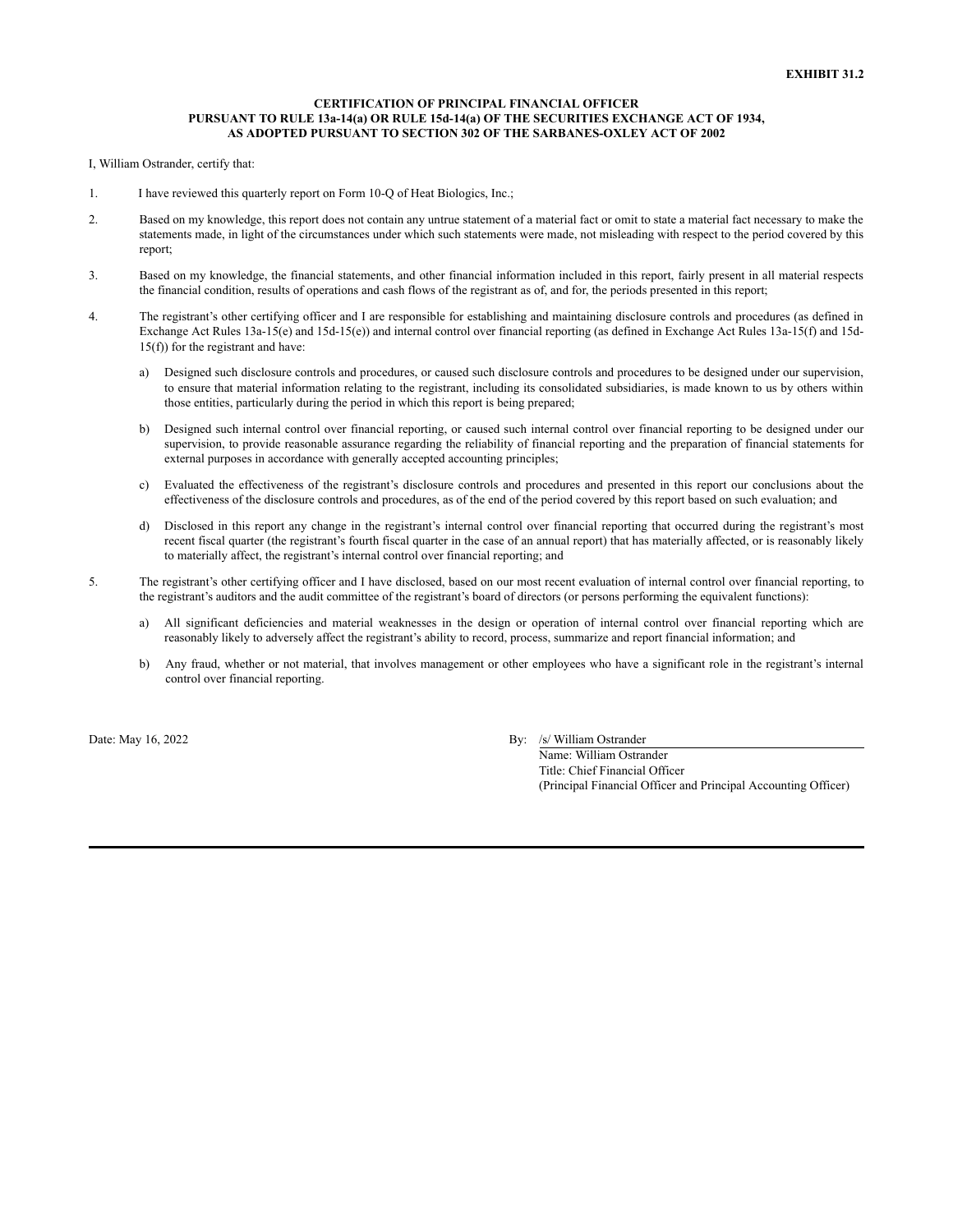### **CERTIFICATION OF PRINCIPAL EXECUTIVE OFFICER PURSUANT TO 18 U.S.C. SECTION 1350, AS ADOPTED PURSUANT TO SECTION 906 OF THE SARBANES-OXLEY ACT OF 2002**

I, Jeffrey Wolf, Chief Executive Officer (Principal Executive Officer) of Heat Biologics, Inc. (the "Company"), do hereby certify, pursuant to 18 U.S.C. Section 1350, as adopted pursuant to Section 906 of the Sarbanes-Oxley Act of 2002, that to the best of my knowledge:

- 1. The Company's Quarterly Report on Form 10-Q for the period ended March 31, 2022 (the "Form 10-Q") fully complies with the requirements of Section 13(a) or Section 15(d) of the Securities Exchange Act of 1934, as amended; and
- 2. The information contained in the Form 10-Q fairly presents, in all material respects, the financial condition and results of operations of the Company for the periods presented.

Date: May 16, 2022 By: /s/ Jeffrey Wolf

Name: Jeffrey Wolf Title: Chief Executive Officer (Principal Executive Officer)